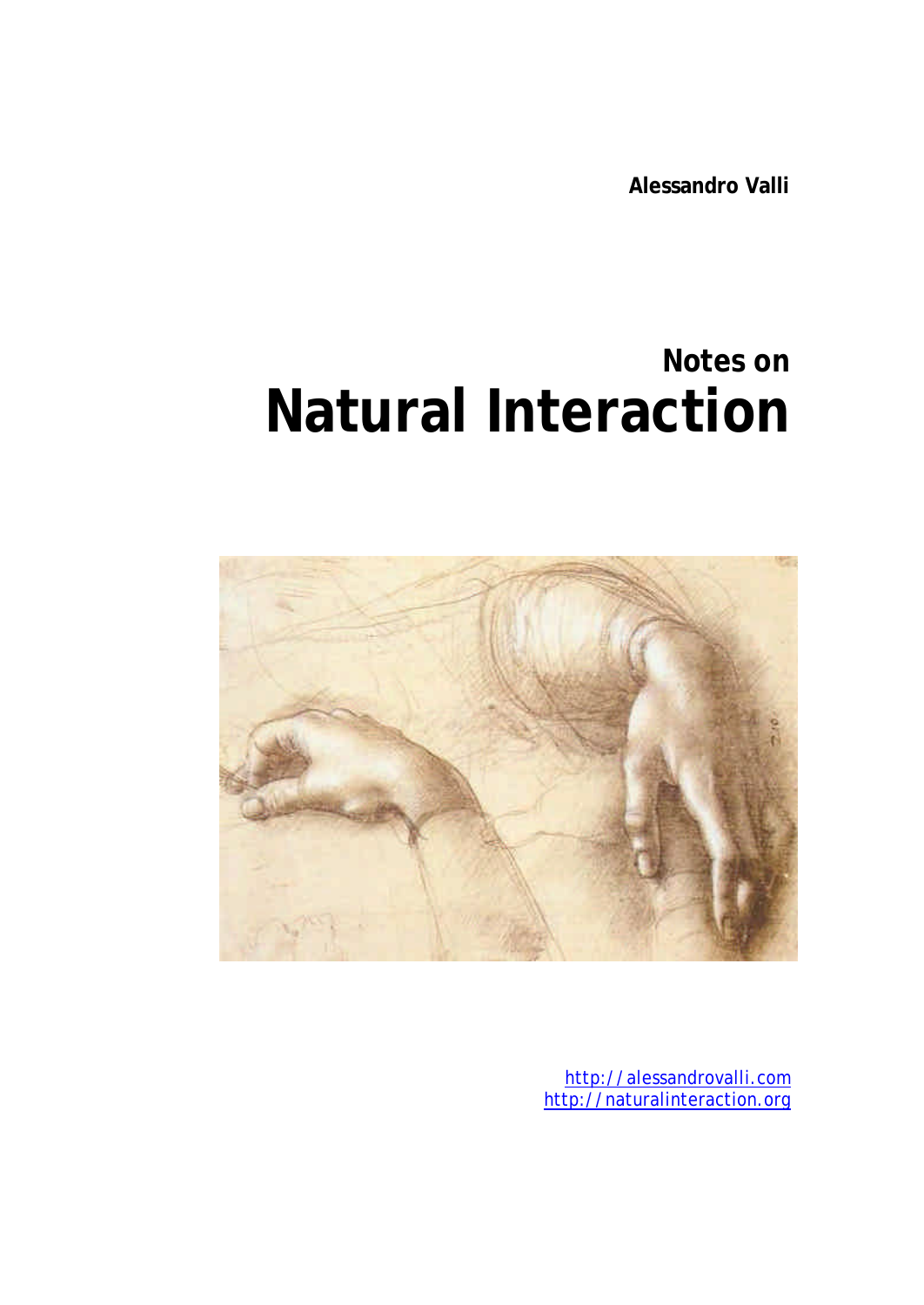# **Contents**

| Introduction                                 | 4               |
|----------------------------------------------|-----------------|
| PART ONE: FOUNDATIONS                        | 5               |
| Goal                                         | 6               |
| Framework                                    | $\overline{7}$  |
| Natural                                      | 8<br>9          |
| Interaction                                  | 10              |
| Leonardo<br>Cognition                        | 11              |
| Context                                      | 12              |
| Attention                                    | 13              |
| Periphery                                    | 14              |
| Social                                       | 15              |
| Competition and collaboration                | 16              |
| Aesthetics and emotion                       | 17              |
| Movement                                     | 18              |
| Freedom                                      | 19              |
| Embodiment                                   | 20              |
| Architecture                                 | 21              |
| Physical space                               | 22              |
| Integration                                  | 23              |
| <b>PART TWO: SENSING</b>                     | 24              |
| Perception                                   | 25              |
| Gestures                                     | 26              |
| Gesture recognition                          | 27              |
| Computer vision                              | 28              |
| Visible and infrared                         | 29              |
| Early processing                             | 30 <sup>°</sup> |
| Image analysis                               | 31<br>32        |
| Interpretation and accuracy<br>Stereo vision | 33              |
| Audio analysis                               | 34              |
| Feedback                                     | 35              |
| Stimuli                                      | 36              |
| Intuition                                    | 37              |
| Imitation                                    | 38              |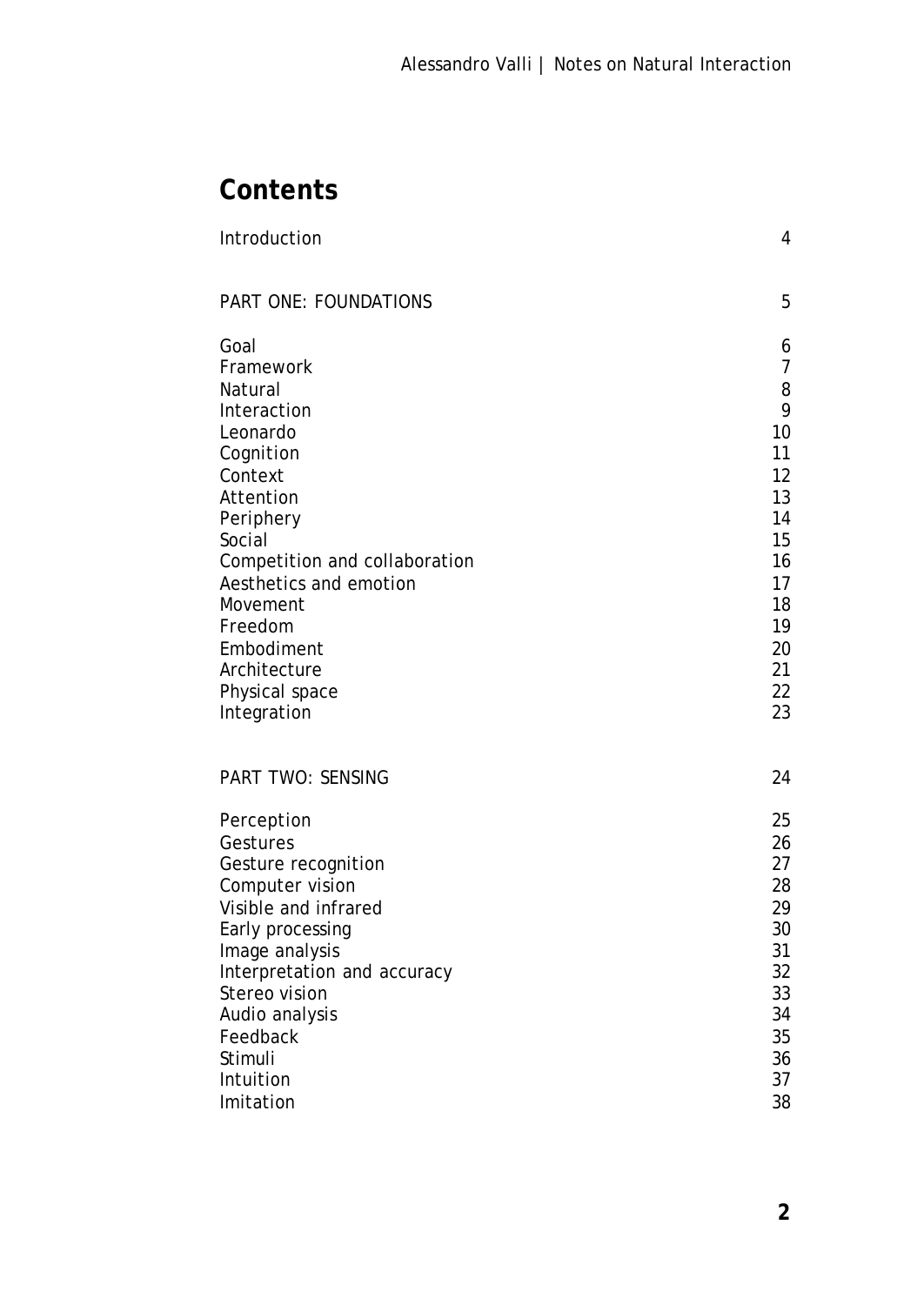| <b>PART THREE: PRESENTATION</b>   | 39       |
|-----------------------------------|----------|
| Style                             | 40       |
| Constraints and augmentation      | 41       |
| <b>Physics</b>                    | 42       |
| Spatial organization              | 43       |
| Seamless                          | 44       |
| Less is more                      | 45       |
| Media                             | 46       |
| Tangible                          | 47       |
| Tools and characters              | 48       |
| Magic                             | 49       |
| Game                              | 50<br>51 |
| Human and language<br>Narration   | 52       |
| Dialogue                          | 53       |
|                                   |          |
| PART FOUR: APPLICATIONS           | 54       |
| Website and workshop              | 55       |
| Research                          | 56       |
| Observing people                  | 57       |
| Personalization and perfectionism | 58       |
| Public spaces and events          | 59       |
| Museums and exhibitions           | 60       |
| Showrooms and advertising         | 61       |
| Theme parks and entertainment     | 62       |
| Interactive art and performances  | 63       |
| Remotely                          | 64       |
| Tables and walls                  | 65       |
| Floors and rooms                  | 66       |
| Artifacts                         | 67       |
|                                   |          |
|                                   |          |

| Acknowledgements | 68 |
|------------------|----|
| Conclusion       | 69 |
| References       |    |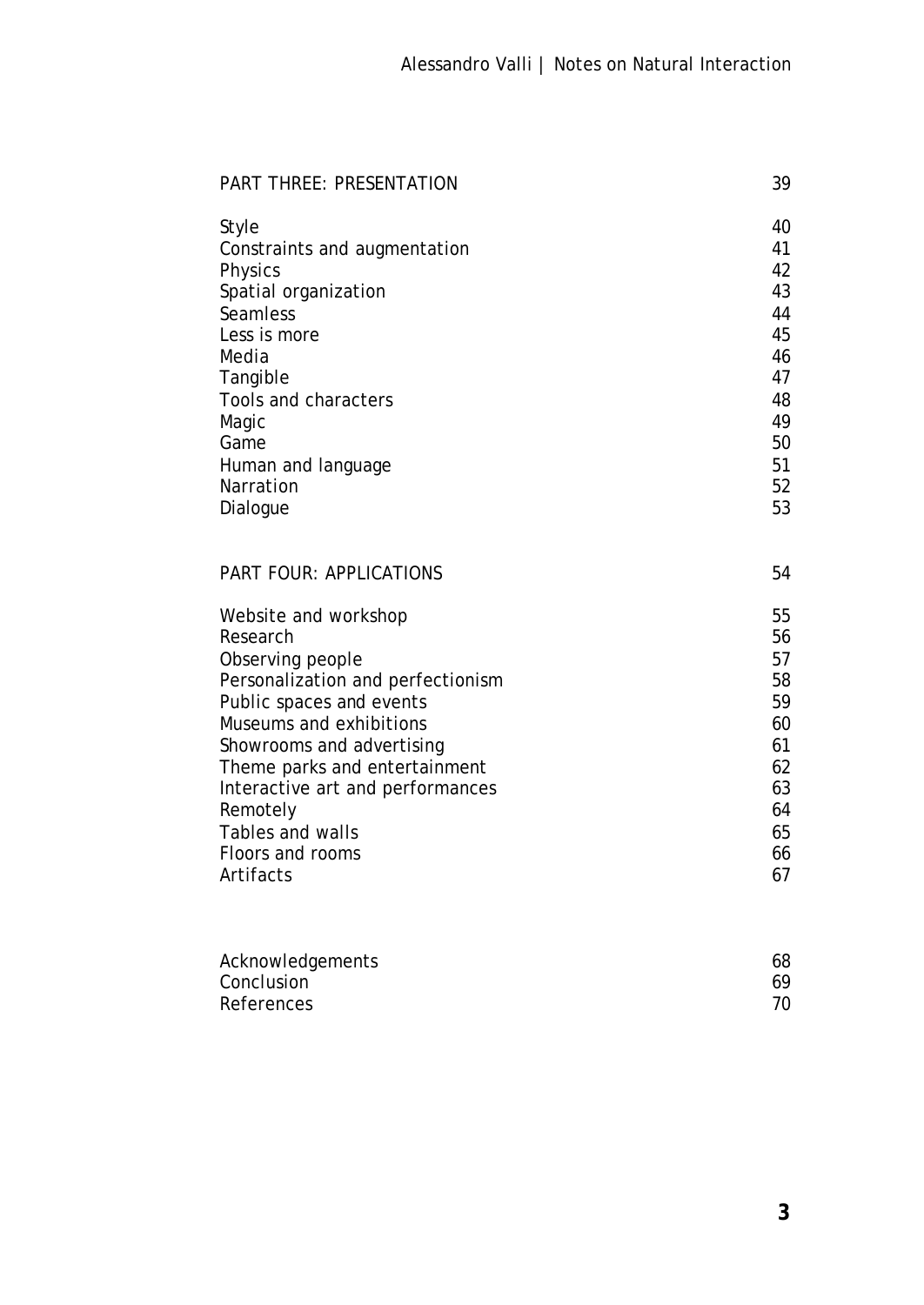#### **Introduction**

People naturally communicate through gestures, expressions, movements. Research work in natural interaction is to invent and create systems that understand these actions and engage people in a dialogue, while allowing them to interact naturally with each other and the environment. People don't need to wear any device or learn any instruction, interaction is intuitive. Natural interfaces follow new paradigms in order to respect human perception. Interaction with such systems is easy and seductive for everyone.

With natural interfaces common people can explore ancient Rome, become a character in an old movie, play with virtual fishes, meet Socrates, and all this without the sense of interacting with a machine. The expressions 'natural interfaces', 'natural interaction' or 'natural interactivity' have been used by many researchers in a vague or general way, or from a partial perspective, often to describe something somehow different from common interfaces; the author is persuaded that this concept is a key issue for the next decades, and investigates new forms of relation between people and computers, trying to define what is naturalness and how it can be achieved; this book is one of the results of this effort.

This text is organized as a collection of short chapters that can be read independently. However it is a ordered collection, and the reader that will walk through all the chapters will take advantage of the overall structure. The purpose of this text is to describe the fundamental properties of natural interaction issues, methods and systems, using mainly research prototypes as examples. The aim of this text is to introduce the novice to a new, challenging world, and to give useful hints to the experienced reader, that will take advantage of many qualitative asserts and observations. Formulas and details about specific methods or themes will be made available in the references.

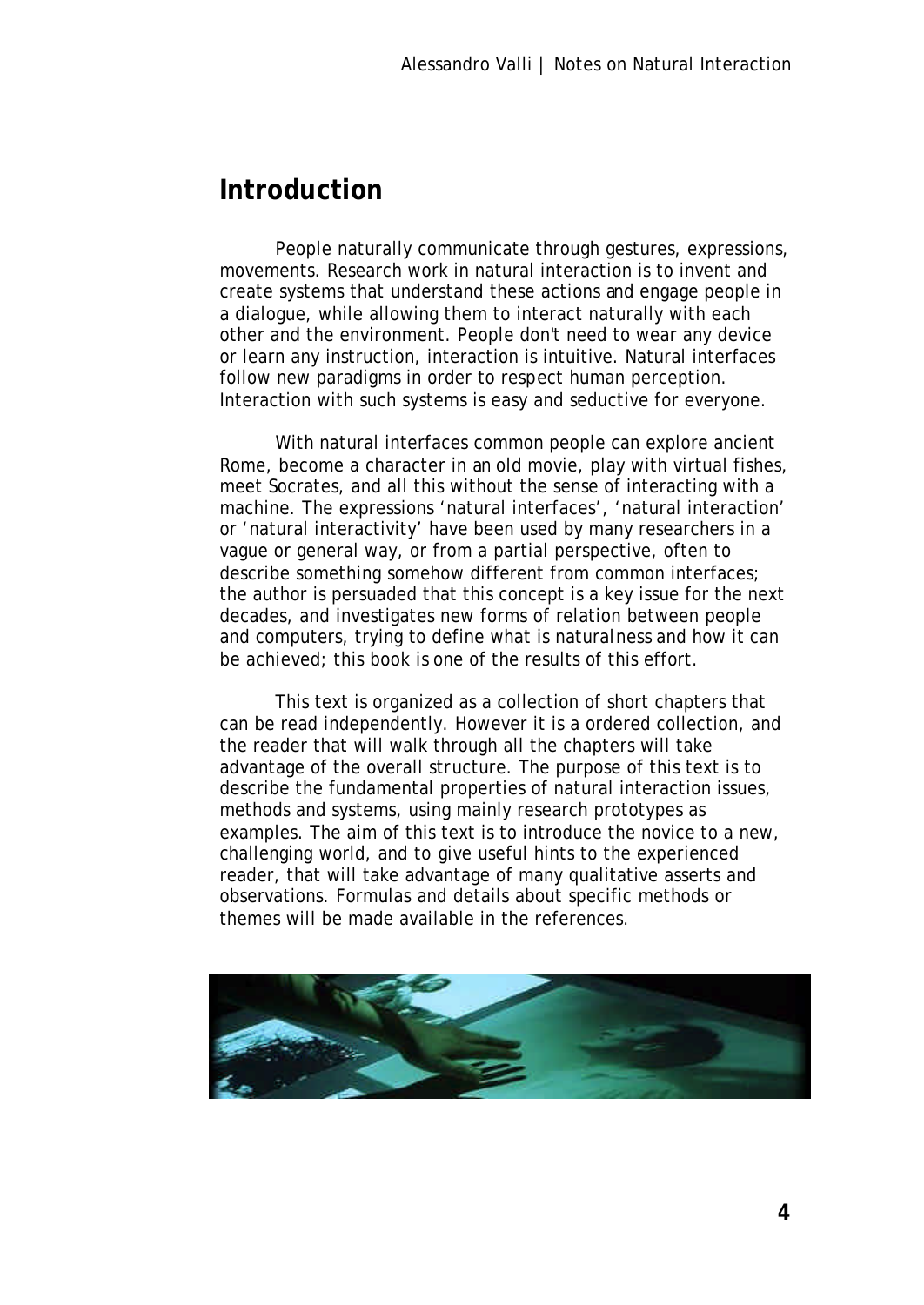Alessandro Valli | Notes on Natural Interaction

# **PART ONE: FOUNDATIONS**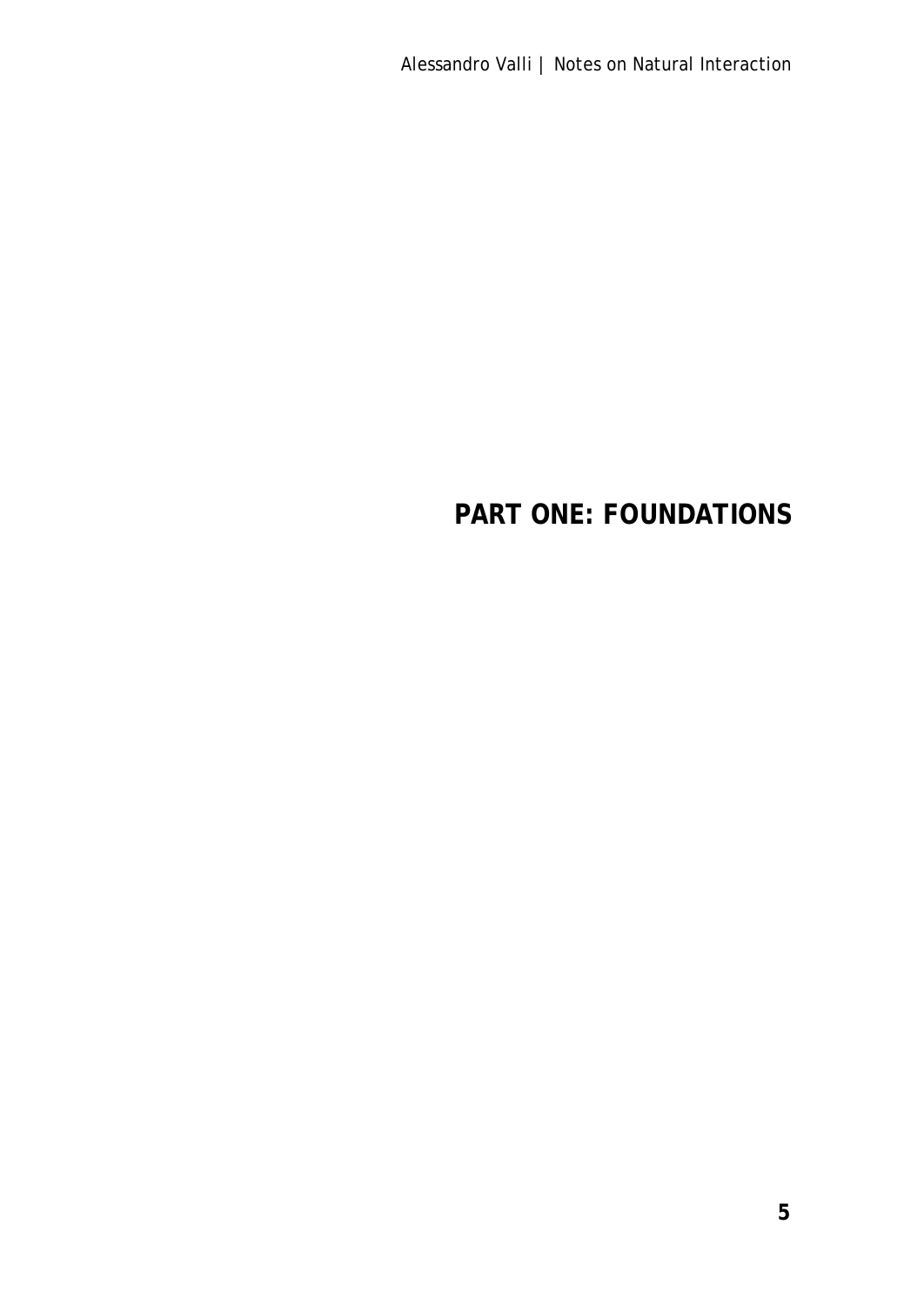#### **Goal**

The success of a natural interaction system depends on how it influences people experiencing it. Persons should be amazed, they should have fun, get satisfactory (and maybe unpredicted) answers to their questions, have the illusion they are dealing with something that is alive, experience a kind of magic under their control. The term 'experience' is preferred here to the term 'use' since it has a broader sense. A natural interface activates the cognitive and cybernetic dynamics that people commonly experience in real life, thus persuading them they are not dealing with abstract, digital media, but with physical, real objects. This results in a reduction of the cognitive load, thus increasing the amount of attention on content. Of course the key to achieve this goal is the synthesis of a number of aspects, like non obtrusive sensing, visualization, response times, and cognitive load.

In this perspective, the technologies used don't define the nature of a system. Technology is just a tool in the hands of who creates a communicative space or artefact. In comparison with early interfaces, nowadays interfaces go in the direction of a greater coherence with human perceptive characteristics, but these are greatly limited (the first reason for this is the lack of adequate input technologies). The main feature of the proposed approach is to step further along that way, accepting no compromises in terms of people experience.

Persons experiencing such systems are not necessarily active or willing users, they can be simply passing by and enjoy passively the encounter; that's why in this text the term 'user' will be replaced by 'people' or 'person', or similar terms that maintain in the meaning the richness of factors present in any human being. What are the elements that make an interaction successful? The rest of the chapters will give some ideas about possible answers to this question.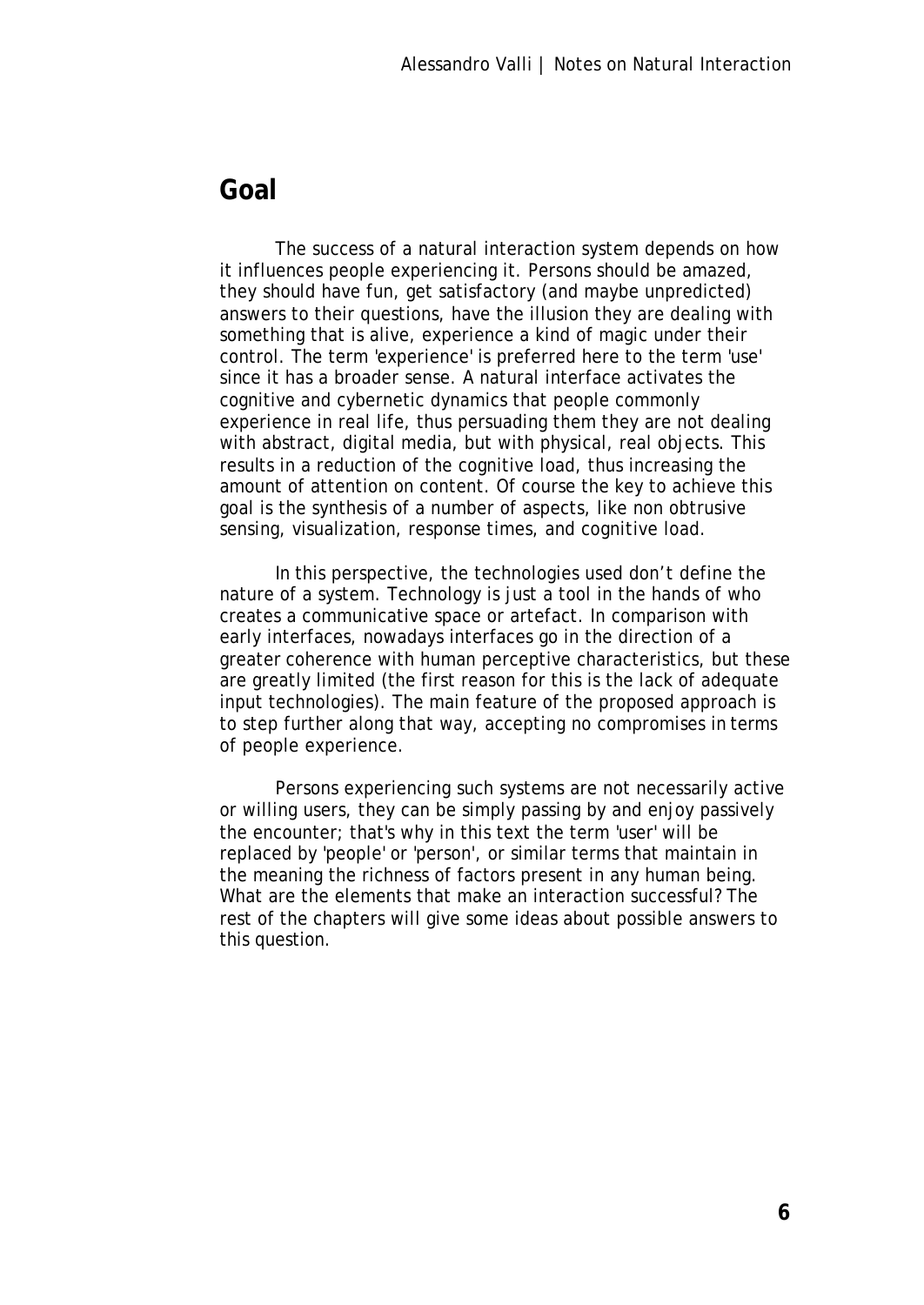#### **Framework**

In order to better explain the particular aspects involved in natural interaction, it is better to depict an overall scheme first, in which all these aspects will take place in the rest of the dissertation. The proposed framework is based on three main functional elements (sensing, intelligence, and presentation) and two methodological elements (influence and cognition).

Hardware and software involved in sensing must be able to deal with common human behaviours, in a strict sense. Devices must be absolutely non obtrusive, and ideally disappear in the environment. Data coming from this module is injected into the intelligent core of the system, whose purpose is to engage humans in a real and convincing dialogue. The word 'intelligence' here defines the capability of this module to manage high level communication and convey the illusion of life in the audience, the illusion of dealing with an entity that is not a mere unanimated tool; messages sent to the persons are both content and functional stimuli that enable satisfactory interaction dynamics. Communication happens by means of actuators (e.g. speakers, projectors) following precise presentation rules that permit a better acceptance by humans than common user interfaces (e.g. no windows, no menus, and no scrollbars, just to enumerate some differences).

All these elements will be discussed later in separate chapters, but it is important to remember that they represent different faces of an entity that is one: every element deeply influences each other, and cannot be designed and coded separately. Mutual influence between the single parts is thus another key element. The last and most important factor in the framework is related to cognitive psychology. Cognition observations control the design of every module. The human factor decides what gestures and expressions will be recognized, how narration will be shaped, how information will be rendered and presented. Every detail can impact persons' experience, thus expanding designer's interest to the whole surrounding environment. The experienced reader could argument that this is an almost traditional interaction framework, common to present methodologies and realizations; the novelty is in the goal, as stated above, and in the proposed solutions to push towards this goal.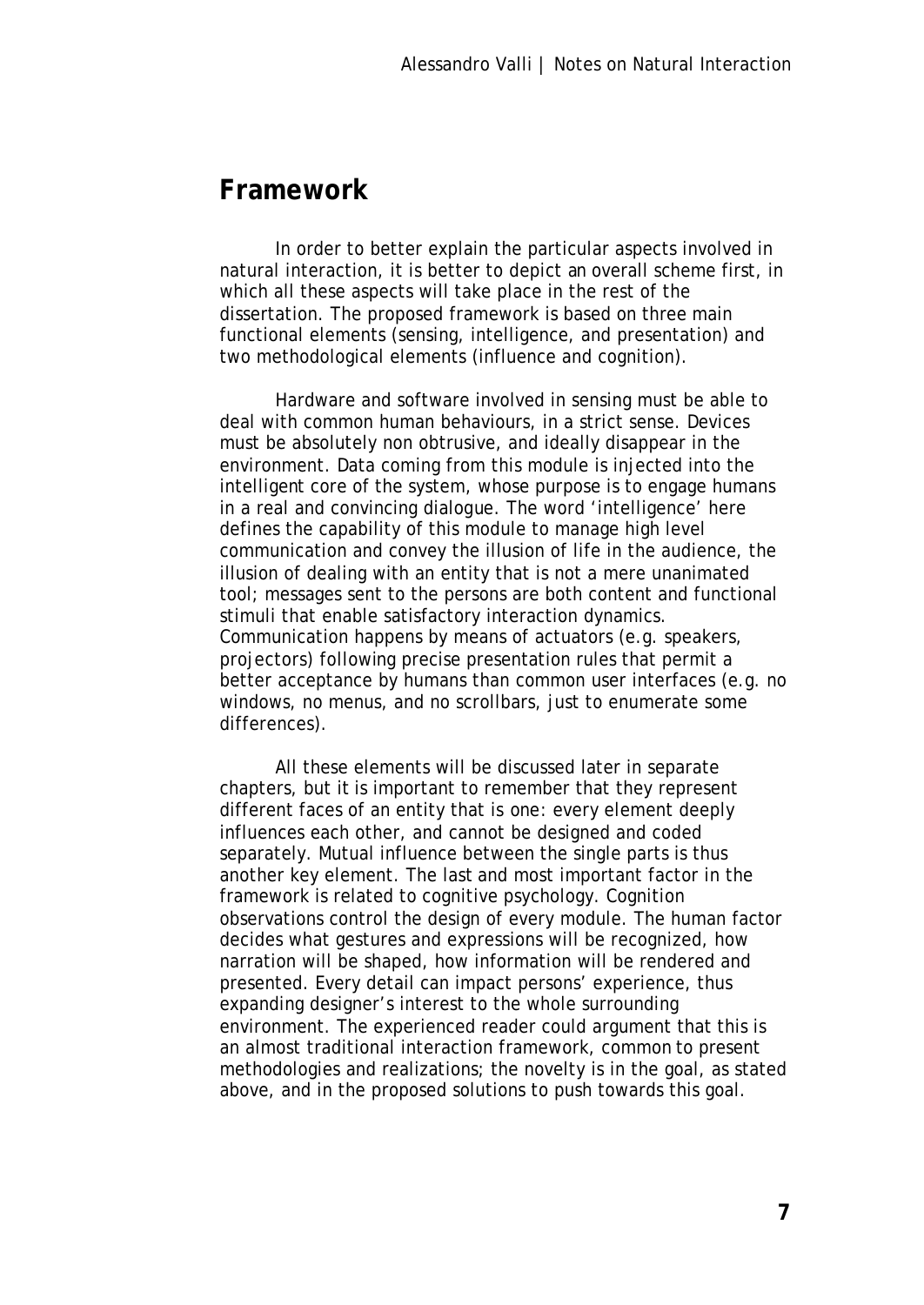## **Natural**

Thousands of years of human evolution and the first years of life of every person define what for people is natural and what is not. This definition, although subjective, justifies the following sentence: it is natural to manipulate coloured balls, but it is unnatural to use a computer keyboard. On one hand natural activities are those that humans are made for, implicitly written in the structures of minds and bodies (e.g. the attitude to direct twohanded manipulation of relatively small objects); on the other hand other activities are here referred as 'natural', activities that have a cultural origin, but that are so ordinary in real life that are often considered as ancestral (e.g. deictic gestures or some simple symbols). In some sense 'natural' is used here as the opposite of 'abstract'.

Once there is a stimulus, the brain searches for the corresponding schemes of action, and activates the scheme that is less expensive in terms of effort; if a system induces simple schemes, the interaction is more straight forward and not fatiguing; the higher is the level of abstraction, the higher is the cognitive effort required for mere interaction. It is also common sense that humans use practical, physical, real life metaphors to handle complex, abstract problems; natural interfaces can help also in this direction (e.g. it is easier to think in front of a notepad than in front of a computer screen). 'Natural' is thus also a synonym of 'usual in real life'.

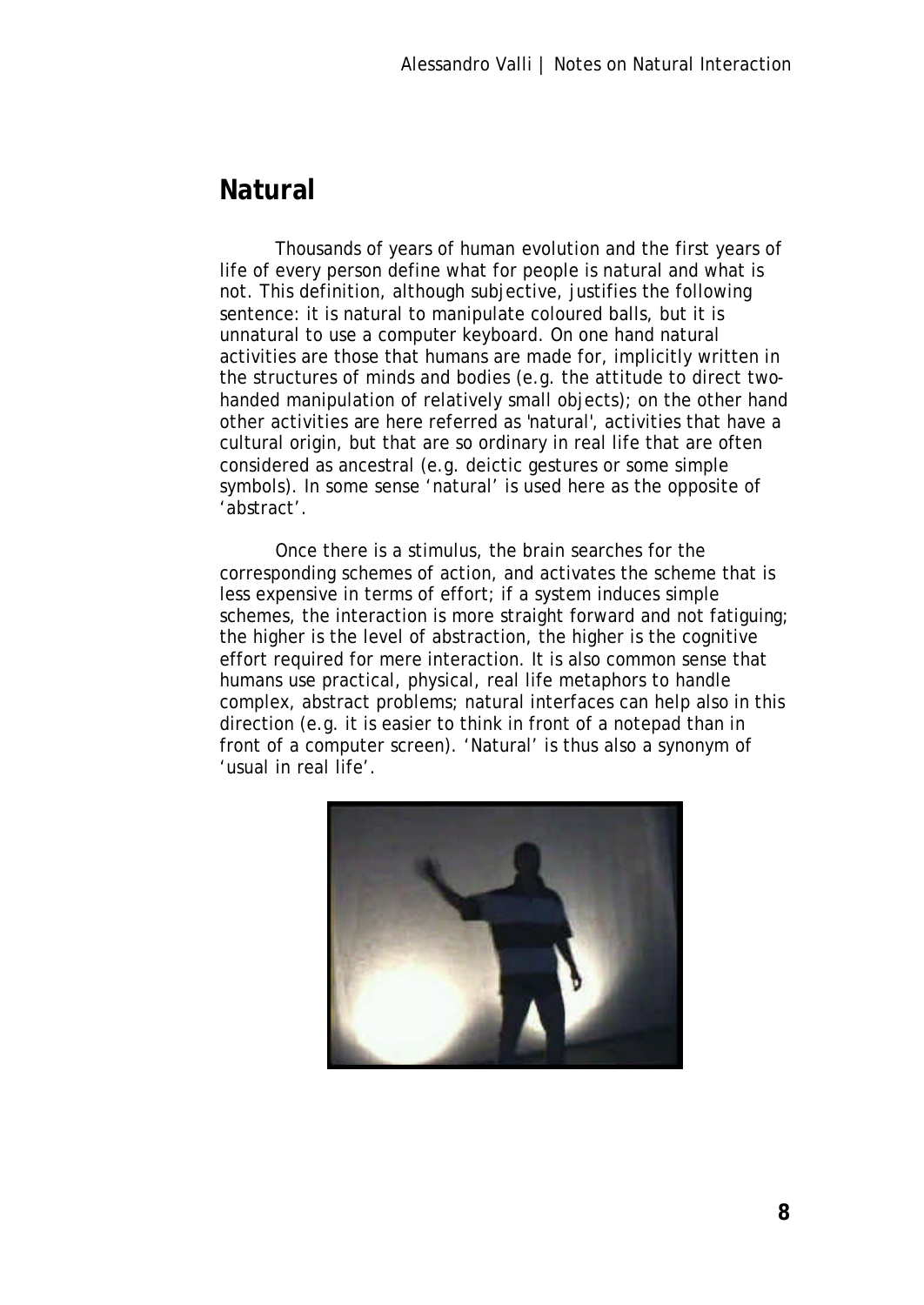#### **Interaction**

The mutual or reciprocal action or influence between entities. These entities can obviously be unanimated objects or persons. From a physics point of view, the interaction consists in the forces that arise between the bodies that come into contact. Interaction between people is the sum of the activities of the involved subjects, like speaking, gesturing, listening, watching. If a system simulates physical objects or characters, and is able to perceive human actions and intentions, people can interact with them using the ordinary schemes that they use in real life, and this is the key to a new level of satisfaction.

It is a commonly accepted concept, as stated among the others by Bateson, Maturana, and Varela, that there is no perception and knowledge without interaction with the environment. The role of body motion as a mean of expression and a tool for exploration is a forgotten dimension in western culture. It is even less considered in computer interfaces, also because the devices and sensors that one has to wear reduce heavily the pleasure of moving into space. The paradigm to rely on is natural interaction of people with other people and with objects of common use.

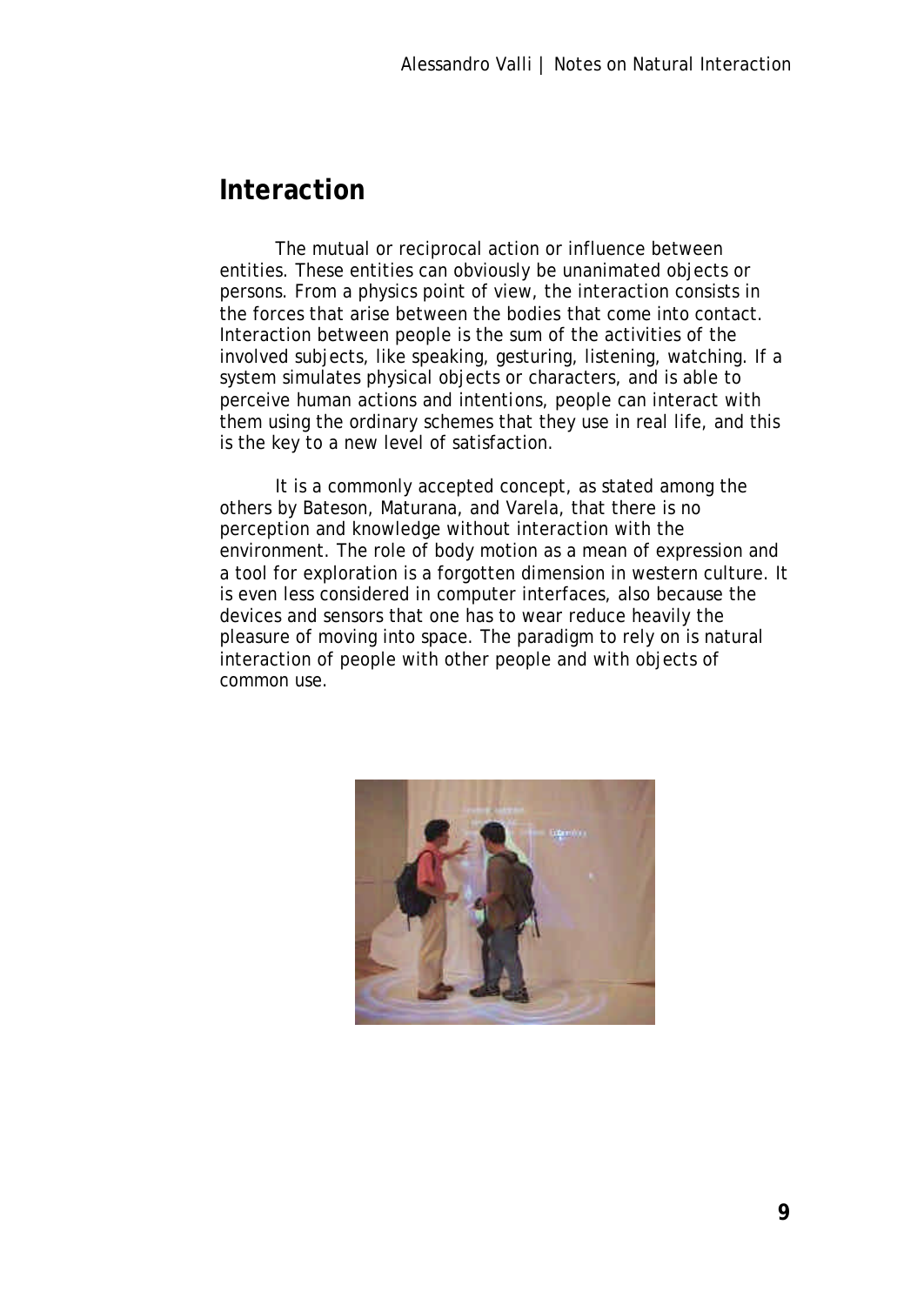#### **Leonardo**

Natural interaction research is a point of intersection of computer science, mechanical engineering, creative design, cognitive sciences, art, architecture, just to report some disciplines. The multidisciplinary approach is a must in such research, and cannot be productively managed by experts of the different fields working together: anyone must learn the fundamentals of each discipline, to have a common ground to build on.

Leonardo da Vinci represents a model of researcher across different disciplines, showing the benefits of cross-contamination between different fields. He was an artist, a scientist and a technologist and at the same time. Flavia Sparacino wrote: "The European renaissance has given birth to two typologies of intellectuals: the scientist type, incarnated by Galileo, who first established rules for scientific experimentation and scientific method and the artist-engineer, incarnated by Leonardo, involved in a creative research equally informed by art and science. [...] While the Galileo-scientist type has been predominant in western culture since after the renaissance, the emergence of digital media favours the reappearance of the artist-engineer, equally versatile in artistic creation and engineering abilities". Only a complete figure like Leonardo can handle creatively the complexity of natural interaction research, without considering the divisions among the different fields.

Natural interaction is thus a leonardian science: human has to be considered in its unity, experience in its relation with all the factors.

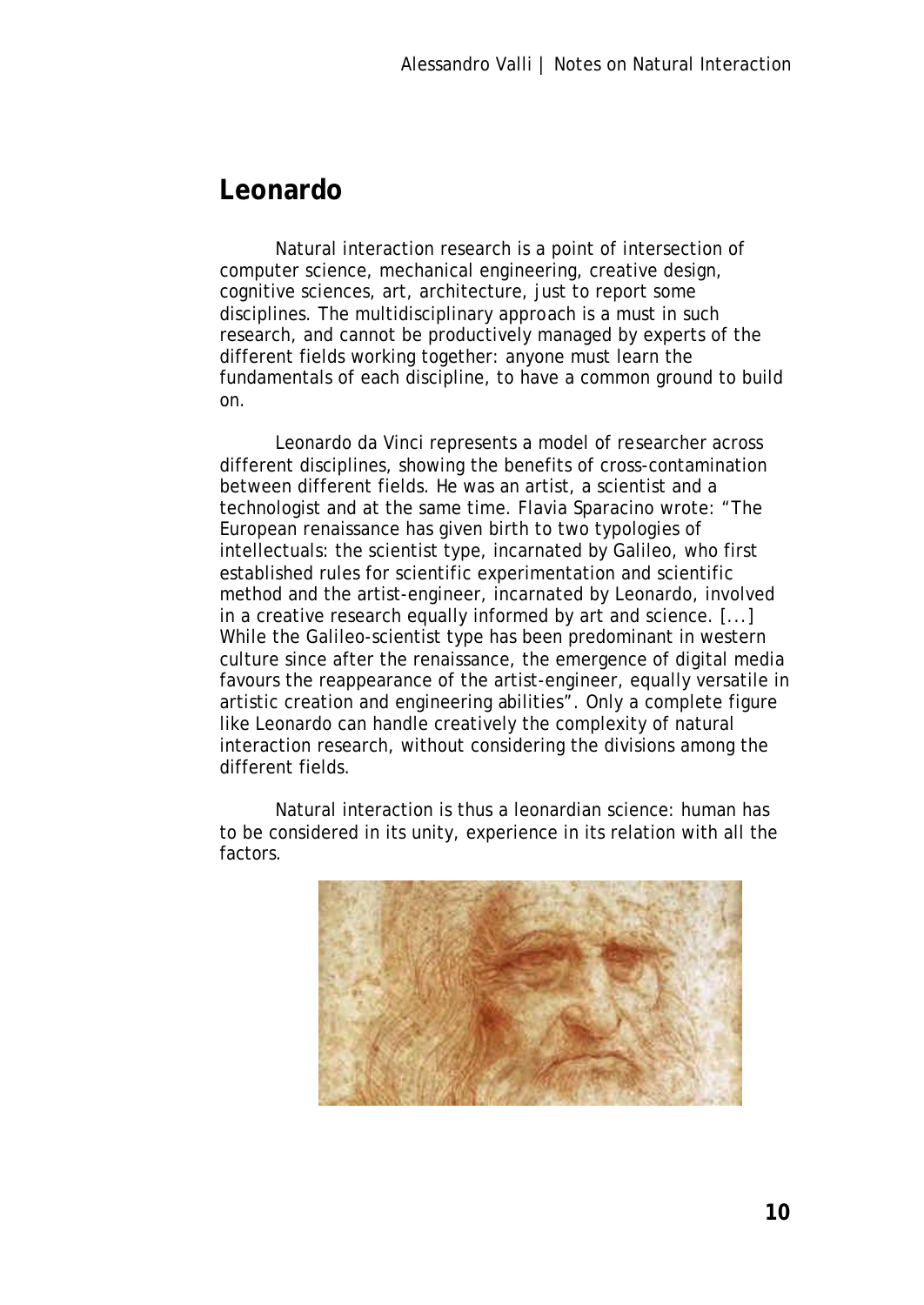## **Cognition**

One of the main effects of natural interaction is the reduction of the cognitive load on the subject. What does this term from cognitive science mean? In order to answer this question a short insight is needed. Scientists classify memory in three main areas: sensory memory, working (or short term) memory, and long term memory. Working memory purpose is thinking, reasoning, learning; data from sensory or long term memory is copied to working memory in order to be processed. Working memory is extremely limited: it can contain an average of seven elements at a time in adults (the range is five to nine, varying from person to person). Single elements are often clustered into groups based on meaning or other characteristics. Sensed data of different nature is processed in parallel (e.g. visual, audio and linguistic).

Cognitive load is the total amount of activity imposed on working memory at a moment. The major factor that contributes to cognitive load is the number of elements that need to be attended to. Cognitive load is the sum of an intrinsic part and an extraneous one. Intrinsic load depends on the content itself, while extraneous load is due to the form of the representation. The strategy proposed here consists in representing high level information (especially context data) through elementary sensory stimuli, so that it does not require a large amount of mental activity to be processed.

Another relevant element about cognition is visuospatial perception: humans' ability to process and interpret visual information about where objects are in space. It represents the relation between physical space around the person and what the person sees. As interaction between human and machine moves from the computer screen to the environment, this aspect becomes fundamental, and can be exploited by mapping content and relational information to the space around the person. The next chapters will propose solutions based on this observation.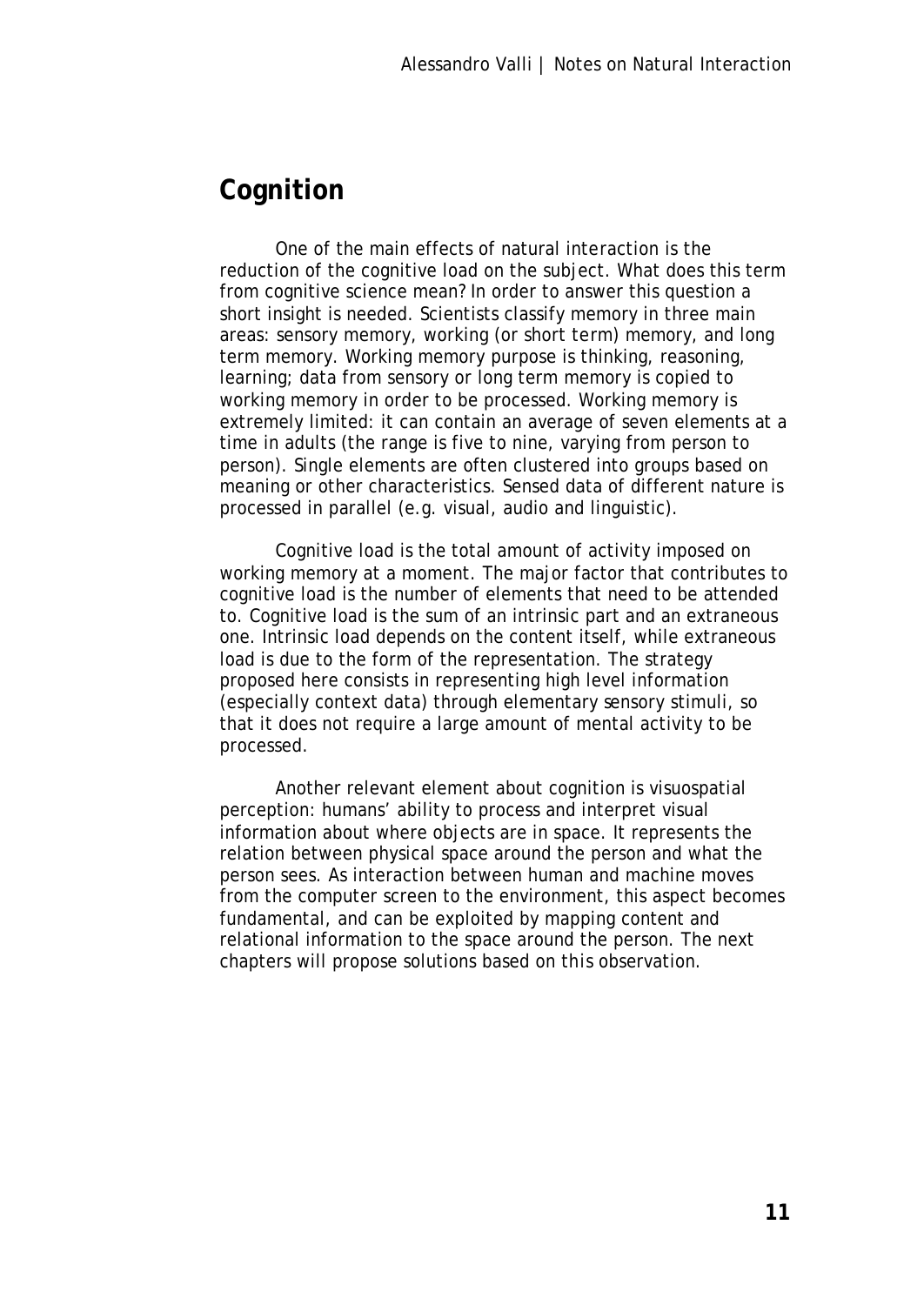## **Context**

This text refers to the term 'context' in two ways. The first one is related to the context in which interaction takes place. Humans are incredible perceptors: every detail in the area covered by senses influences the way people discover and interact with the focus of their attention. For this reason it must be clear to designers that it is not the system to communicate, it is the full space. Systems must be able to perceive human context in order to modulate communication depending on what is happening. Context awareness can help in interpreting people actions and intentions. Architectural and interface design can help limiting the context the system must be able to deal with;

The second dimension of the term 'context' is related to the information world. Infoscapes can be much more complex than landscapes is used to perceive; for this reason, it is necessary to simplify the bulk of information by grouping and hierarchy. People need, while focusing on detail, to perceive the whole informational context, in order to be able to understand the collocation of the detail and to move to similar or related subjects. By properly representing this relational structure, cognitive load is reduced, since the abstract information map must not be actively created and kept in memory.

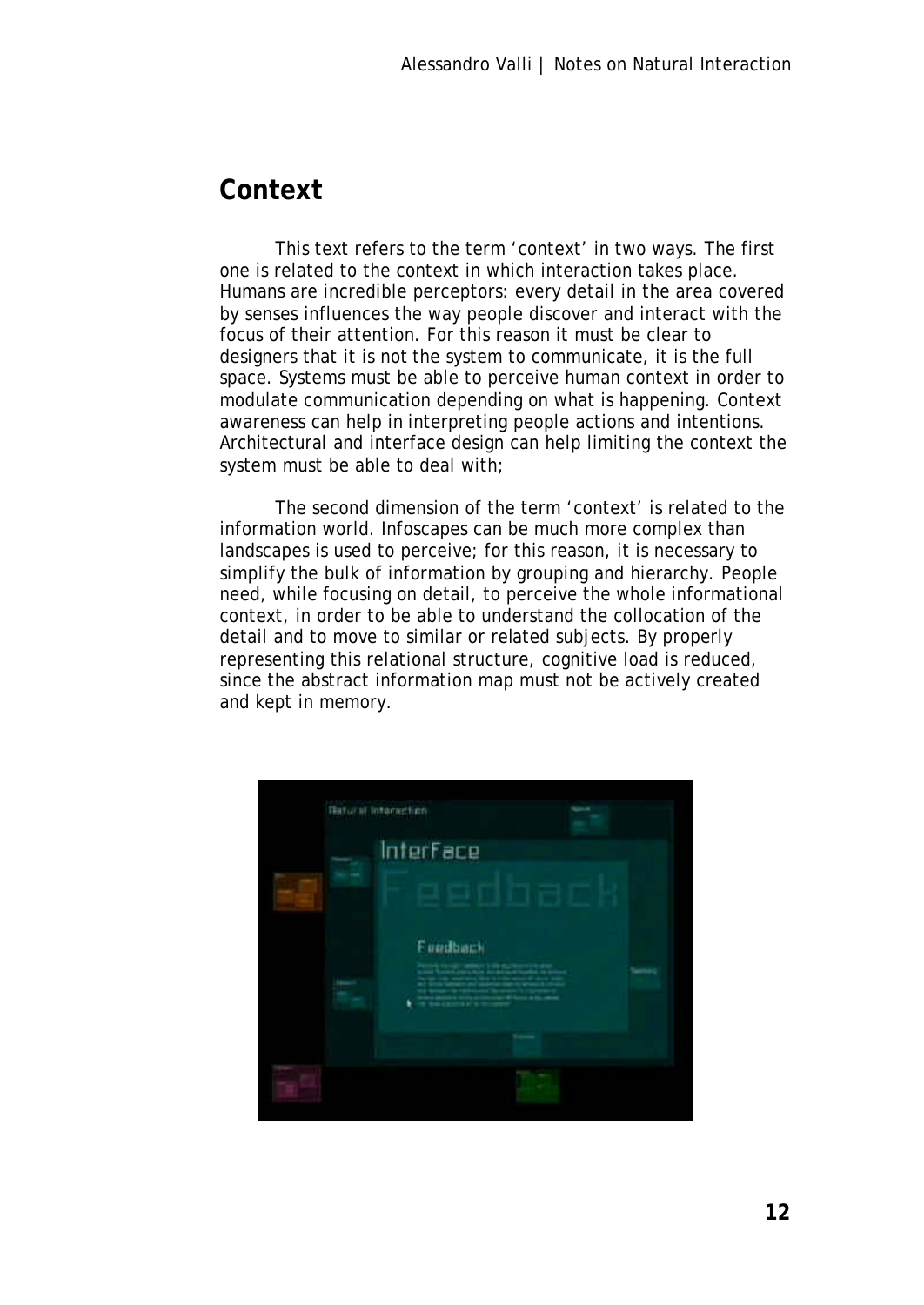#### **Attention**

From a psychology point of view, attention can be defined as an ability to focus and maintain interest in a given object; it is the condition of reasoning and learning. Systems must be able to get and hold people attention: stimuli must be strong enough to cause this. Attention on a given particular should be released when another stimulus gets the focus. The center or focus of attention is the detail one is thinking about, and is managed by working memory. Periphery of attention is the processing of the rest of the stimuli one can perceive, performed by sensory intelligence.

Mark Weiser wrote: "There is no less technology involved in a comfortable pair of shoes, in a fine writing pen, or in delivering the New York Times on a Sunday morning, than in a home PC. Why is one often enraging, the others frequently encalming? We believe the difference is in how they engage our attention. Calm technology engages both the center and the periphery of our attention, and in fact moves back and forth between the two". Interface should be as invisible as possible, leaving attention on content, thus reducing fatigue and distraction. Moreover, it should allow smooth passages between center and periphery, something that is absolutely missing in common realizations.

The same medium can at the same time render information for the focus of attention and for the periphery, increasing usability, as far as it is possible to seamlessly move the focus on every piece of information.

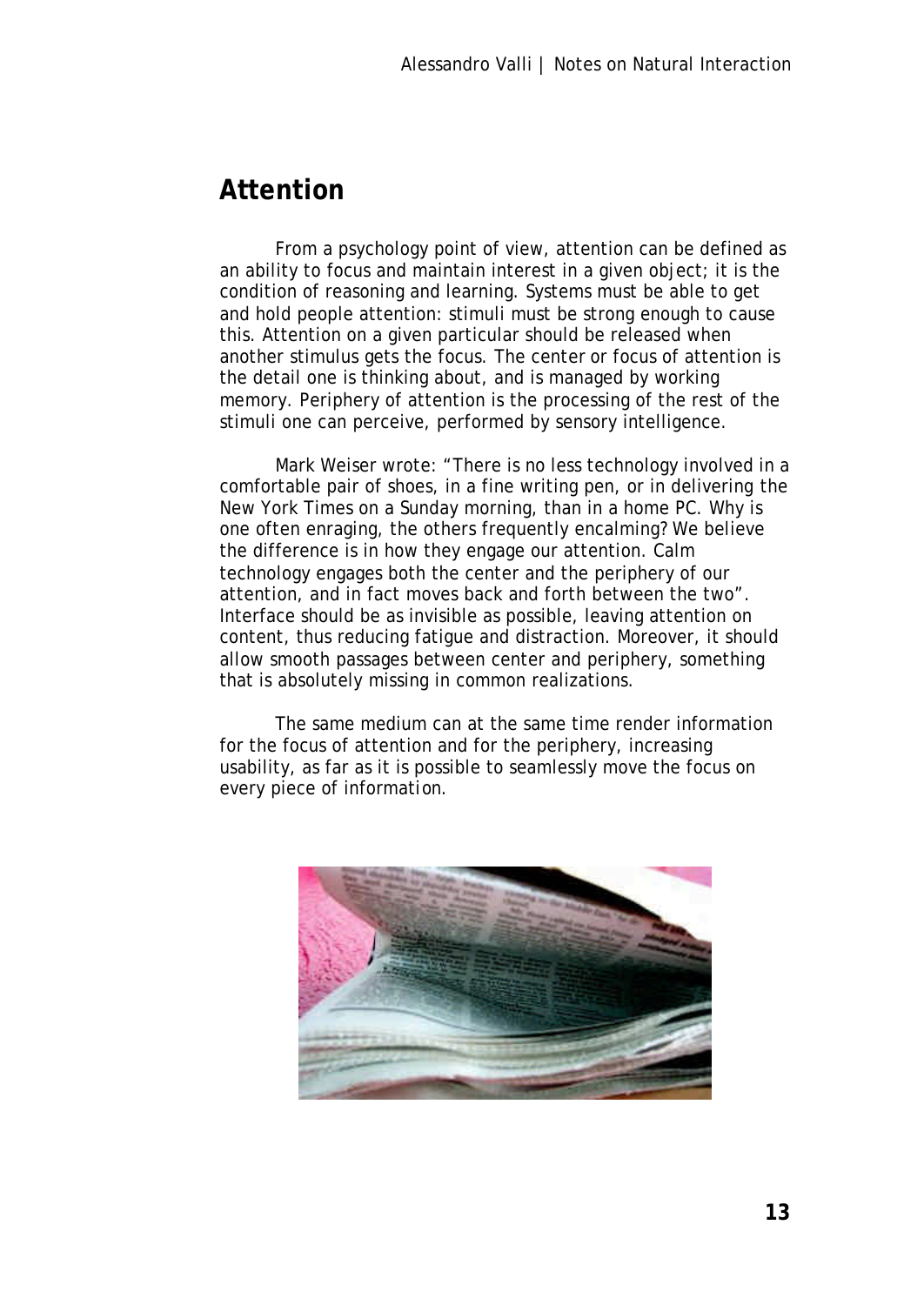## **Periphery**

The role of periphery of attention requires an additional insight, since it is a dimension completely unknown to common interfaces. William Mitchell wrote: "Peripheral information is by no means unimportant; in fact, it plays a crucial role in establishing the character of a place and sustaining your relationship to it. When a room has a window, for example, it provides a continuous flow of information about the external environment - the cycles of day and night, the movement of sunlight and shadows, the succession of bright and cloudy moments, and the alternation of dry and rainy patches. You rarely pay explicit attention to all this, but you are peripherally aware of it, and you feel uncomfortably isolated if you are cut off from it".

In order to be effective, peripheral information has to be coded into elementary messages that can be processed by sensory intelligence. This leads to the use of colour, shape, sound characteristics, size, volume, agitation as variables expressing what is going on and the state of context. Ambient displays are devices whose purpose is exactly this: conveying non critical (i.e. not requiring immediate attention) information peripherally.

Properly represented stimuli can make people aware of a lot of data without requiring continuous and intensive polling of the sources of information. Weiser wrote: "What is in the periphery at one moment may in the next moment come to be at the center of our attention and so be crucial. First, by placing things in the periphery we are able to attune to many more things than we could if everything had to be at the center. Things in the periphery are attuned to by the large portion of our brains devoted to peripheral (sensory) processing. Thus the periphery is informing without overburdening".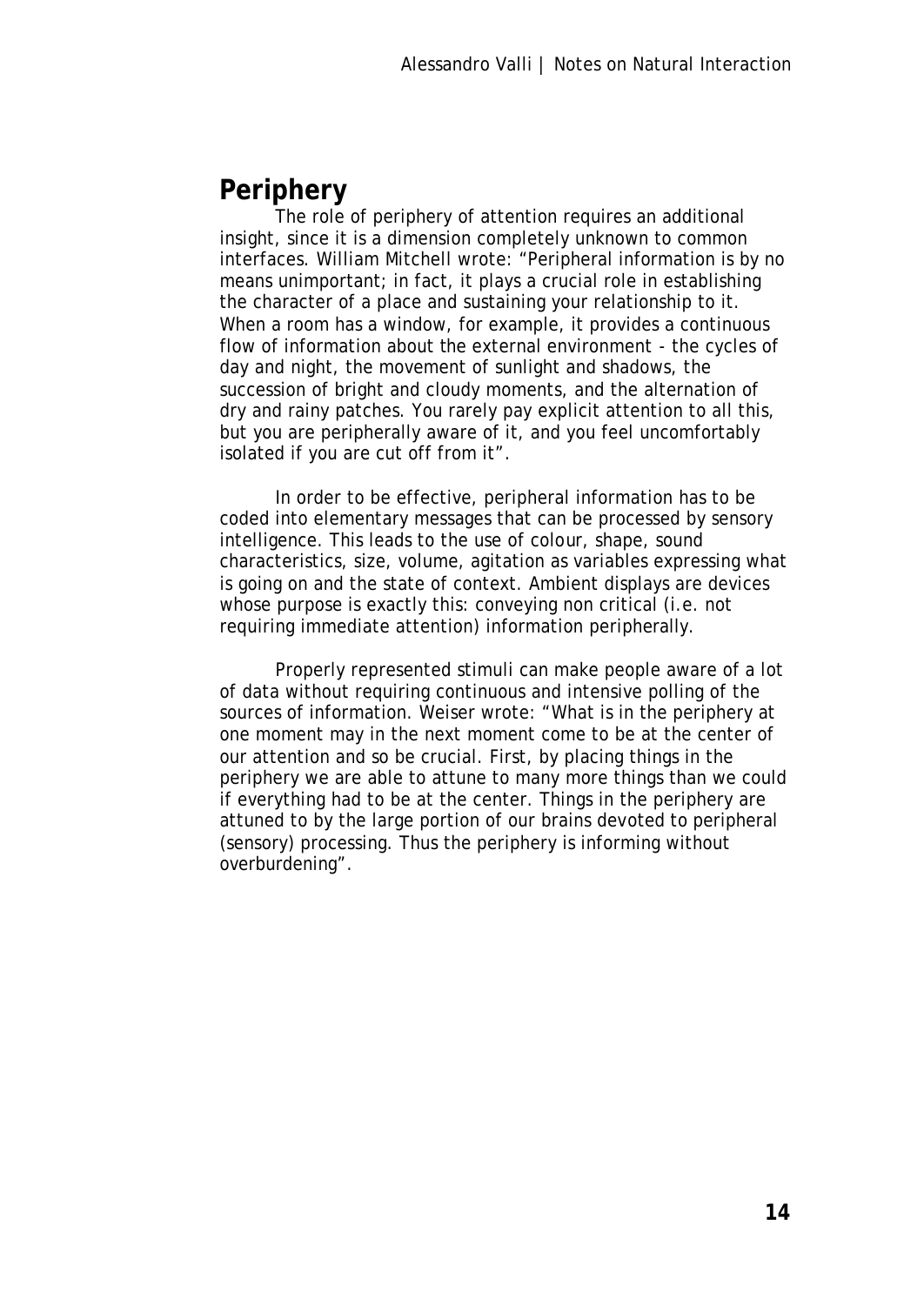#### **Social**

Interaction with computers is usually demanding a total separation between the person that uses the machine and the rest of the world. All the attention of the subject is drawn by the screen in front of him. The social dimension is destroyed. A natural interface allows normal relation between the persons in (active or passive) contact with the system. This is achieved in many ways. Persons can move freely inside or around the interactive space, with no (apparent) restrictions. Design of the space takes in account this, not imposing the subjects to sit in front of a screen or to wear devices they would not wear in normal conditions.

The system plays as one of the actors between other people, and can interact with different persons at a time. Moreover, there are no modal constraints like 'begin' or 'end' phases of interaction: one can ask the system for something, speak with another guy, go away, come back and find the system ready to interact again. These spaces should respect the cultural, social and organizational contexts that host them; this is not a matter of additional functions: it is more likely a problem of accurate design. Depending on context, such systems should allow normal conversation among the participants; allow them to behave as they would normally do, allow multiple simultaneous interactions and collaboration. These should also be able to disappear completely as needed. Only this can actually make the system disappear and enrich the environment.

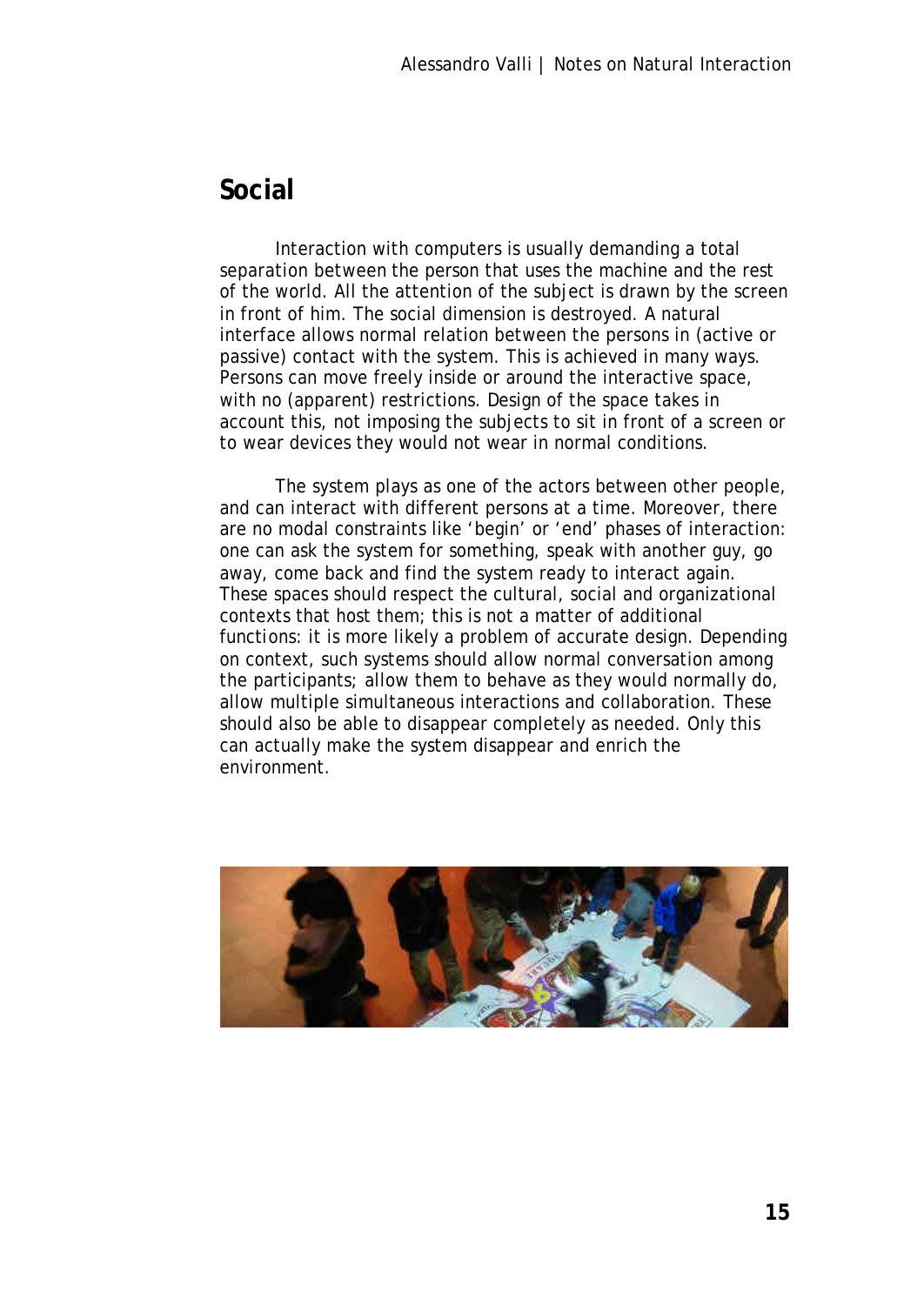## **Competition and collaboration**

As computing moves to extended environments, the problem of dealing with more persons at a time arises. Multiple simultaneous interaction is thus a fundamental issue in interactive spaces: reducing interaction to one person at a time is not well accepted by the audience, that prefers more flexible solutions. In presence of multiple persons with different goals conflicts can happen, since system's resources (e.g. physical space, effectors, and screen surface) are limited. The problem is critical especially concerning audio, since it is difficult to localize this kind of medium.

A useful approach is represented by seamless multi-user spaces that allow both collaborative and competitive behaviours. It is the same scenario as a common workbench: depending on persons' actions, collaboration can occur, and people work together towards a common goal; otherwise, participants will compete, and media resources will be split between the different tasks. Offering a unique setting that fluidly changes its attitude is a means of adaptation to context.

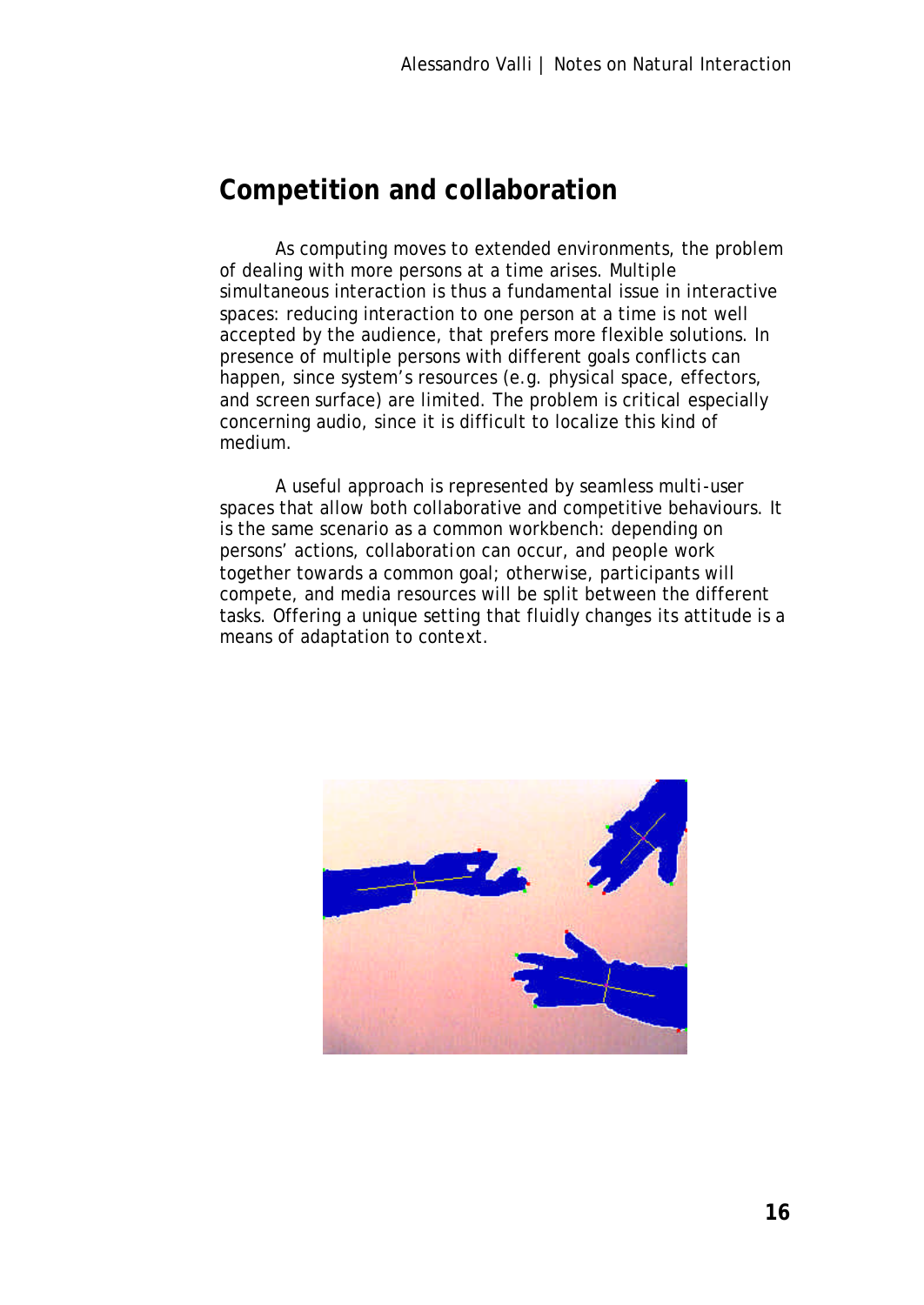## **Aesthetics and emotion**

There is no doubt that people are attracted by beauty. Every natural interface should appear as a (good) art installation, no matter if it is an intelligent timetable in a railway station or a map viewer in a town hall. The cure for aesthetics influences the quality of the shown media content, the overall setup and its integration with the environment surrounding it, the feedback to people actions and intentions. The reason for this is that it has to move from a research laboratory to a public space, to a museum, to a theme park, to a house; it has to be an element that aesthetically enriches the surroundings.

Aesthetics design should consider the overall space and people in it as a whole, orchestrating physical and virtual elements with multiple human behaviors. Minimal, essential setups usually work better than complex ones, highlighting the role of content.

Emotional aspects are usually ignored in computing environments; in natural interfaces, instead, these play an important role: amazement, fear, admiration influence human perception and learning. An interactive space is seductive by nature, and has a power of conveying emotion greater than any standard computer setting. Correct use of light, video and audio can tune emotional engagement of people. At the same time, sensing algorithms can estimate emotional responses from the public, such as excitement and attention, from movement and audio measurements; these estimations can be used to tweak communication.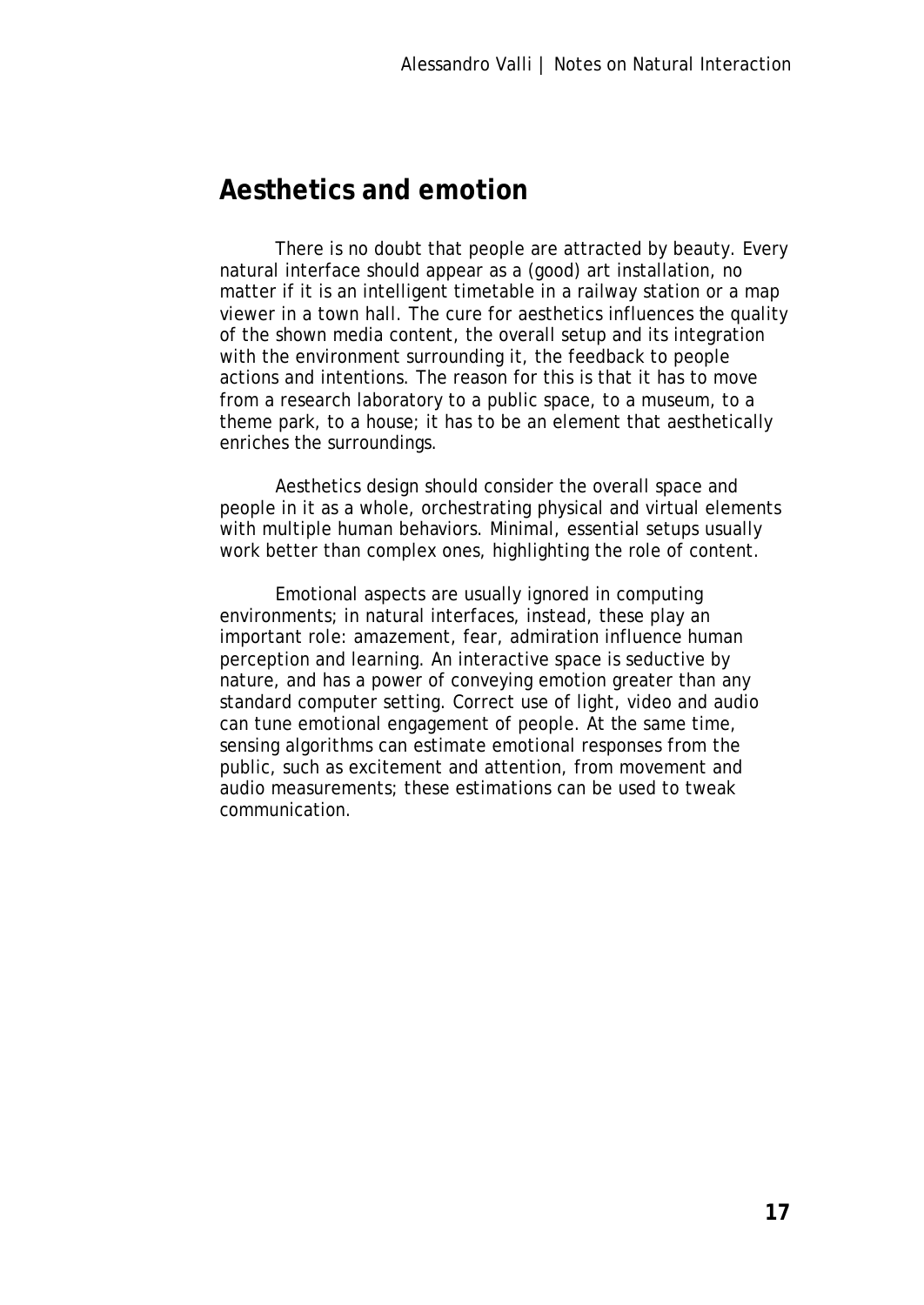#### **Movement**

Humans have a special ability in perceiving movement through vision (it is a gift of evolution). Consider a person that wants to draw someone's attention on a particular; he or she will agitate, move his or her hand around or in direction of that particular. Humans associate motion to life; it is impressive how an object or scene in motion can attract attention for even long times in comparison with a static or repetitive scene. Motion is the sign that something is changing, that a novelty is coming; this is why it is a so important element in narration and interaction.

In these systems this dynamic can be used, for example, in two opposite ways: on one side, the system can attract people attention by moving visual objects, on the other side the system can be able to detect and recognize voluntary movements whose aim is to get 'attention', and behave consequently. Movement is thus a key element (in all its forms) for the development of successful interaction engines. This concept, under different points of view, will be detailed later.

In real life, each status change is accompanied by a transformation, movement that takes place in a finite but not infinitesimal time interval. The use of movement in computer systems can communicate to the user the nature of the change in a manner that is easily perceived.

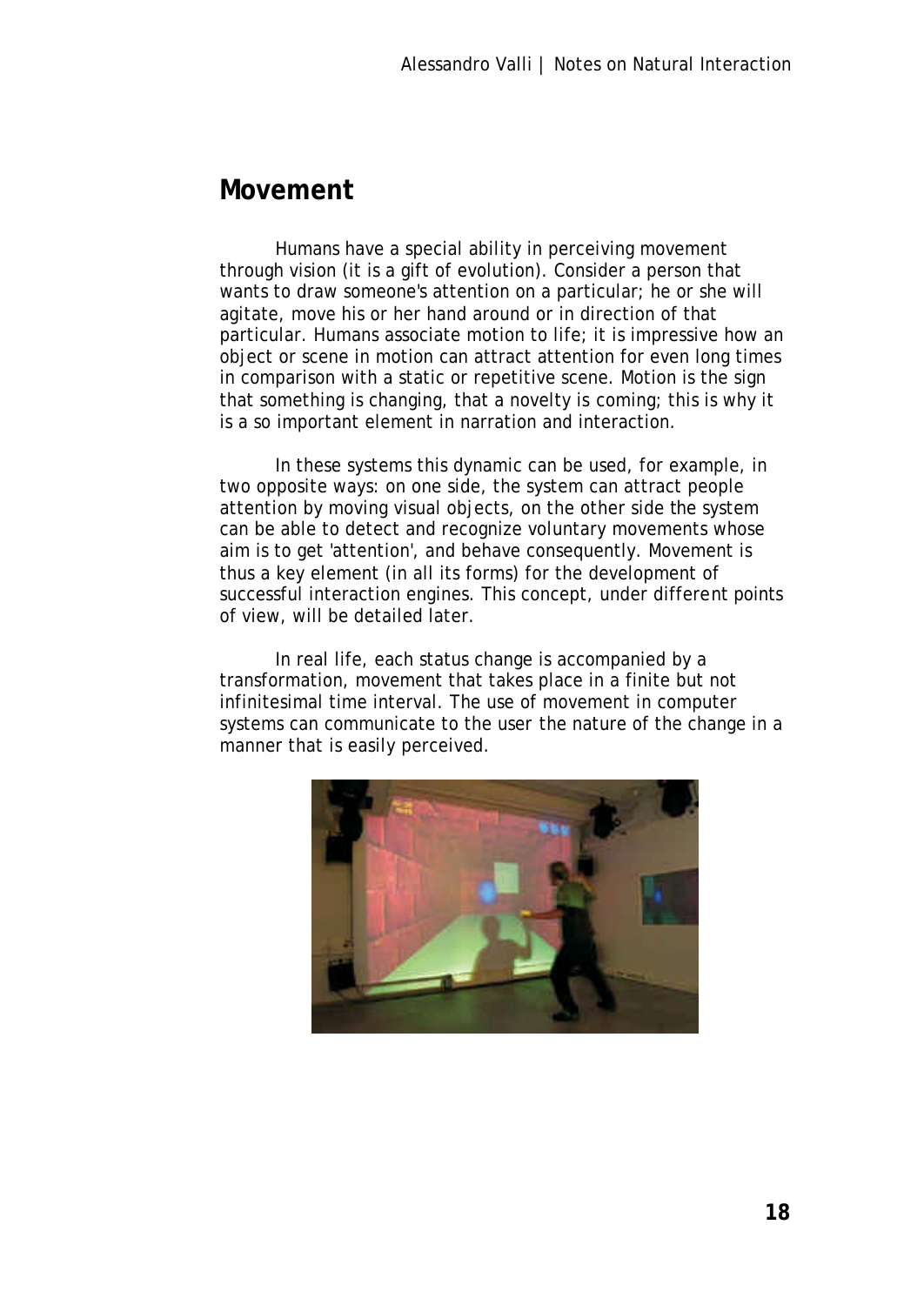#### **Freedom**

People in naturally interactive spaces must feel free; they must not feel they have to follow a thousand rules. There is a trade off between this requirement and a limitation of the interaction context that is needed to make interpretation of people behaviors easier. The solution is to hide the constraints so that these are accepted spontaneously. It is better to place a good looking architectonical barrier than a sign saying "stop here". Proper implicit stimuli, either physical or digital, are the best elements to induce behaviors and restrict the scope of acts that have to be recognized.

Moreover, interaction must not be mechanical. Persons using the system must not feel as part of a mechanism. Inclusion of a sufficient number of degrees of freedom (although easy to explore) ensures the possibility for people to play, discover, even fail and learn from errors. There is obviously a trade off between complete control over the interface in every moment and successful narration. On one side the risk is that of repetition of acts and fragmentation of communication; on the other side there is the risk of rigidity: people feel they are in front of a movie, having little control over what is being told to them.

In gaming and artistic scenarios the solution is simple: media content is governed by a set of rules (that has to be sufficiently broad), and interaction is the exploration of such rules. In narrative scenarios the problem is harder to solve, since there is the requirement to communicate content that has a fixed evolution in time; this will be addressed later.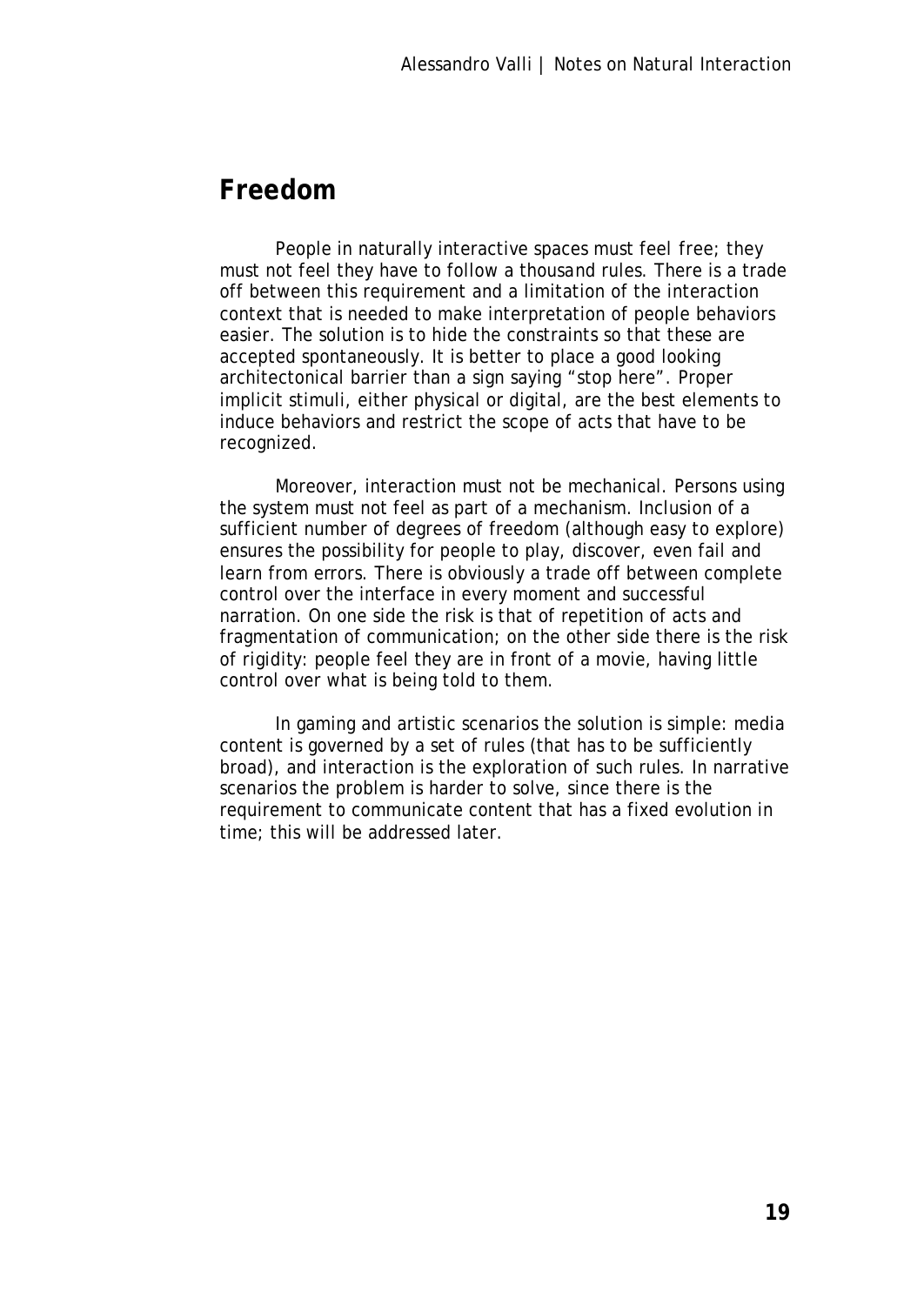#### **Embodiment**

The purpose of a natural interaction framework is to remove any level of mediation between the person and the object of his action; the medium becomes an active element of interaction. Paul Dourish wrote: "Embodiment refers to the way in which interactive resources are manifest in an interface. It does not refer simply to physical reality, but denotes a participative status. It points to the ways in which we interact as involved participants rather than detached observers. [...] It strikes to make computation (rather than computers) directly manifest in the world so that we can engage it using the same sets of skills with which we, as embodied individuals, encounter an embodied world. So, it exploits our physical skills, the ways in which we occupy and move around in space, and the ways in which we configure space to suit our needs. Embodiment, for this side of the research activity, explores the relationship between the environment and the task in hand".

Not only physical relations are embodied, also a conversation is an example of embodiment. Relation with the digital world takes the form of human to human and human to objects relations, preserving social and cultural dimensions. Instead of applying natural dynamics in an unnatural setting, digital media and information are moved to the natural world, inducing natural interaction schemes. This way, the computer disappears, and is not perceived as a barrier between people and information. Abstraction is substituted with experience.

A large screen is a large screen, but in an interactive space it should always behave like a window, or like a table, or like another artefact from common life, and depending on its role, it induces different spontaneous behaviors in people. In the same way, physical or media objects functional to interaction can be shaped and play different roles, suggesting multiple interaction modalities.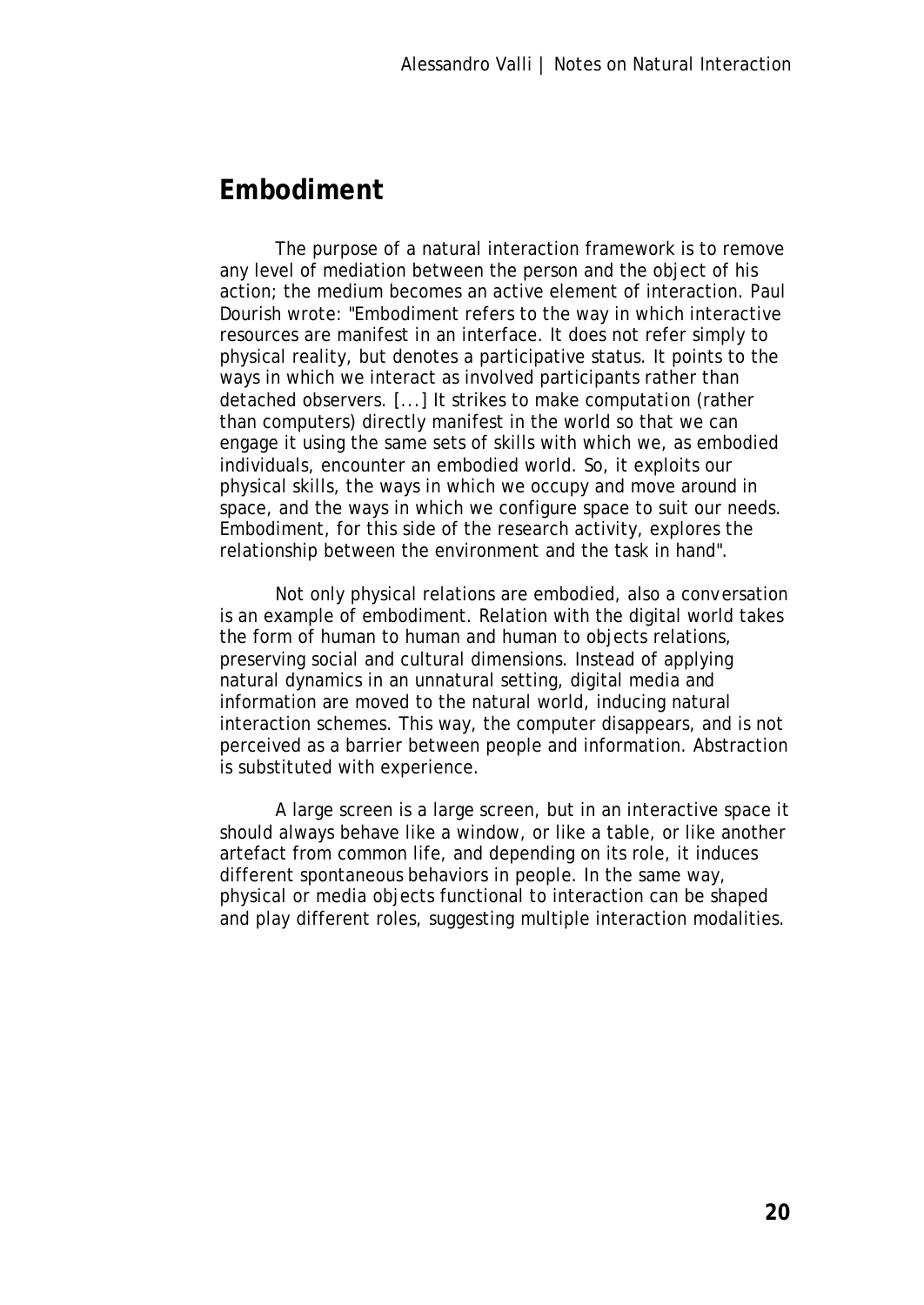#### **Architecture**

The physical space where a system or installation is placed is part of the system itself, since it influences people. In this sense, the architectural dimension is very important and is much relevant to the overall experience of the person. A plenty of powerful tools in now coming available to space designers and architects, expressive tools that enable new ways of communication and interaction between the physical space and people; William J. Mitchell, from the School of Architecture and Planning of the MIT, wrote: "Architecture is no longer simply the play of masses in light. It now embraces the play of digital information in space".

The problem is that the traditional figures that design spaces don't have all the knowledge needed to use these tools; Flavia Sparacino wrote: "...technology is not simply hardware or software that the space designer and the media artist add to their projects to make them work. It is really not sufficient to wait for technologists to develop new modalities of interaction and manmachine communication in their laboratories, to later incorporate these in space design, as software that one buys at the store". Space design is like a language; if a traditional designer knows only the letters A to L, he will express with a language made up of that letters; only who masters an alphabet going from A to Z will be able to valorise all the letters and build a successful phrase.

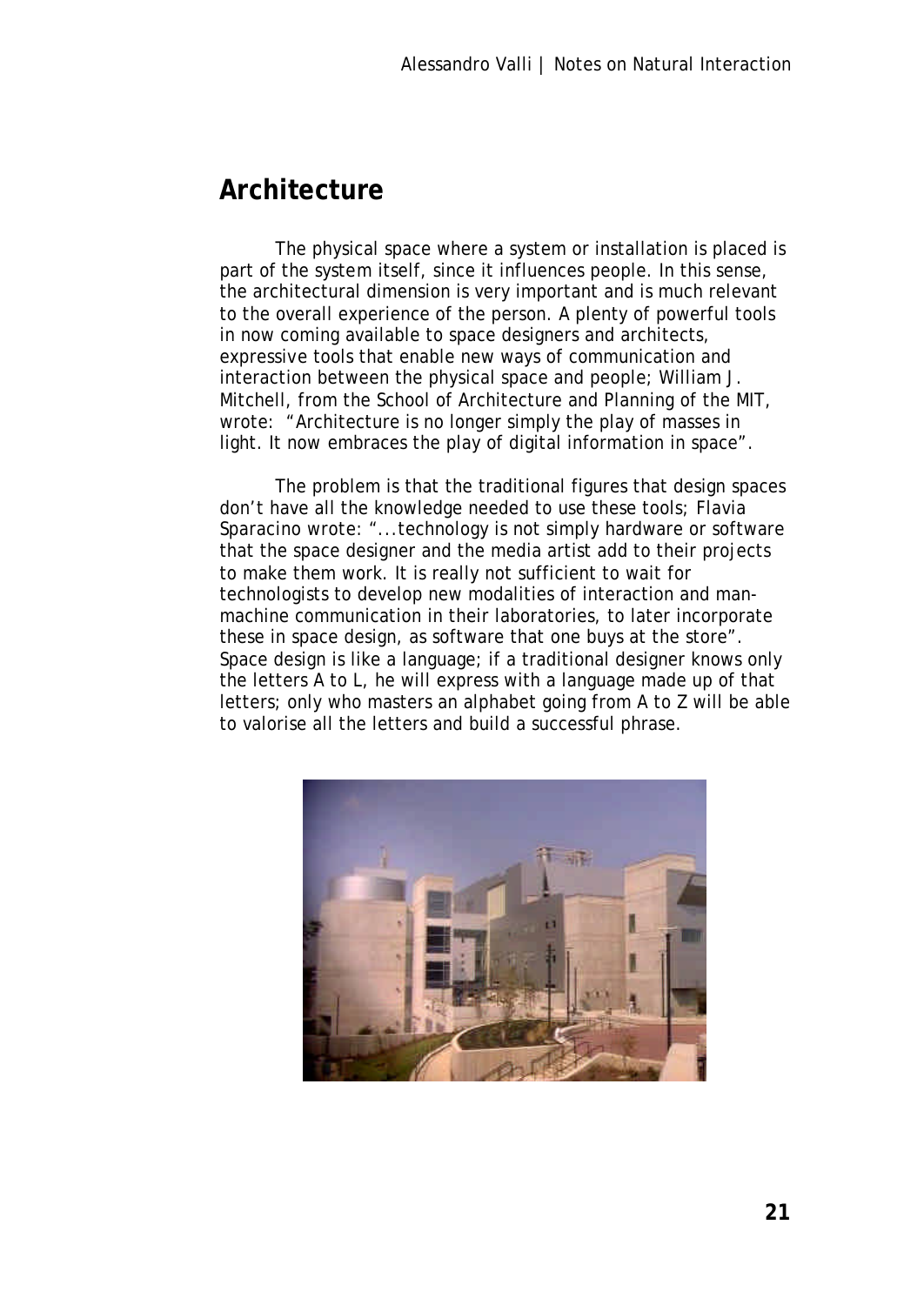## **Physical space**

It is not the single element that communicates with the person, is the overall environment (comprising all the other persons in it) to communicate; and this implies that the design must take care of all the elements as a whole. Since interaction is no more restricted to a narrow scenario (e.g. screen and mouse), the interface invades large physical spaces (e.g. by means of projections on walls and floors), and thus space becomes a very important element influencing visual feedback nature and sensing technology. Simon Greenwold introduced the interesting concept of spatial computing; he wrote: "Spatial computing is human interaction with a machine in which the machine retains and manipulates referents to real objects and spaces. It is an essential component for making our machines fuller partners in our work and play. […] It is not enough that the screen be used to represent a virtual space—it must be meaningfully related to an actual place".

Human mind naturally locates information and concepts spatially, and the opportunity to work with full environments allows a strict mapping between physical space and abstract information, favouring human perception and interaction. Physical space can be enriched by digital information, and digital information can be made more accessible and understandable by a mapping to physical space.

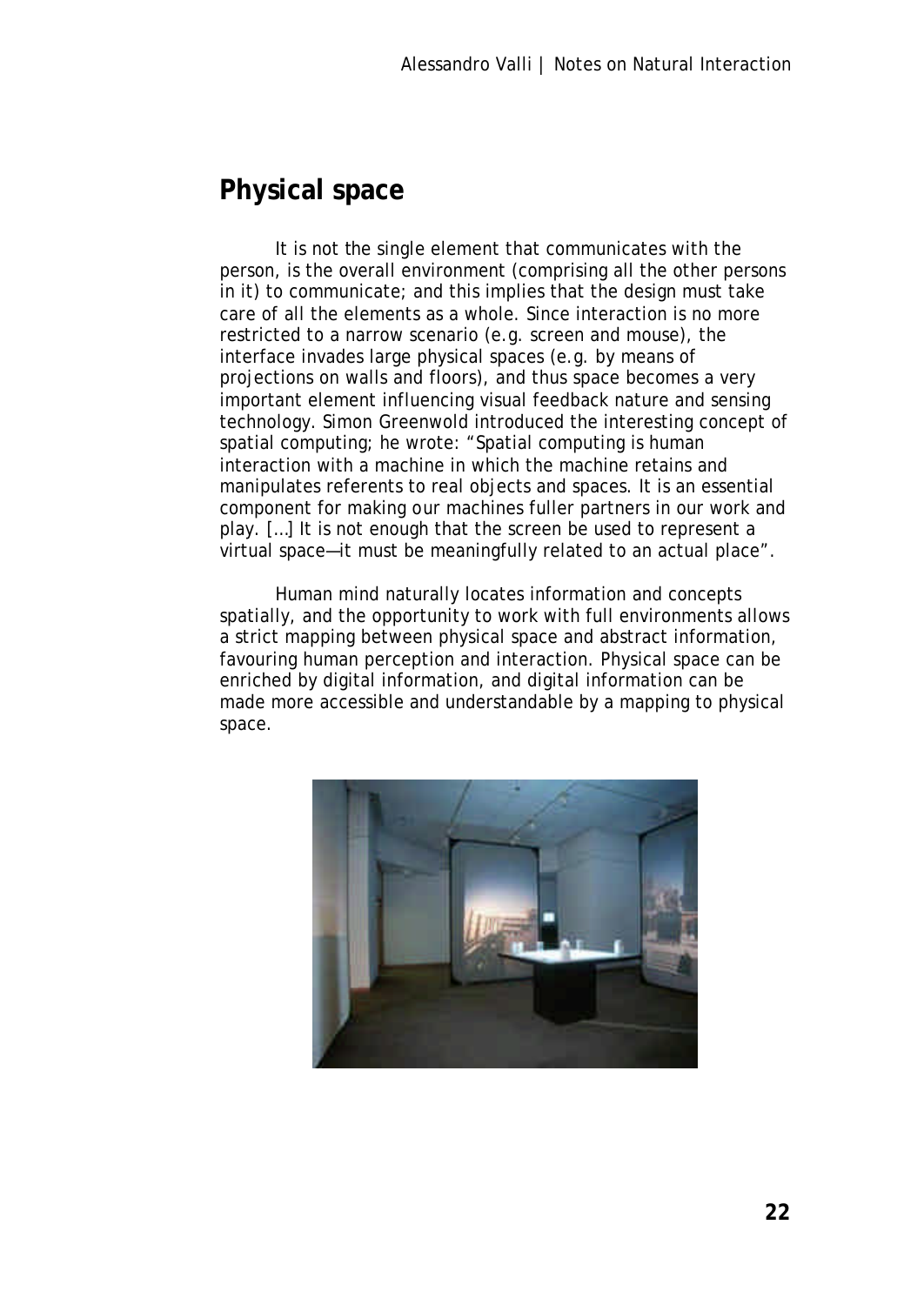#### **Integration**

A natural interaction system is commonly made up of many components: physical objects, projected light, screens, computers, mathematical models, cameras or other sensing devices, speakers, digital media... all these pieces must be integrated efficiently, in order to disappear to people as single elements and favour the illusion of interacting with an entity that is a whole. Hardware and software optimization and integration is an issue in the realization of such systems. State of the art real-time sensing, interpretation, behaviour simulation and information rendering is necessary to convey the sense of this illusion.

From a purely technical point of view, very low response times are crucial to this end. Latencies on any part of the feedback loop can easily make the interaction unfeasible and frustrating. For example, for discrete commands, like a pointing gesture, a response time of at most 600 milliseconds can be tolerated; continuous commands, like drag and drop, must usually guarantee a maximum response time of 150 ms. The exigency of processing multiple video streams from the cameras, simulating system's behaviour, and rendering video and audio at the same time raise the problem of a overall optimization of all the processes. Experience, methods and tools from the computer game industry are a good starting point to obtain the needed performance.

Currently, Microsoft Windows XP, DirectX and Flash MX probably provide the best platform to build natural interfaces due to the plenty of software tools and libraries available to interface with cameras and other sensing devices and to exploit graphics and audio hardware. In addition, this platform is not expensive and is well know worldwide to common people (e.g. museum staff). System integration is a complex problem since it is a delicate trade off between many factors, but a good configuration is also a great added value to people experience.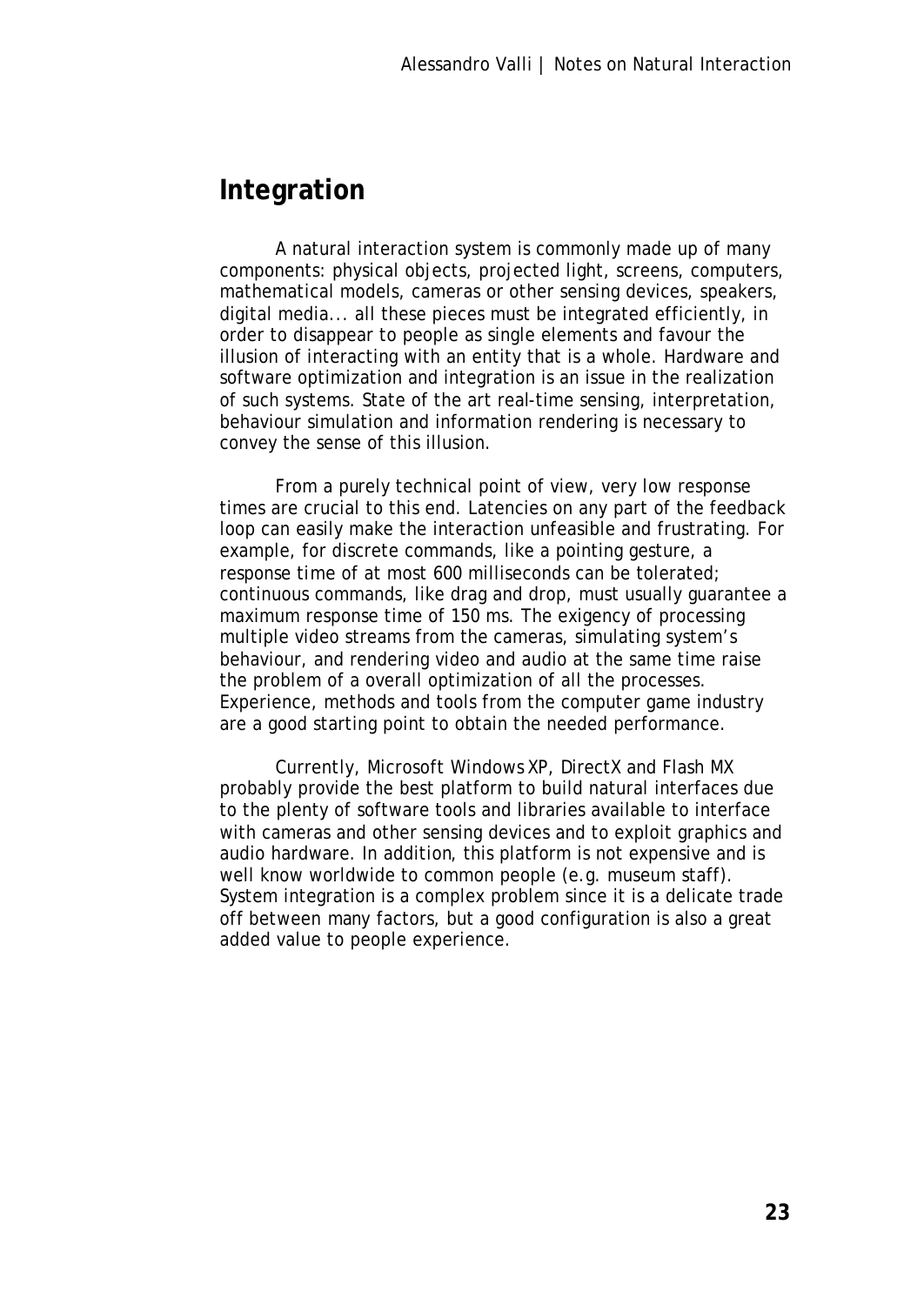Alessandro Valli | Notes on Natural Interaction

# **PART TWO: SENSING**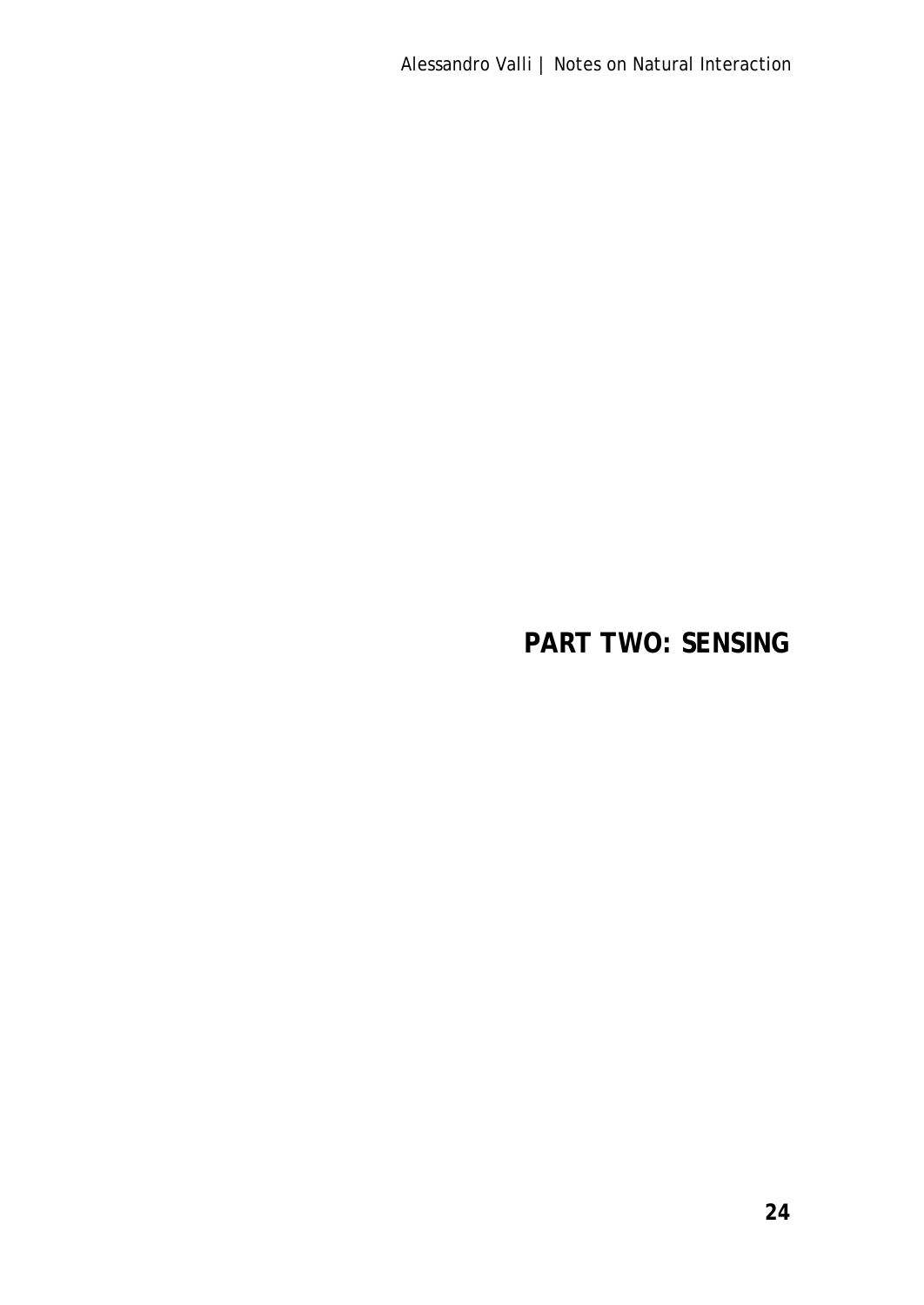#### **Perception**

Machine capabilities to understand inputs define the possible levels of interaction. Prof. Alex Pentland wrote on Scientific American: "The problem, in my opinion, is that our current computers are both deaf and blind: they experience the world only by way of a keyboard and a mouse. Even multimedia machines, those that handle audiovisual signals as well as text, simply transport strings of data. They do not understand the meaning behind the characters, sounds and pictures they convey. I believe computers must be able to see and hear what we do before they can prove truly helpful. What is more, they must be able to recognize who we are and, as much as another person or even a dog would, make sense of what we are thinking".

Sensing technologies should not be considered as external peripherals added to the system, but as part of the overall intelligence; their functioning is heavily influenced by the rest of system components: high level processing, presentation and physical space. Sensing algorithms must be absolutely robust in order to provide predictable outputs in a public environment. Uncertainty about system's perception leads to person's dissatisfaction and ruins interaction; reliability is thus a key issue.

What kind of behaviours should these systems be able to detect? Presence, being able to understand when a person arrives or leaves is the most basic capability, and permits basic interactivity. Location, where a person is is relevant to communication, both because it allows localized information broadcast and because it can be a means of information selection. Interest, since attention plays a fundamental role in a dialogue. Selection, through which a person can specify his interest in a particular (i.e. by pointing or touch). Relation between objects or places, and dragging, to move objects. Full manipulation of physical artifacts. In artistic or entertainment contexts even theatrical gestures can play an important role.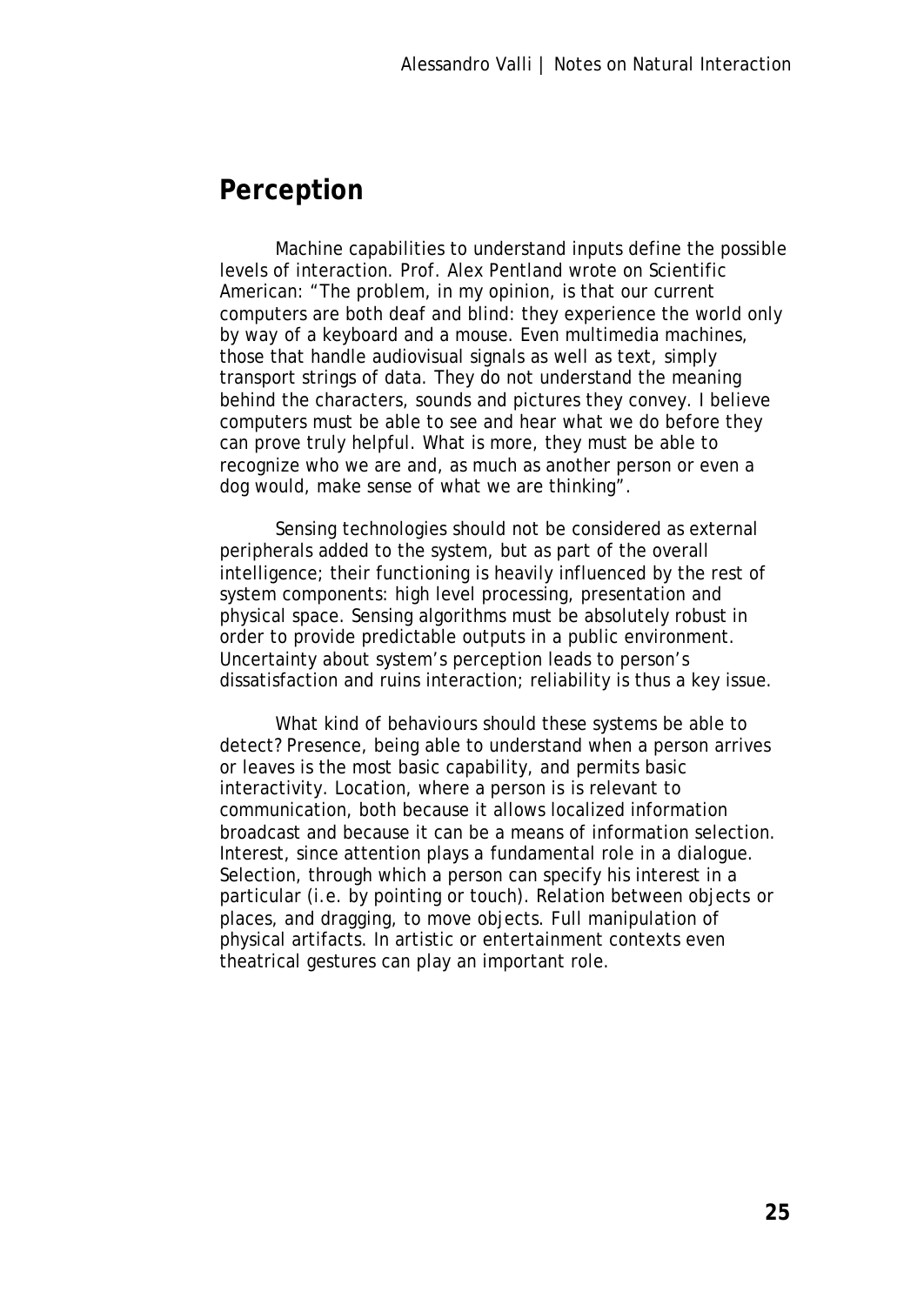#### **Gestures**

Gestures are a primary way of communication with the machine, and under some conditions can be recognized reliably. Following Turk's definition, "Gestures are expressive, meaningful body motions – i.e. physical movements of the fingers, hands, arms, head, face, or body with the intent to convey information or interact with the environment". The first function, communication, has been defined as 'semiotic', while the second one, 'manipulation', can be defined as 'ergotic'. Even static gestures, like poses or postures, express an activity, a mood, an intention, an interest. Humans have two different spaces in which there are natural or spontaneous gestures: the manipulation space (i.e. the space can be reached with the hands or feet), and the external space.

Most of human motions are gestures that accompany speech (gesticulation) and meaningless motions for comfort and equilibrium. Other categories are much more relevant to the purposes of interaction; a short classification of simple and useful motions is reported here. Deictic gestures, pointing actions that refer to objects inside or (more likely) outside the manipulation space. Pathic gestures, that represent a path or a direction (i.e. the gesture for 'walk to your left'). Mimic gestures, actions that copy some other motion, like waving arms like a bird. Ergotic gestures, natural inside the manipulation space of each person, to move or rotate an object or to open a box. Even the mere position and orientation of a person in a room can convey a lot of information about his momentary interest.

Deictic gestures can be induced by foreground objects that are easily distinguished by the background, and that a 'promising' appearance, i.e. represent a particular content or concept. In the same way, ergotic gestures can be induced by physical or virtual objects at hand. Mimics should be suggested by the interface, and can have a great potential in storytelling scenarios, where people can play the role of some character inside the story. More abstract motions, like symbolic gestures or sign languages, are less feasible for natural interfaces, unless the context justifies their use; so are all kinds of gestures that presume a training phase.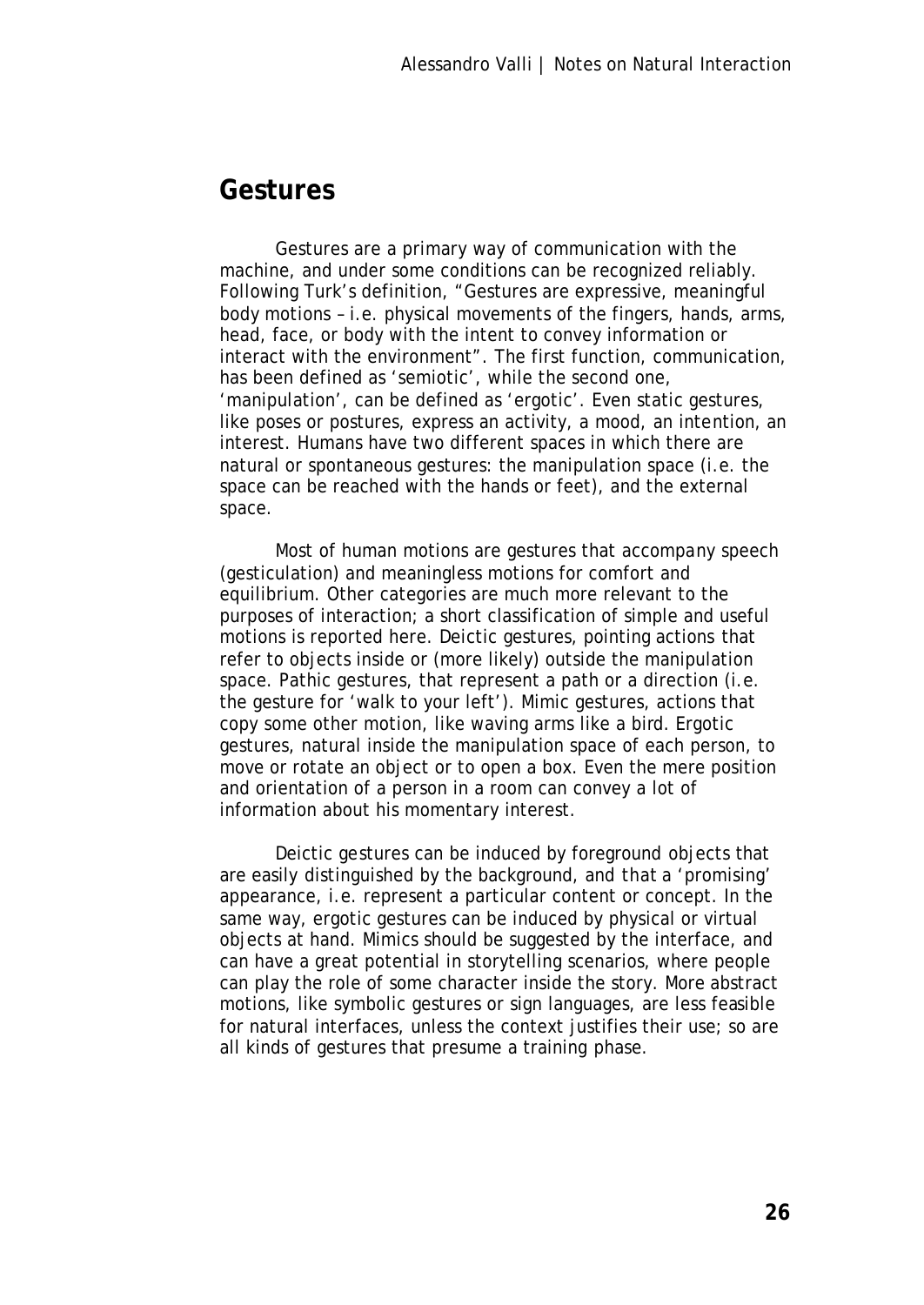#### **Gesture recognition**

The goal of gesture recognition is not to measure metrical parameters of a motion, but to recognize the intention that the action signifies. The same action can mean different things in different contexts. To make machines able to recognize purposeful motor activities, processing algorithms need to deal with the great variety of shapes and different styles a gesture can assume. Moreover, purposeful motions are hidden in a weave of movements of other nature and expressive gestures addressed to others; the same gesture can be slow or fast. There are several strategies that can be put into action to overcome these difficulties.

A priori knowledge about the context in which gestures take place can be used in order to build effective heuristics or machine learning algorithms. Analysis should focus on invariants in gesture characteristics, thus allowing easier detection and recognition. Gestures chosen for interaction should not be too similar, in order not to require extremely precise motions. The role of feedback is fundamental: visual control (although undesirable as an additional level of mediation) allows easier interaction, and makes people aware of what the machine is understanding. Proper feedback loops can enable spontaneous processes of disambiguation.

Control through gestures must be based on simple and intuitive motions, in order not to increase the cognitive load of the subject, and must be used when really needed, not to physically or psychologically tire the subject. In mixed reality setups, where a person sees his image on screen, with superimposed virtual objects and graphics, allow visual control loop, and move the perceived manipulation space from the surroundings of the body to the screen space. In any case, the recognition process must be executed in strict real-time, and must provide feedback to the user instantly, because this ends the expressive action of the person, releasing attention.

Among the gestures that can be usefully recognized two main categories can be determined: those signifying discrete commands, and those allowing continuous control through positioning, normally implemented with visual control feedback.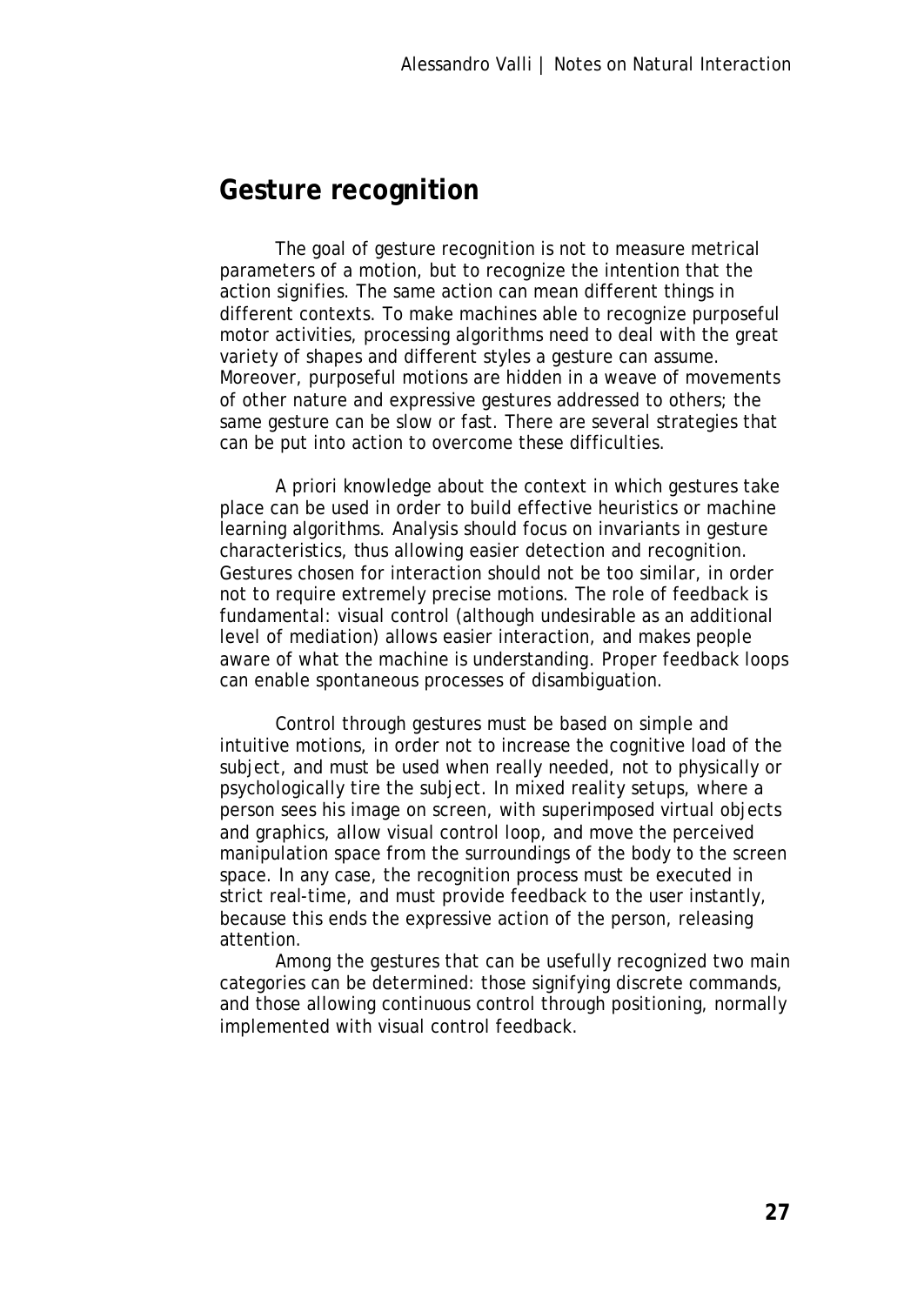## **Computer vision**

Digital cameras are good input devices for a number of reasons: are inexpensive, off-the-shelf products, follow standard protocols, are easily interfaced to computers, are small, can be placed far away from people, out of reach, allow non obtrusive sensing, are robust. Real-time computer vision techniques can be implemented in order to process live video streams and extract information useful to interaction. Among the variety of possible approaches, the proposed methodology exploits colour (or brightness) based segmentation and clustering since it is a fast, robust and reliable processing technique, due to its integral nature.

In order to manage the (huge and noisy) streams of data provided by cameras, efficient software algorithms must be implemented; such procedures incorporate statistical methods and a priori knowledge to enable successful interpretation. Sensing intelligence is moved from the hardware device to software code. Interactive spaces can be observed by multiple cameras that can be placed in order to get the most informative views on the scene. Optimized code allows to process multiple video streams and manage graphics and audio for the interface in real-time (e.g. 30 fps for vision algorithms with two cameras, 85 fps for screen rendering) on a single personal computer, providing an inexpensive and reliable platform.

As computation leaves the world of clean zeros and ones and moves towards reality the problem of noise arises. A variety of mathematical models has to be implemented in order to deal with camera noise, human behaviour modelling, visual control dynamics etcetera. The real world is so noisy that most of the overall processing resources are spent to manage it.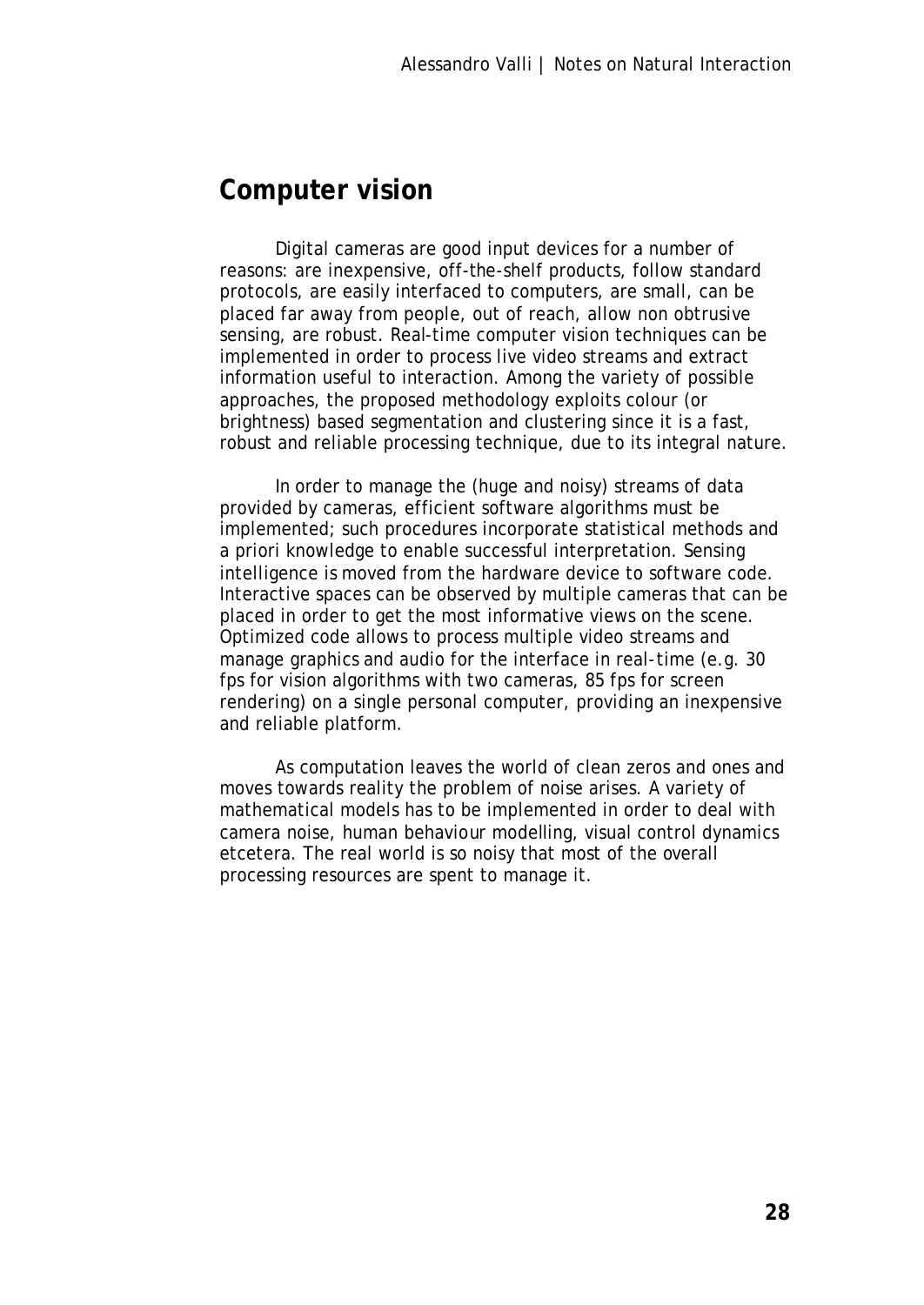## **Visible and infrared**

Human eyes can see light in a spectrum ranging from red through violet: the visible spectrum. The spectrum above violet is ultraviolet, and the one under red is infrared, both invisible. Sunlight comprehends all these components. Deep infrared frequencies can be used for thermal images (i.e. to sense heat), while the part of infrared light close to visible is called 'near infrared' (NIR), and behaves almost like visible light. There are illuminators that emit invisible light in the NIR spectrum, and common CCD or CMOS sensors are sensible to NIR: changing a band blocking filter from the camera enclosure provides a powerful and reliable (achromatic) sensing apparatus.

Visible light allows tracking and interpretation based on colour information (e.g. skin detection, chromakey, detection of coloured objects), but requires more constraints in setup, in order to limit variations in external illumination, since strong and sudden changes could prevent correct functioning. Near infrared imaging does not provide chromatic information, but can overcome the problem of sensibility to external light, since it allows the use of powerful illuminators (of invisible light), that make the system insensitive to external light.

In many cases both solutions can be feasible, and the advantages and problems of each method should be examined deeply case by case in a preliminary design phase. Of course infrared imaging allows even to work in conditions of complete darkness, preserving almost complete freedom in terms of architectural requirements.

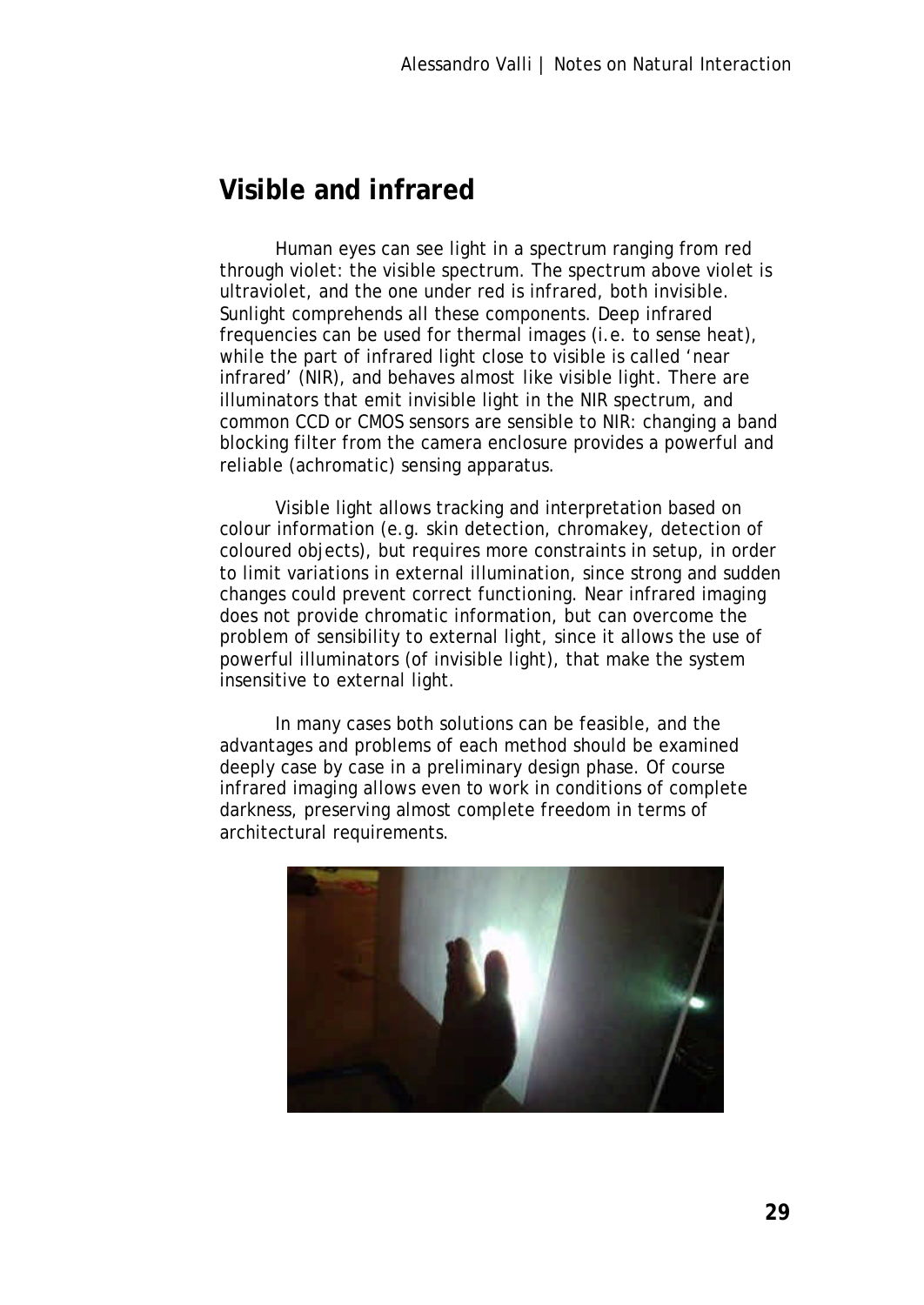#### **Early processing**

The first processing phase consists in classifying each pixel of the input image according to some criteria. The colour of a pixel is represented with one to three numbers, depending on the colour space (e.g. RGB, YUV, greylevels); it is possible to perform this classification measuring the color distance between the pixel and a reference pixel, by means of linear or quadratic metrics. Depending on setup, image differencing can be implemented in a number of ways. If the reference image model is the mean of the last processed frame, the classifier will have a motion detection behaviour, and all moving parts will be extracted. If a single colour is used as reference, a colour segmentation behaviour occurs, extracting image parts that possess (or not) specific colour characteristics. If the reference image model is computed as a mean of frames recorded with an empty scene, the result is background subtraction: people in the scene are extracted from a static background.

To deal with camera sensor noise, simple mathematical models must be applied, modelling image evolution in time by means of median filters and covariance matrices. To reduce the negative impact of shadows cast by people, chromaticity measures can be included in the metrics, such as colour components normalized respect to luminance, to exclude from the foreground areas pixels that seem just (a little) darker than the reference.

Thresholding can be performed either with a fixed threshold or with adaptation; in this case CCD camera noise becomes an important resource, since it can be measured counting the number of isolated foreground pixels, thus enabling a sliding threshold dynamically set just above noise level. In addition to colour information, also spatial information can be exploited for classification. Topological filters (erosion and dilation) reduce camera noise effects by analysing neighbourhoods instead of single pixels.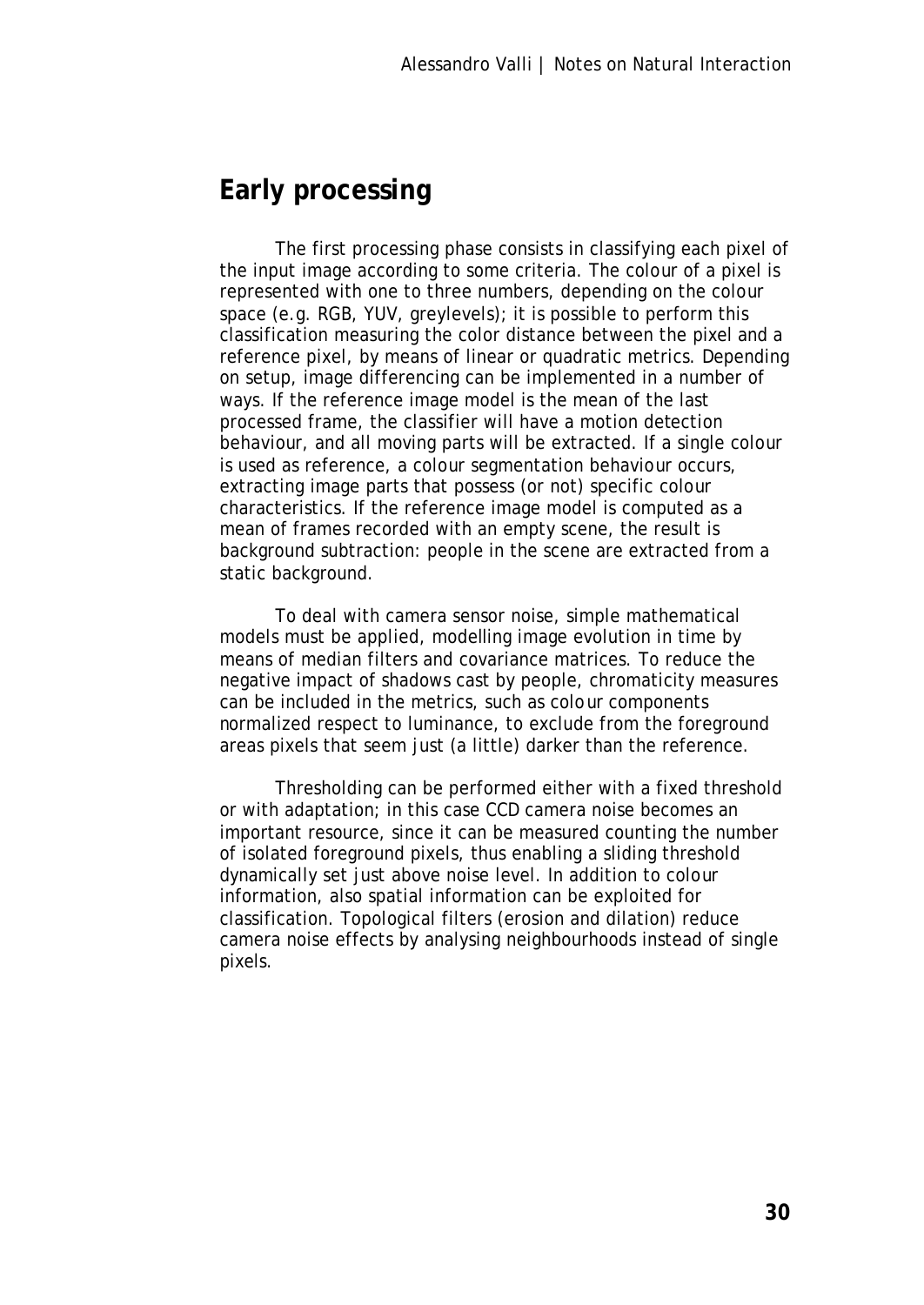#### **Image analysis**

Once pixels are labeled, they have to be clustered. Useful information is not related to single pixels, but to image regions. Two grouping strategies are presented here: grid based and blob based. The first one consists simply in dividing the processed area in rectangular portions (e.g. 1 x 1, 8 x 6), assigning each foreground pixel in a portion to the same region. The second one is more complicated and is based on the detection of connected regions: blobs. For each region a series of features is computed: area, centroid position, bounding box, contour points, colour statistics, extreme points along various directions, and moments.

Image moments are statistical descriptions of the morphological properties of a blob: central moments of the second order contain information about displacement respect to centroid: main axis orientation, extension of the main axis, extension of the orthogonal axis; third order central moments contain shape information, from which Hu moments can be computed, that are invariant to (small) rotations. From these numbers, for example, it is possible to recognize the pose of a hand or classify full body postures.

Extracted features are referred to the image plane, i.e. to the camera view. It is often required to refer these measurements to physical space or to screen plane. A geometrical mapping between the two spaces is needed. This is solved using mathematical mapping functions, based on affine or perspective view models (and that can consider even lens distortion effects), governed by a set of parameters. The calibration process is the estimation of such parameters, given a sufficient number of mapping examples (e.g. ordered couples of source space points and destination space points); after calibration, the mapping algorithm generalizes the solution to all the points in the required area.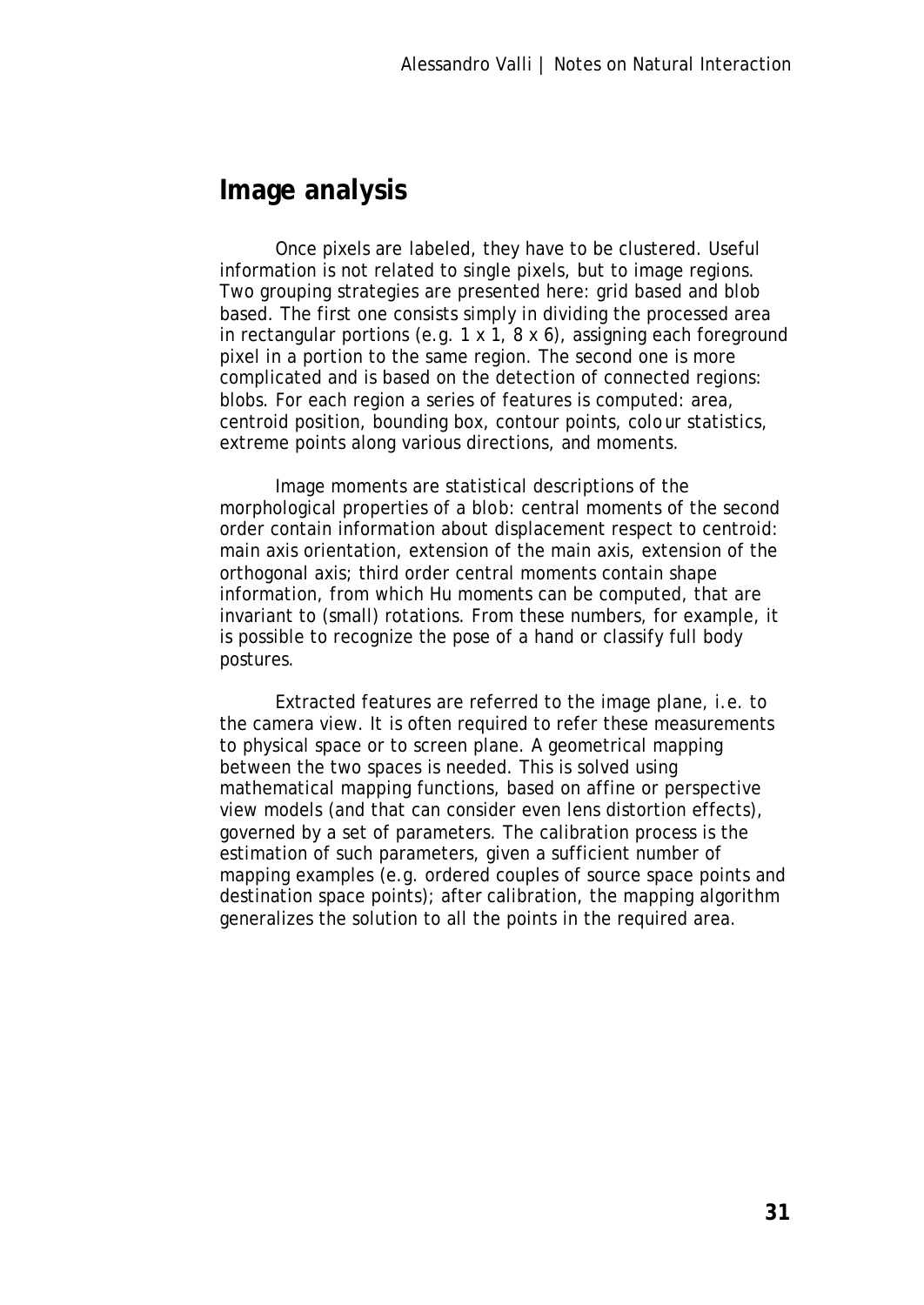#### **Interpretation and accuracy**

Once low level features are extracted, high level information has to be estimated, depending on context. This is the processing phase that requires more personalization and adjustment, depending on setup and desired interaction. Public intentions are recognized by estimation of people positions, hands and heads trajectories, spoken words, verbal and mimic expressions.

After initial calibration, the system must adapt to single persons' behaviours and styles, i.e. dynamically create temporary parameters' adjustments that will be lost as the person leaves. This can be accomplished in a number of ways, exploiting feedback (e.g. a visualized button with central symmetry will induce people to select its center; if the sensed selection point is slightly different, the measured displacement vector can be used to correct system calibration; similar tricks can be applied in different contexts). Adaptation affects geometrical, temporal and behavioural parameters.

The concept of accuracy is highly ambiguous, since it depends on the context. In natural interaction systems, that are meant to bring relation with machines at the same level of human to human communication, the accuracy needed is the same that humans have. To explain this concept, an example is useful: a person points at a particular far away from him; there is no need for the system to be more accurate than the estimation that a second person observing the pointing gesture could perform.

Computer vision techniques, working with inexpensive and off-the-shelf hardware, have a linear accuracy of less than a centimeter, in setups where the object is two meters away from the camera(s): more than what is needed. The estimation of metrical parameters is not used for replication of movements or mere measurement; it is used for motion interpretation, thus allowing less precise tracking. Accuracy can be increased by coupling inputs from different sensors, and by proper context modeling.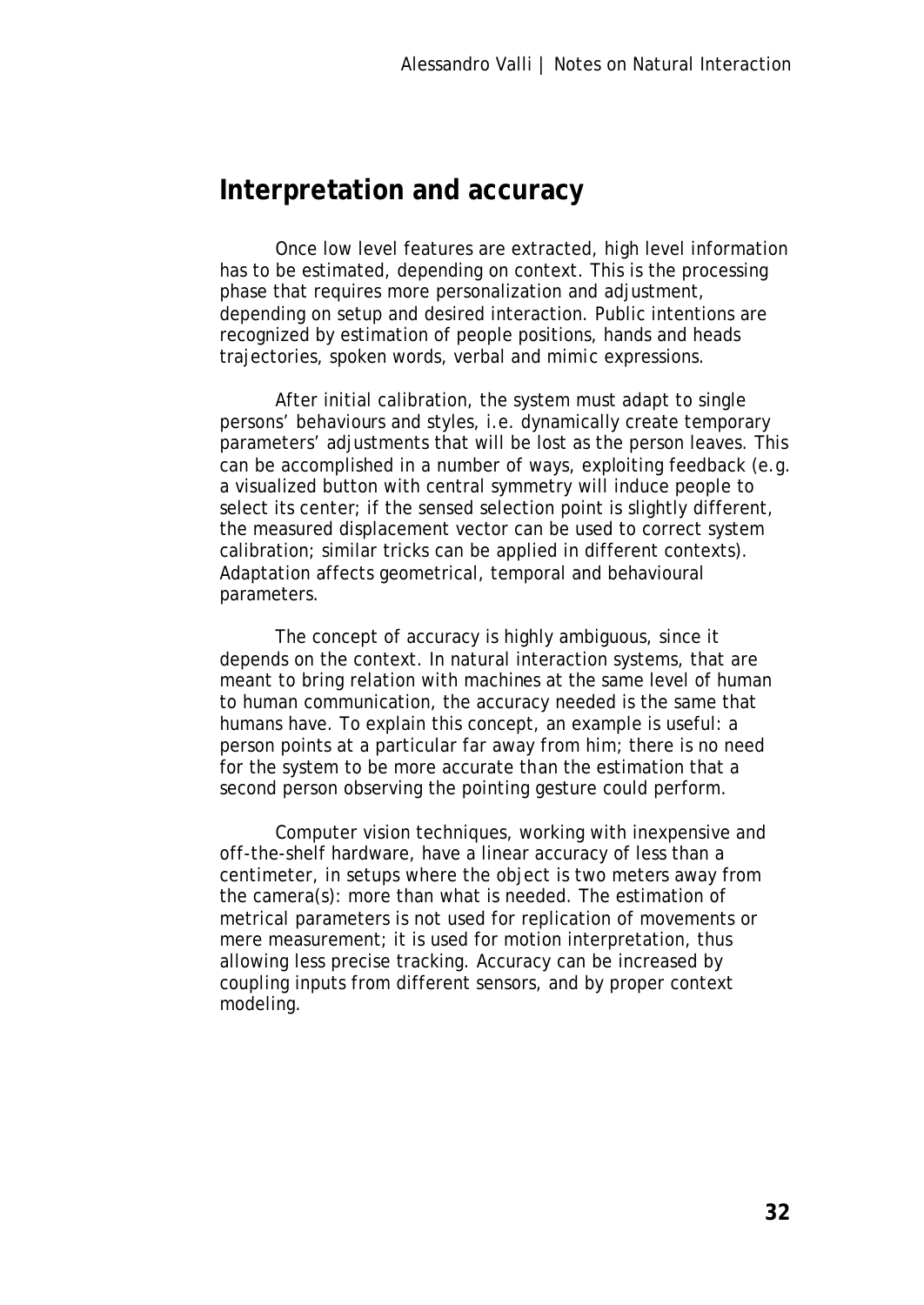#### **Stereo vision**

Combined use of multiple cameras, i.e. views, allows depth computation, thus enabling full three dimensional motion estimation. This is done by merging features' information from (both) cameras, and using specific calibration algorithms to transform multi dimensional information to the desired three dimensional representation, by means of minimization. In contrast to classical approaches (e.g. disparity maps) that extend stereo computation to large sets of features, and later select useful information, the proposed solution performs labelling and thus selection of features on the two dimensional source views; triangulation is then applied to ordered couples of points or lines, reducing computational effort; possible ambiguities can be solved with the 3D estimations. This symbolic approach is made possible by correct setup design and successful modelling of a priori knowledge.

Stereo vision is needed also in setups where interaction occurs with two dimensional presentations; a simple example is pointing at screen, that is a relative act whose meaning is defined by the three dimensional location of the eyes and the pointing hand or finger of the person.

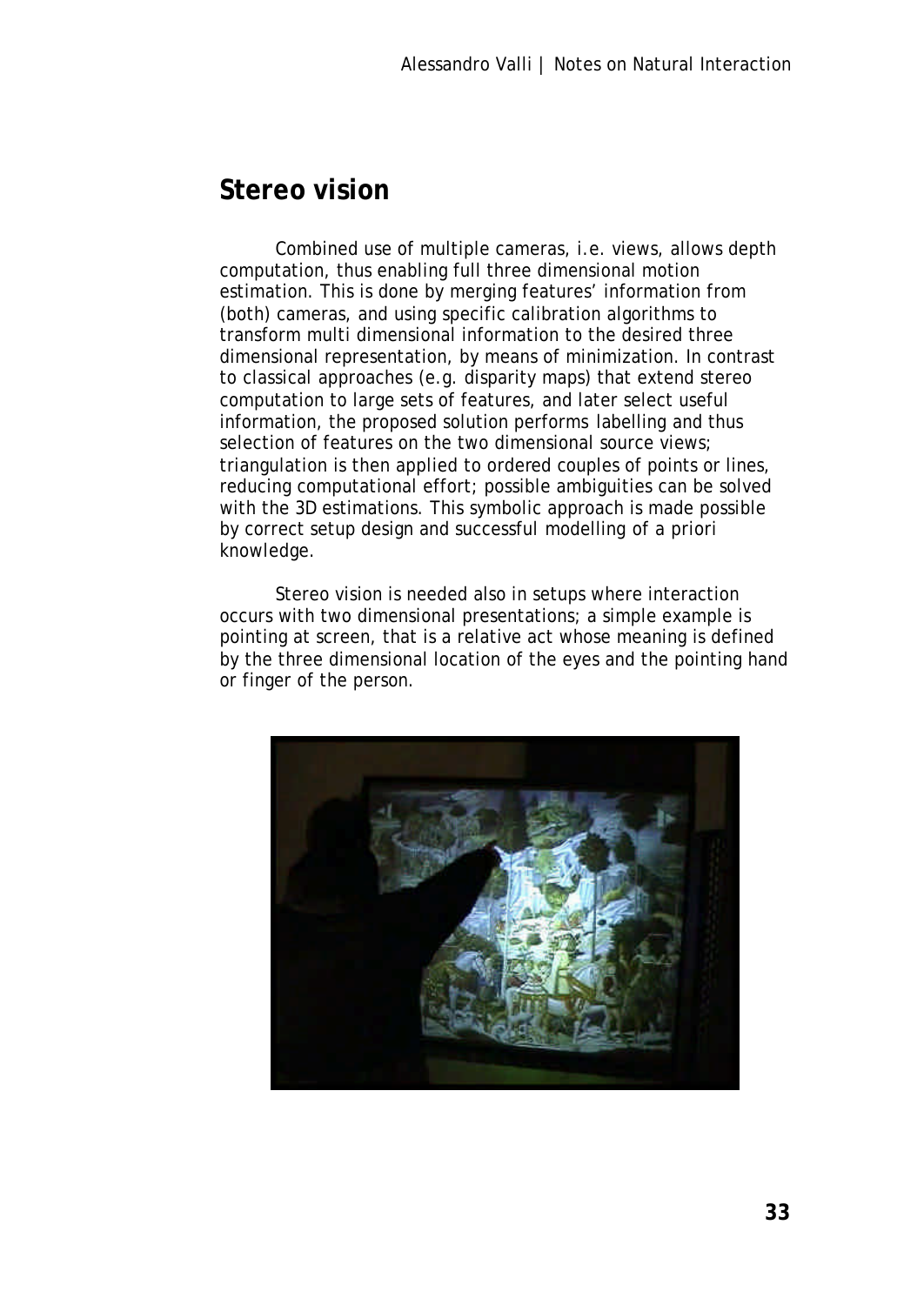#### **Audio analysis**

Audio is another important source of information. Traditional speech recognition doesn't work well in noisy environments, and often requires microphones carried close to the speaker's mouth. In order to deal with situations in public and social spaces, two approaches can be implemented. The first is the use of array microphones, i.e. audio capture devices that contain many microphones and a digital signal processor that allows to detect the dominant audio source, eliminating the other ones; its functioning is based on the relative latencies between signals taken from different microphones. The second solution consists in the use of a directional microphone oriented towards the user; user position is usually predicted by setup constraints (i.e. user stands in front of a screen).

The author experimented audio analysis techniques alternative to traditional speech recognition applications. Realtime audio capture provides a series of chunks of digital data representing small intervals of the audio stream. Discrete Fourier Transform is applied, and frequency descriptors are compared to a given database. This way command recognition (on small vocabularies varying depending on context) working in noisy environments occurs. Through the same technique useful 'cry' and 'chat' detectors have been implemented, and a microphone attached on a screen has been used to easily detect knocks on the surface. Audio analysis becomes a powerful tool specially when it accompanies computer vision: combined interpretation provides reliable results.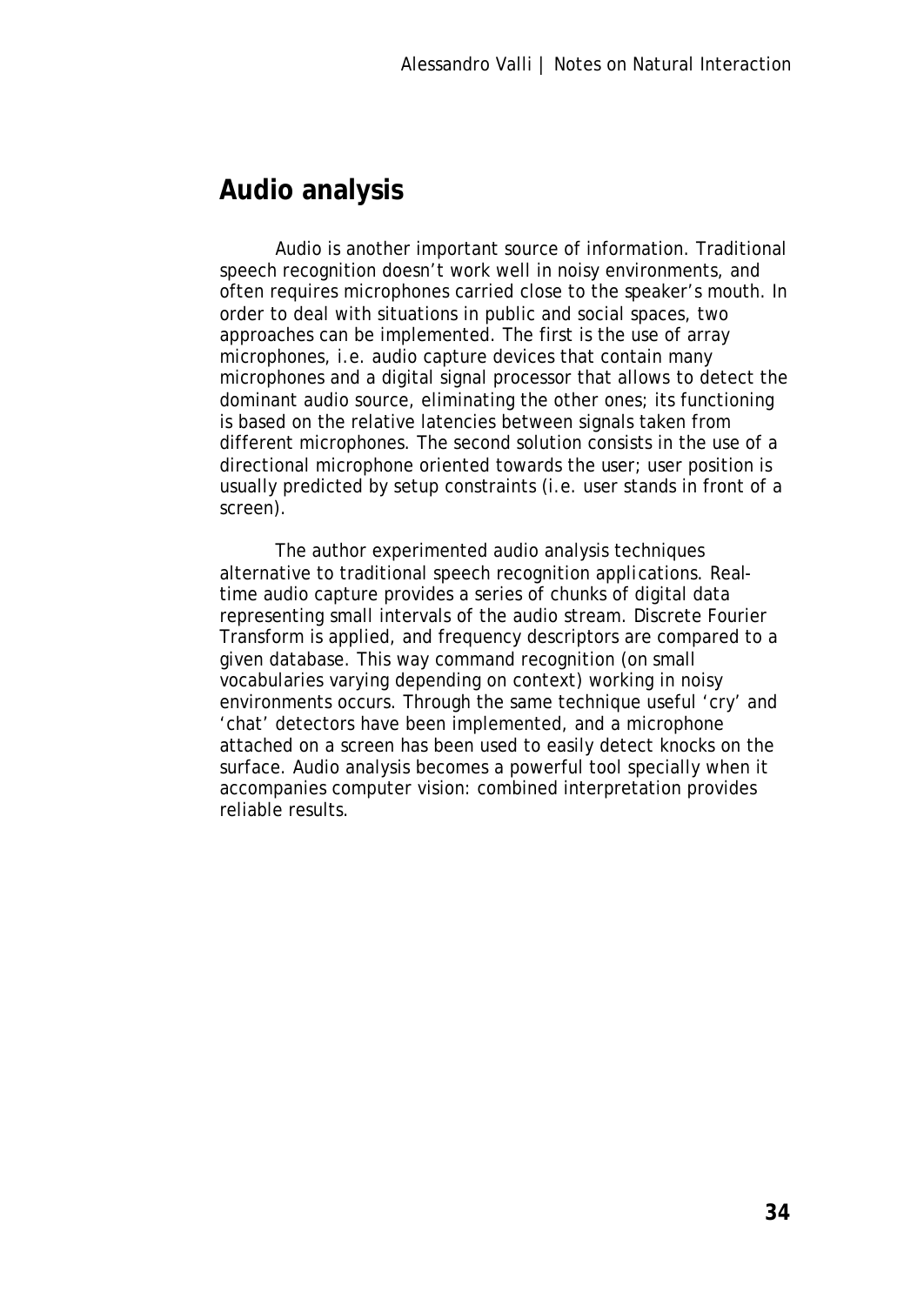## **Feedback**

Action is guided by feedback. By properly modulating visual, audio and tactile feedback, a system can enhance interaction, and induce person's expressions that can be easily interpreted; moreover, it can help disambiguating unexpected behaviors. Cybernetic loop plays a fundamental role to this end. Visual control happens when visual feedback is continuous. In this case people move referencing to media space instead of physical space (e.g. with mouse and pointer on screen). It is always preferable to limit feedback elements, since these stimuli could impair content perception; their role should be as minimal as possible, providing it is sufficient to make interface fully accessible and efficient.

Efficient feedback is a matter of design, of predictions and latencies of milliseconds, of proper smooth filtering. Content and functional stimuli should be merged in a seamless way; since the person is waiting for the end of the task he is performing (e.g. pointing, activating a function, etcetera), immediate feedback should be provided as the system has recognized a given command. This can even convey a sense of action completion, where the system predicts what the one wants and accommodates accordingly.

Interface has to be transparent, people have to sense that media behavior is under their control; feedback should always provide information about the internal state of the system, that thus becomes externally self evident. Lack of feedback can induce frustration and unnatural expressive behaviours, leading to unpredictable results.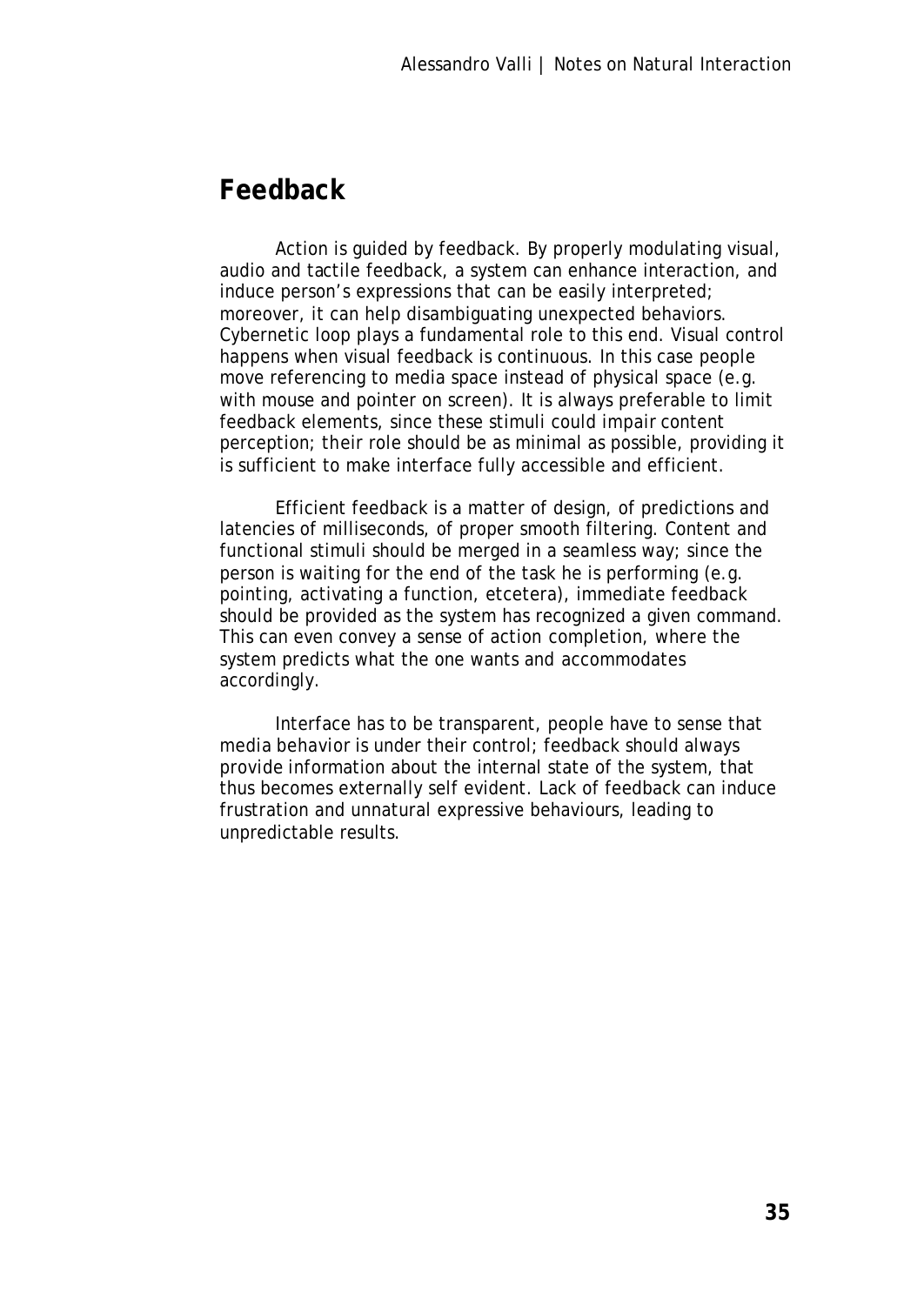#### **Stimuli**

Every interaction, of any kind, has a beginning. If a person knows the purpose of an object (e.g. a hammer) and how to use it, there is no problem: if he needs it, he can interact with it successfully. If the object is an artefact unknown to the person the problem arises: how can I interact with it? The interface must contain all the hints necessary to allow a satisfactory interaction. The hardest work is to convey the initial stimulus, the hint that causes the first voluntary action of the person towards the system. Once interaction is engaged, it will be easier for the person to learn the additional interaction capabilities of the system.

Another role of such stimuli is to make people express their intentions in ways that the computer is able to understand (e.g. if the person sees a painting displayed three or four meters away from him, in a position he cannot reach, it will be straightforward for him to move his arms in the direction of the painting, to see if something happens, but if some visual cues appear on the painting, suggesting some particulars, he will probably point at some of the particulars with a finger). The more these hints are absolutely hidden in content the more these are acceptable to the audience. There are two dynamics that can be put into act to favour interaction without giving instructions or manifest indications: intuition and imitation.

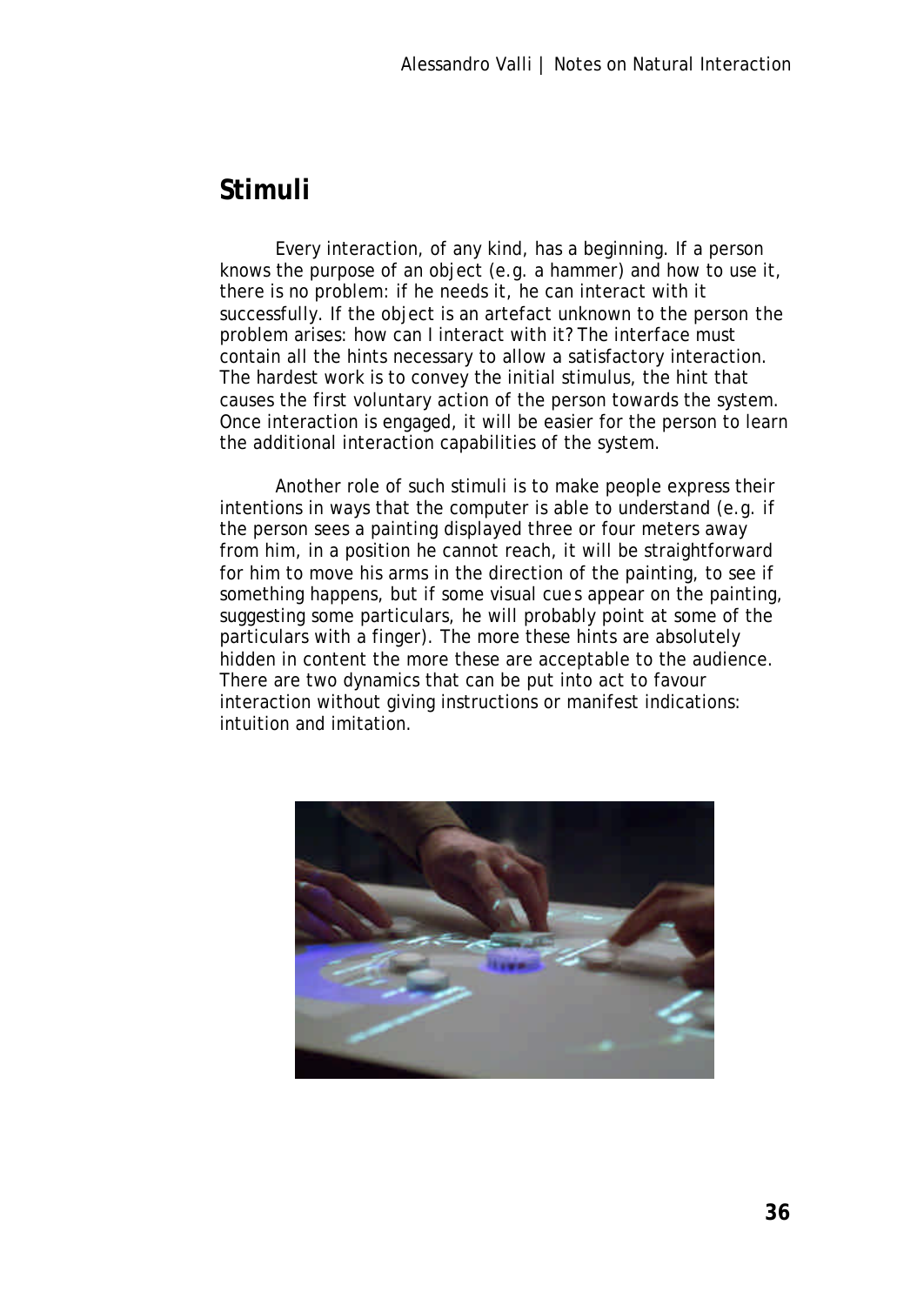## **Intuition**

The intuitiveness of a natural interface is a must. These interfaces are mostly oriented to public environments, with people passing through that moved by curiosity try to interact with the system for a short time. The encounter can last for a few seconds or a few minutes, so people don't want to get bored learning how to interact. The more the interface is transparent, i.e. allows to easily finding out what is going on behind the surface, the more the person will be able to learn how to interact intuitively.

Proper hints can be weaved in the narrative content in order to suggest interaction modalities. These hints can be explicit messages like 'try to touch me', but will more likely be subtle suggestions, like animated or static media objects inside the direct manipulation area of the subject, that is the space that the person can reach with his hands or feet, that will respond to touch immediately, suggesting more complex forms of interaction.

This relies on the concept of affordance. Weiser wrote: "An affordance is a relationship between an object in the world and the intentions, perceptions, and capabilities of a person. The side of a door that only pushes out affords this action by offering a flat pushplate. The idea of affordance, powerful as it is, tends to describe the surface of a design".

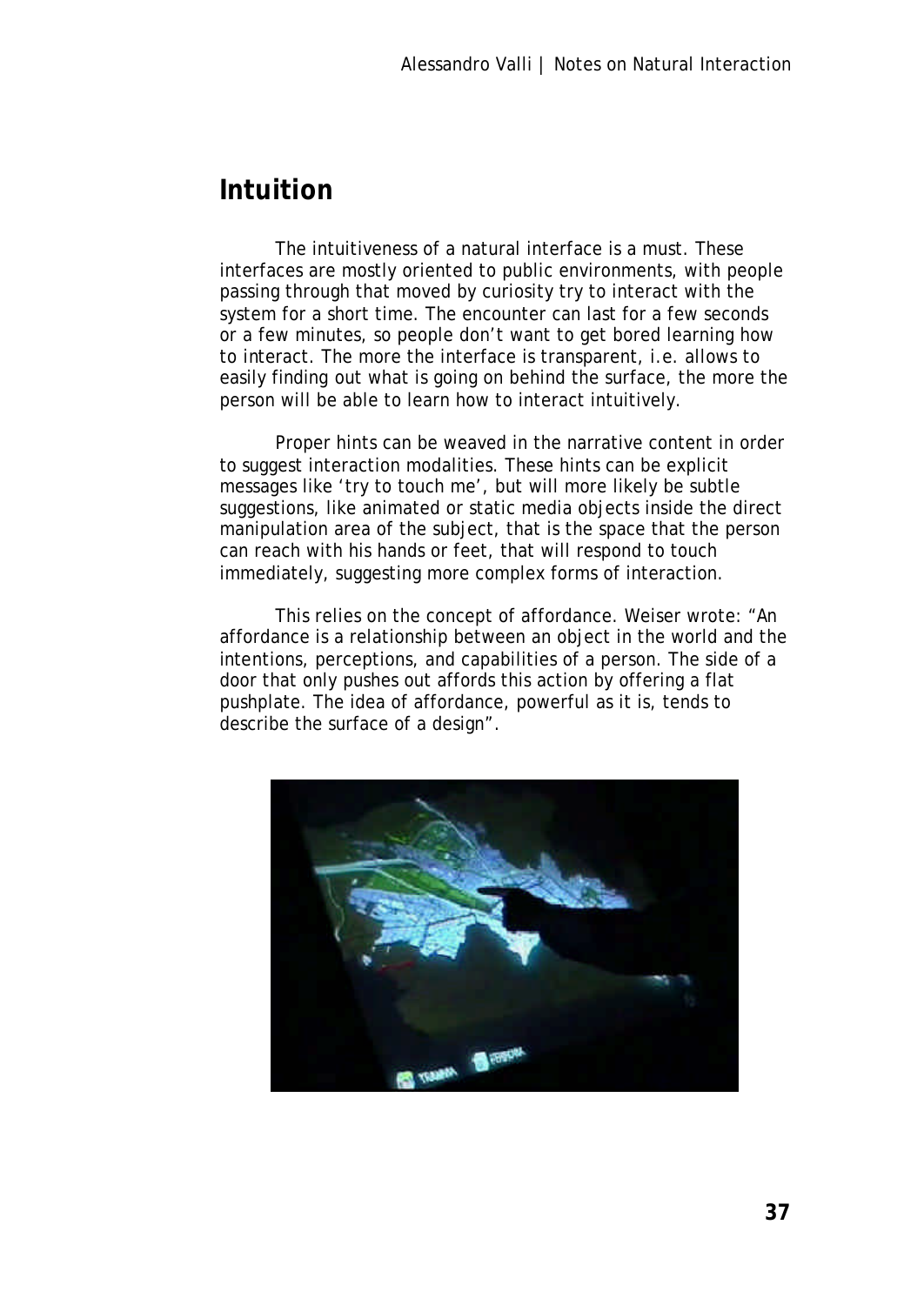### **Imitation**

The best way to learn how to use something is to see another one using it. In public spaces there is often a continuous flow of people, favouring this dynamics. Humans learn through imitation very well; it is an implicit training phase: while some persons wait their turn to enjoy the media space, they observe other people interacting with the system, and learn while enjoying the content presentation. Also the power of the 'theatrical' scene of the system with people using it is a factor to be taken in consideration: interaction should also be designed to be interesting to see from other people. At the same time, people using the system should feel at ease being watched from strangers, and space design should allow them to feel comfortable in this situation, since they don't know how to master the system, and could be scared from other people looking at them while trying (maybe with a lot of uncertainty) to interact.

Human capability to learn by examples is impressive. An example is worth a thousand words; imitation is the key to inform people about the possibilities of interaction with a system in a seductive and challenging way. Note that while the person is learning he is also discovering the content of the media space. Space should be designed in order to let audience enjoy the whole experience, thus allowing imitative learning.

Natural interfaces in public spaces are usually running 24 hours a day (or during opening times). The system evolves according to public's behavior, there is no start phase for each user; a person will find the interface as his predecessor left it. Consider the passive public waiting to interact: they will see an experience with continuity, and will be able (at their turn) to continue what they were looking at.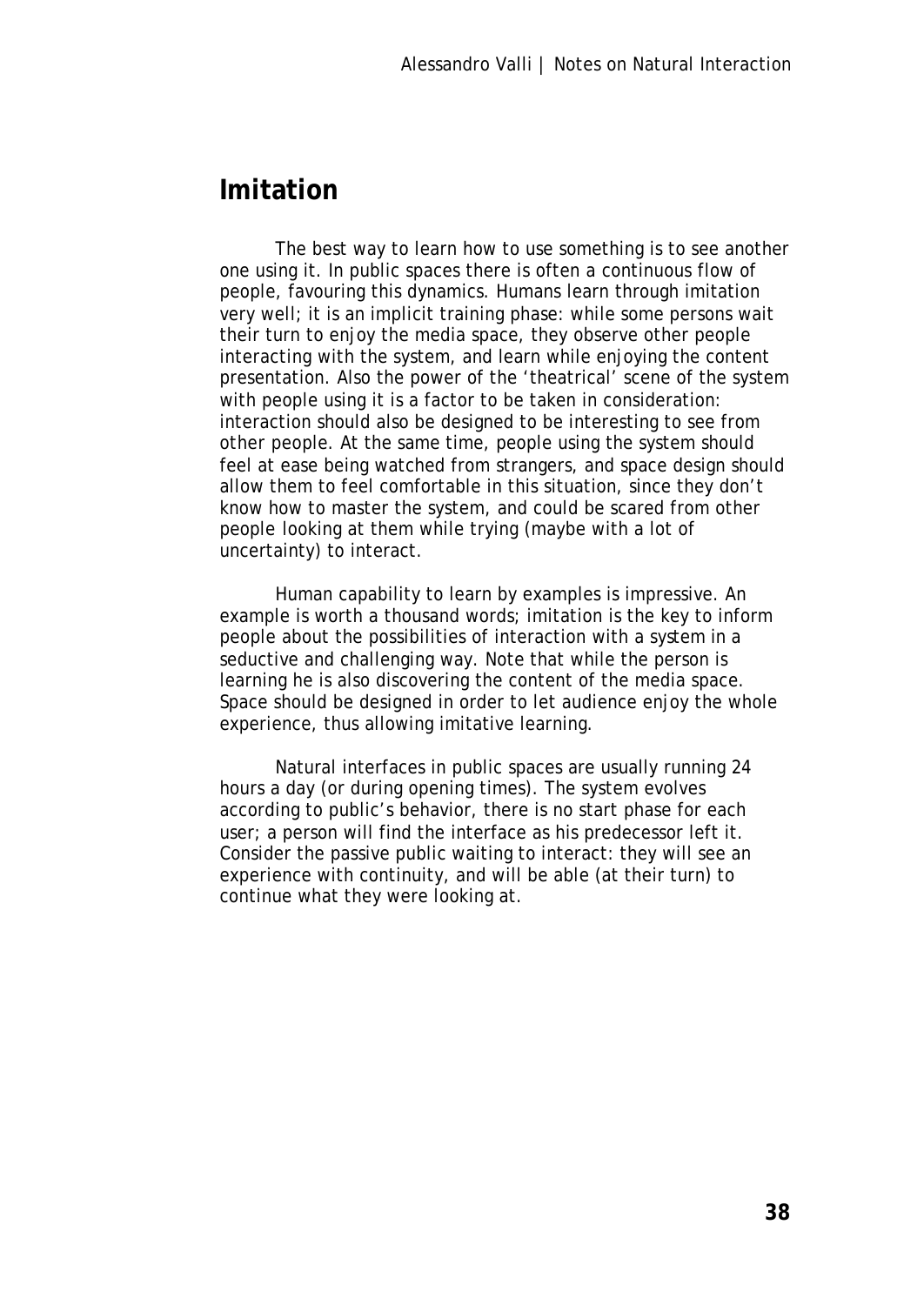# **PART THREE: PRESENTATION**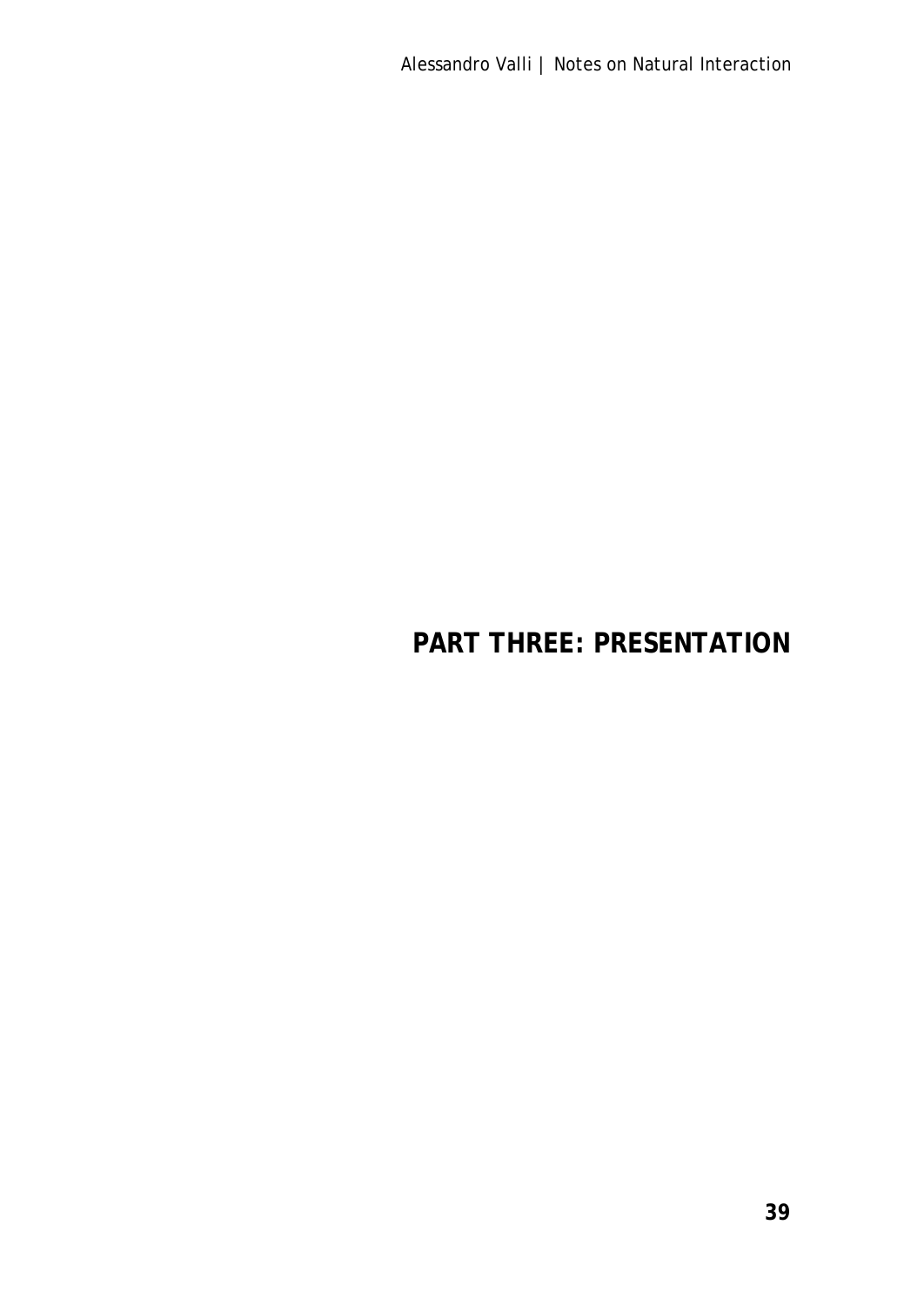# **Style**

The particular nature of the proposed class of systems suggests a break from the rules that govern standard graphical user interfaces. Traditional metaphors (e.g. scrollbars, windows, pointers, multiple views, buttons, icons, and toolbars) hardly find their place in media spaces that have to be aesthetically effective, somehow immersive, and coherent to human perception. Natural interfaces are closer to modern computer games interfaces than to operative systems' GUIs; the reason for this is that like games, these interfaces are dedicated to a restricted domain, and must be immersive: in order to leave people attention on content, functional elements can't be too invasive.

Digital media can present information in different sizes and shapes that can be arranged dynamically. If a system is able to sense and interpret contextual information, the presentation style can adapt to different situations: a large screen can communicate to dozens of persons that are far away or to a single person standing in front of it. Interfaces have to be seamless in space and time, have to make digital media behave like real objects and to enrich reality with digital information, have to be fluid, minimal and modeless, have to be direct. The next chapters highlight the foundational elements of a new class of (natural) interfaces. The presentation of information is inexorably linked to sensing and to the core intelligence of a system.

There is a huge gap between the real-life world, made of people, places, nature, objects that can be physically manipulated, and the digital world, made of bits, of characters, of electronic messages and data flows. The gap, for a perceptual point of view, lies mainly in the way people interact with the objects present in the two worlds. To reduce this gap, two opposite approaches can be taken into account: to add physical constraints to the digital world and to augment, enrich the physical world.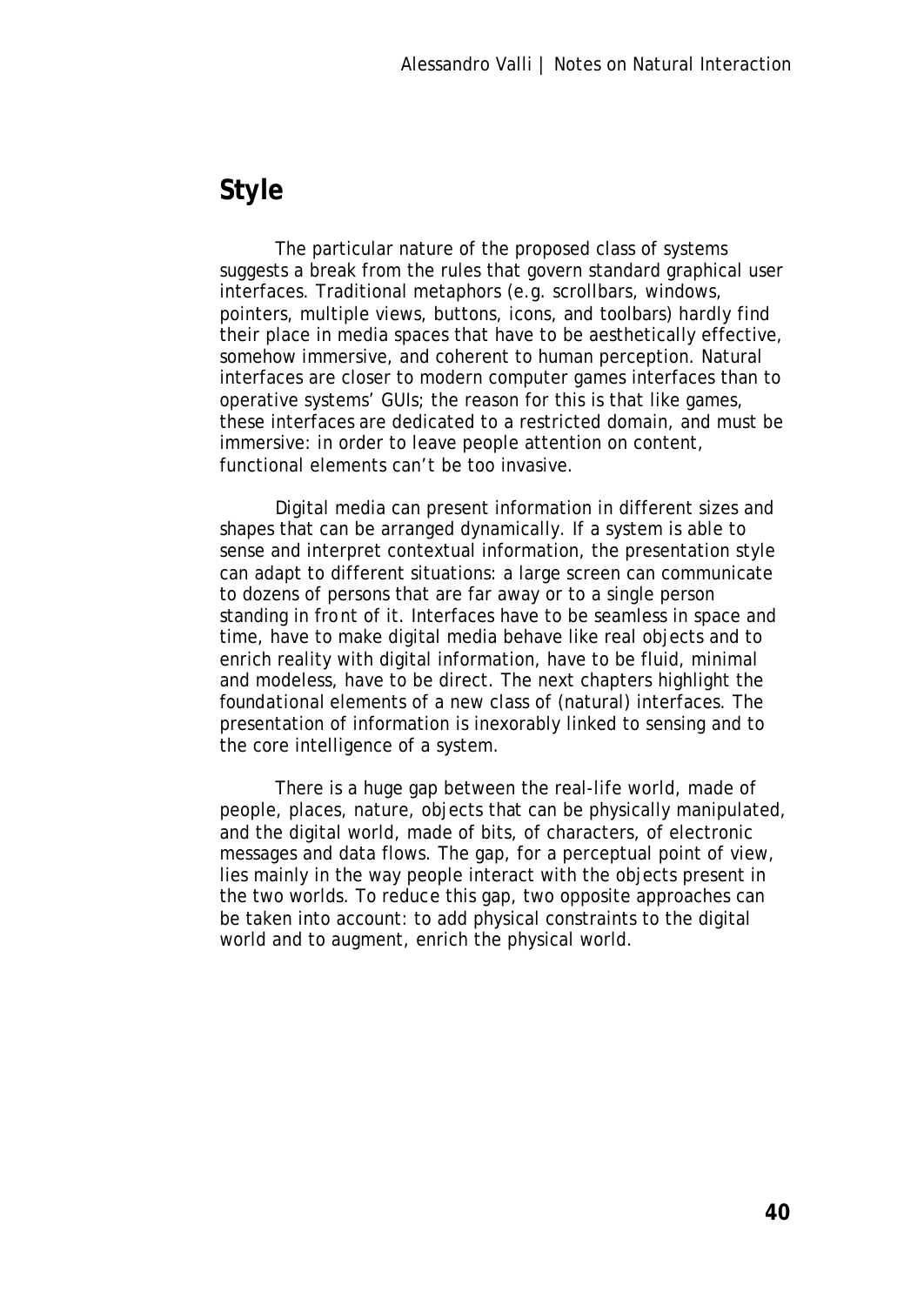## **Constraints and augmentation**

Physical objects obey to the laws of physics. Virtual objects don't. This is of course a plus in most cases, but not when real people access to digital information. For example, common interfaces are a sequence of visual breaks; objects can disappear and reappear in another far location of the screen one hundred times in a second, something that is hardly accepted as natural by human perception.

David Ungar wrote: "User interfaces are often based on static presentations—a series of displays, each showing a new state of the system. Typically, there is much design that goes into the details of these tableaux, but less thought is given to the transitions between them. Visual changes in the user interface are sudden and often unexpected, surprising users and forcing them to mentally step away from their task in order to grapple with understanding what is happening in the interface itself".

Natural interfaces introduce (simulated) physics constraints to control transformations of digital objects or pieces of information. This way, humans can track the changes and understand better what is going on. This can be achieved by assigning smooth motions and zooms (with accelerations and decelerations), without allowing objects to abruptly appear or disappear, or to penetrate thoroughly, or to cover each other. Zoom is an important tool to move between context and detail, and will be discussed later. The constraints proposed here are strict enough to assure the required result in terms of cognitive load, but still allow full expressiveness in terms of communication.

The opposite action consists in augmenting reality with virtual data. Augmentation is the integration of physical objects and environments and computational media. By means of video projections and directional speakers designers can visually overlay information and localize audio contents, thus enabling real objects and places to 'speak' to people. The encounter of bits and atoms can create new experiences that retain the best of both worlds.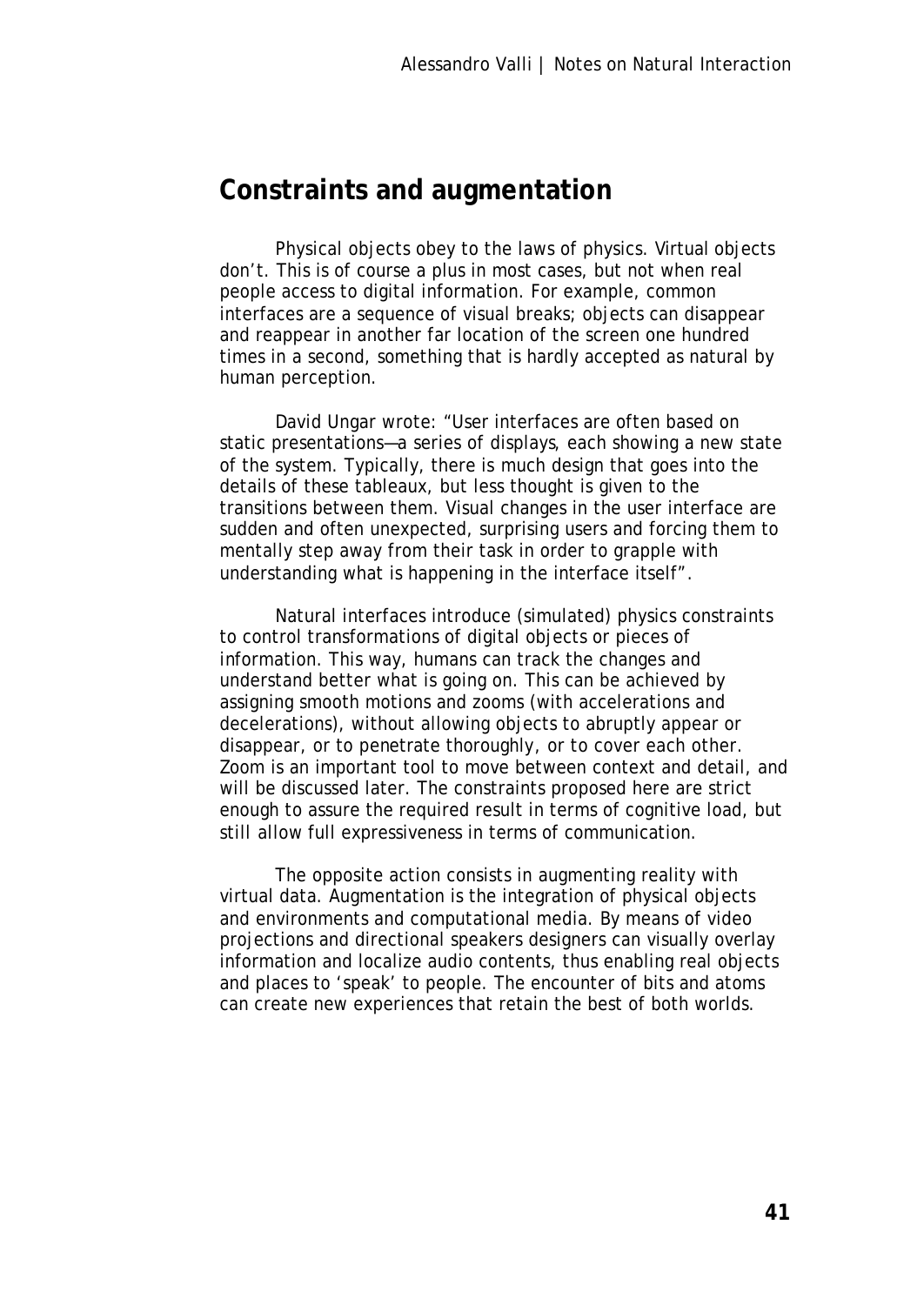# **Physics**

Kinematics and dynamics mathematical models are a powerful tool for interface animation. The application of the desired constraints requires that objects are made solid, with a mass. This means that these objects will not move with linear velocity. Their speed will increase from zero to a certain amount, and then decrease to zero again, as any real object does. This is known as 'slow in' and 'slow out' effect. Fade in and fade out (on object's transparency) should follow the same rule. Thus acceleration (with its consequences on velocity and position) is the first behavior considered from physics.

Ungar proposed to implement interfaces following criteria form cartoon animation: movements and dynamics are exaggerated in order to make them more comprehensible. So objects, before moving in a certain direction, move a little in the opposite direction, and vibrate slightly after a sudden stop. All these behaviors are based on energy issues. The same happens for the organization of objects based on certain semantics. Each object attracts and rejects other objects following gravitational forces, thus allowing a fluid and clear presentation that avoids overlapping. All these behaviors can be enabled in 2D or 3D scenarios.

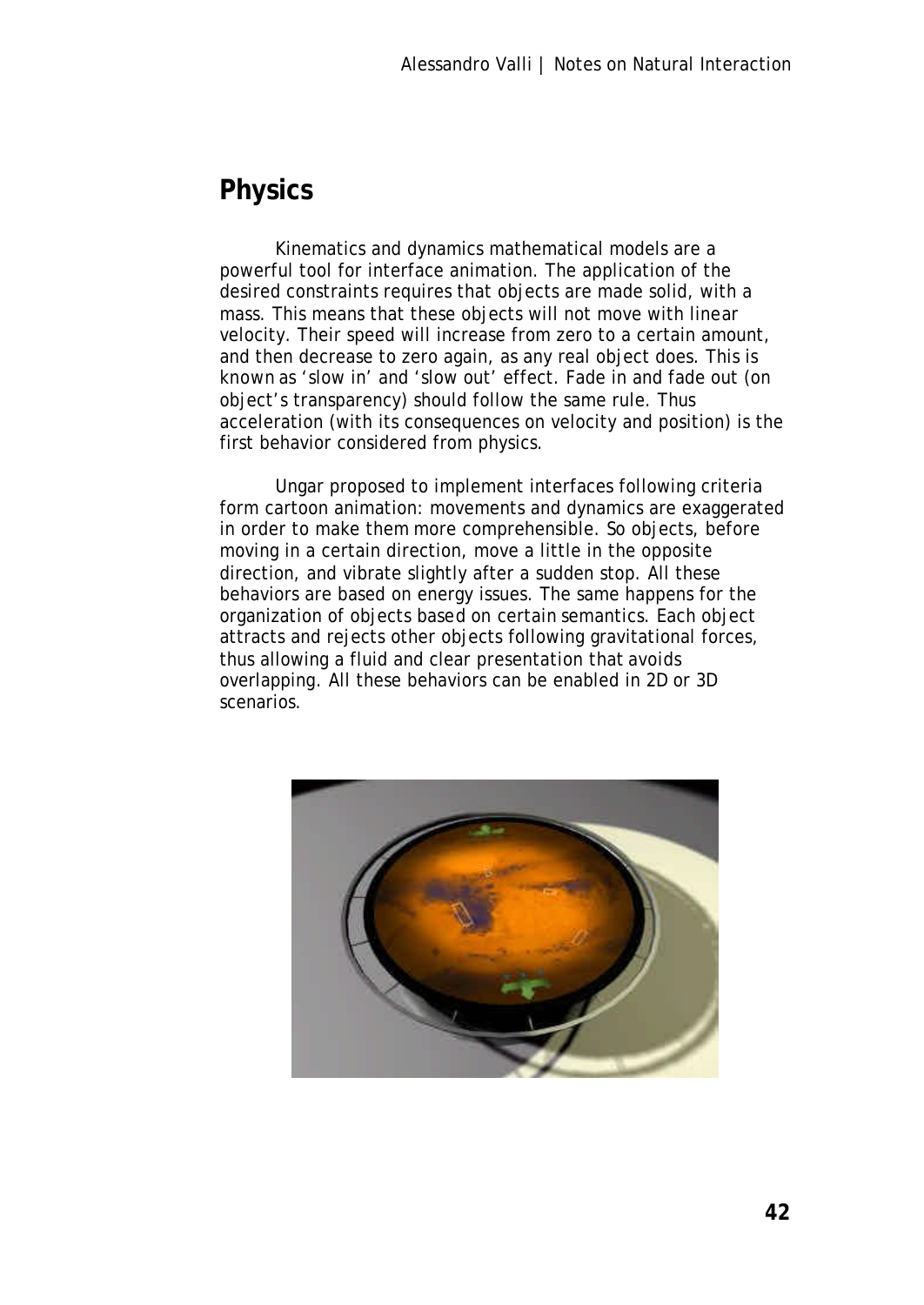# **Spatial organization**

Spatial information, i.e. the information represented by where an object is, is a powerful means of content organization. The hypertext navigation paradigm is based on an abstract series of jumps from one piece of information to another, with no spatial reference. All the relations between objects must be actively visualized in one's memory, increasing cognitive effort. Establishing a semantic relation between the meaning of data and its representation can bring relational visualization in front of the eyes of people.

To increase content accessibility, high level information should be represented by means of elementary cues; this way these can be processed by sensory or perceptual intelligence, making the subject aware of a variety of data and relations. Similar concepts are expected to be near, and hierarchical constraints are well communicated by a direct mapping on objects' displacements on the interface. Colours and shapes (features that are processed in parallel by human brain) are useful to represent conceptual grouping and classification. Size is a natural hint for importance; agitation is a hint for urgency. Objects may contain other objects, just as sections contain subsections.

Simple representation rules have to be chosen, and these must govern the whole information space, so that people can orient themselves. Bidimensional models, such as planar spaces, are the most used views; 3D models include isometric, weak and full perspective.

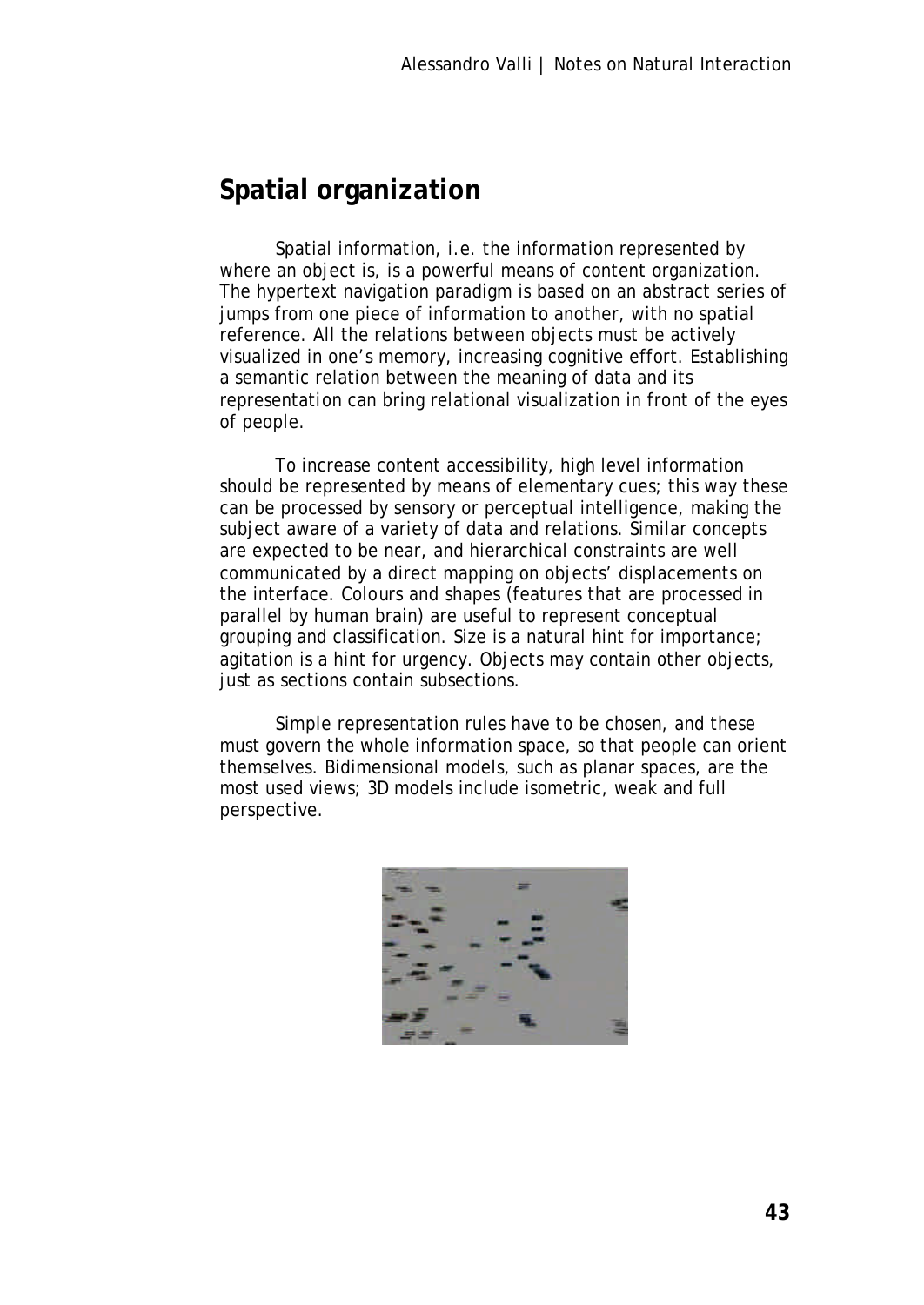### **Seamless**

Avoiding breaks, in space and time, is a key feature in a successful system. Hypertext and standard user interfaces propose a model that is a sequence of visual breaks (e.g. from a page to another one, from a dialog to the next one). The seamless nature of natural interfaces allows smooth navigation between different details, by completely removing visual breaks. Continuous motion is thus used to change point ov view or topic. Continuous zoom is a powerful medium to make people aware of the position of each detail in the whole context, and to allow navigation from detail to detail and from detail to higher contextual levels. Continuous panning is used to move the view window on large content spaces. Fade in and fade out represent the same concept in audio domains.

Commands in common interfaces are discrete (e.g. click, keystroke); in gesture based interfaces the event is fired either by particular mimics (e.g. by moving the finger forth and back) or by persistence (e.g. by keeping the pointing finger stuck for a certain amount of time). The latter solution is preferable, since it is more spontaneous; the problem is that the person must be made aware of what is going on while the persistence time needed to shot the event is passing, i.e. the interface must be transparent to progress information. The proposed solution consists in a fluid information layout that (perceptually) removes the concept of event. This leads to seamless behaviour in time. The transition between two states doesn't happen abruptly, but becomes a continuous transformation in time: only at the end it will become irreversible, during the transition phase, if the person stops the gesture, the interface will continuously return to the original state. It is important that the person is precisely aware of the progress level of the transformation.

Of course these are not dogmas but rules of thumb; continuous behaviour in space and time (between context and detail, focus and periphery, pre command and post command) is useful to help data accessibility. Traditional interfaces always put rigid space divisions; natural interfaces propose fluid, flexible divisions, governed by mathematical models.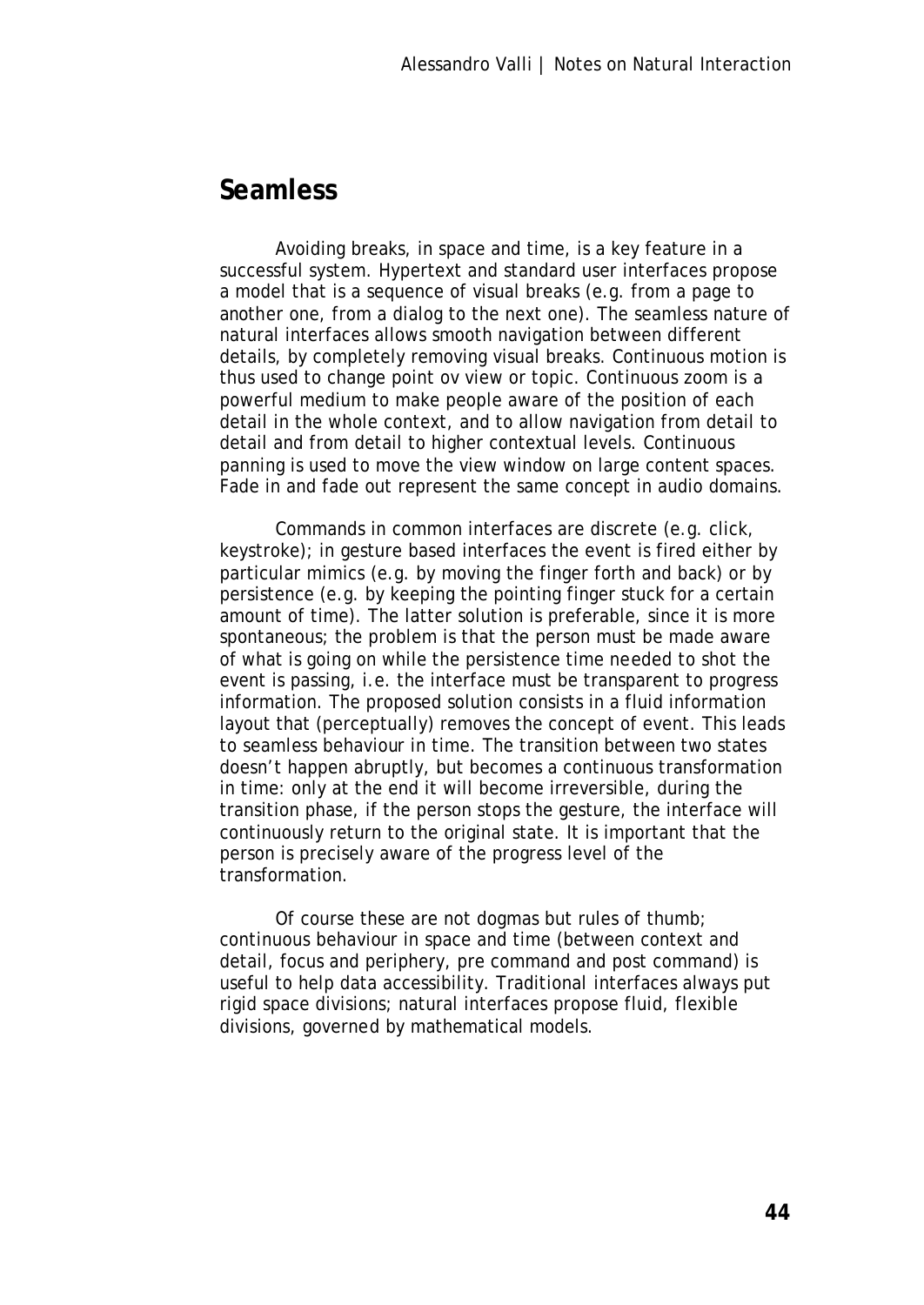### **Less is more**

Content presentation should be as clean as possible; a minimal presentation style leads to easier exploitation of the interface. The best solution is thus single view, with the manipulation space coinciding with the media space; reduction of the graphical elements, fonts, colours; full screen; appearance separation between content and functional elements, and between different kinds of information; correct splitting of content between different channels (e.g. video, pictures, superimposed text, voice, sound). All these factors influence the cognitive load of the subject.

Natural interfaces have to be minimal also in abstraction. There should be no mediation between person and experience, action and object, meaning and means. Direct manipulation of (media) objects should be preserved. Icons and symbols should be substituted with the object itself or its simplest representation (e.g. thumbnail pictures). Media space and manipulation space should coincide. Directly. This is a core concept in natural interaction.

Interface should always show a unique face. People should always expect what is in front of them, in order to have the sense that the situation is under their control. For this reason natural interfaces are modeless, i.e. their behaviour does not depend on modalities or running tasks; interruptions are not allowed. A seamless transition should be provided for any couple of modalities requested, thus making a continuous variety of modalities.

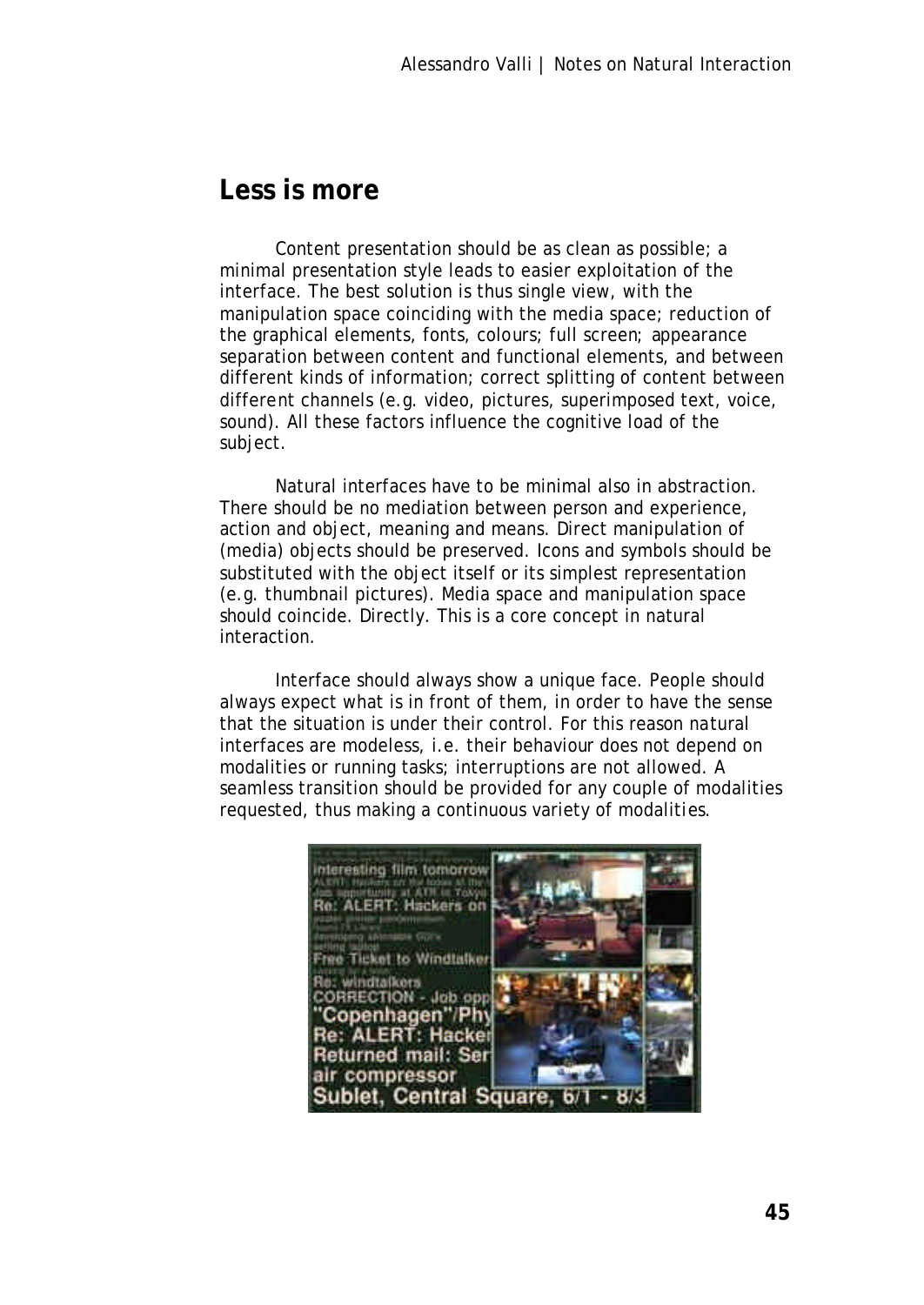### **Media**

An accurate use of each kind of media is needed in order to orchestrate a successful communication. 2D can be used to show bidimensional content (e.g. paintings); photos, videos, images, drawings can be arranged and moved on screen to obtain the desired effect. Interposition of different layers (using color keying and dissolve effects) is a powerful solution to integrate visual data; zoom and pan effects can effectively express changes and motion from context to detail. 3D can be used to show objects or environments that don't exist, and depending on the level of interactivity requested, it can be prerendered or real-time. Prerendered 3D is technically a movie, and can reach impressive levels of realism, such as cinematographic special effects; prerendered shots have to be arranged so that the passage between them is seamless. Rendering can also be performed in real-time, thus providing full interactivity: the aspect of each frame is affected by input data from users; the problem is that the quality of the rendering is lower, due to the necessity to work with a number of primitives that the machine can manage in real-time, and to the lack of powerful authoring tools (e.g. Maya can't be used efficiently to author content for real-time engines).

Audio information can enhance or substitute visual experience; recorded voice messages can allow the system to actually speak to people. Synthesized speech is still insufficient to give people an illusion of naturality. Functional sounds provide feedback about recognized actions, thus releasing user attention on his current task (e.g. selection, dragging). Audification is the process through which an abstract value is represented by sound properties, and can inform about the values of specific variables. A successful audification is easily understood by untrained people. Auditory icons are sounds taken from the real world that are used to mark warnings, events, and activated functions. Sounds can be arranged in soundscapes, where it is possible to perceive background and foreground elements. Instead of presenting information through a single sense, it is better to separate the content, so that some is presented visually and some auditorily; this way learning is enhanced. This is true also for different types of visual (e.g. text, graphics, movies, and 3D) and audio (e.g. voice, music, auditory icons) media. Separating different levels of information and coding these into different clear representations is the best way to convey meaning.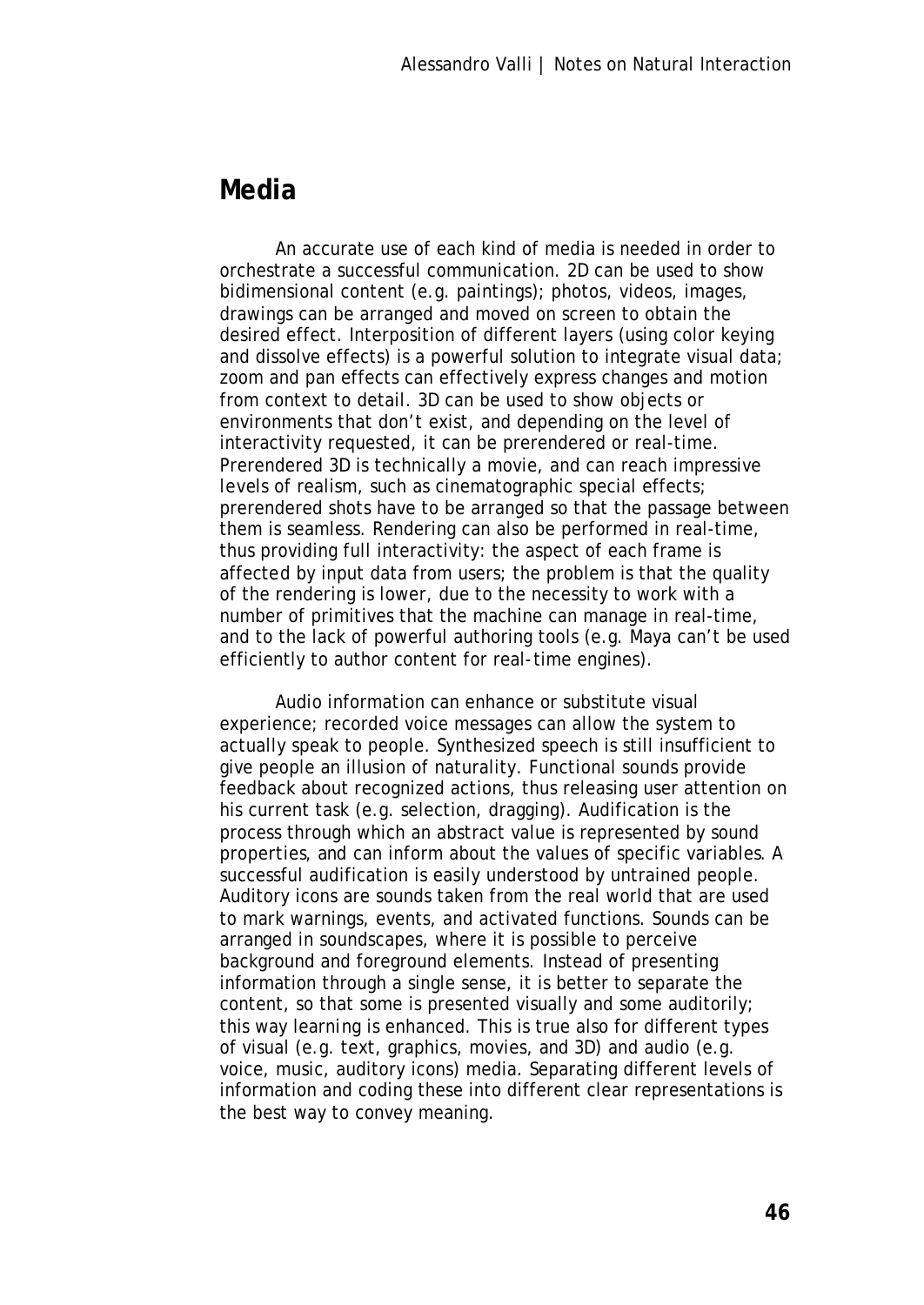# **Tangible**

To allow people to naturally interact with the system, it is necessary not to introduce devices that the person must wear or use in order to be understood by the computer. For example, instrumented gloves and head mounted displays introduce unnatural mediation between people and media. In some cases, however, physical tools and objects can favor interaction. Tangible interfaces propose graspable objects as input devices, providing a mapping between such objects and digital media or meaning and enabling tactile sense exploitation and spatial reasoning.

Grasping a rigid body provides six degrees of freedom input, and more objects can give control on representation of complex spatial relationships. More people can simultaneously manipulate the media space with both hands, a very useful means of control for complex real-time simulations. Abstract entities can be represented by physical ones, thus enabling efficient cognitive schemes. Tangible tools strongly express affordances; suggesting and guiding action (see Intuition). Ishii and Ullmer wrote: "Our vision is […] about awakening richly-afforded physical objects, instruments, surfaces, and spaces to computational mediation, borrowing perhaps more from the physical forms of the precomputer age than the present".

Ishii proposed the concept of phicons (physical icons), physical objects that have a meaning in the digital work. Data and functions become so graspable, and can be computed by manipulating the phicons that refer to them. A wooden ring can thus become a magic lens on a map screen, and a shop product, placed on a desk, can be surrounded by projections that tell everything about its properties and attributes.

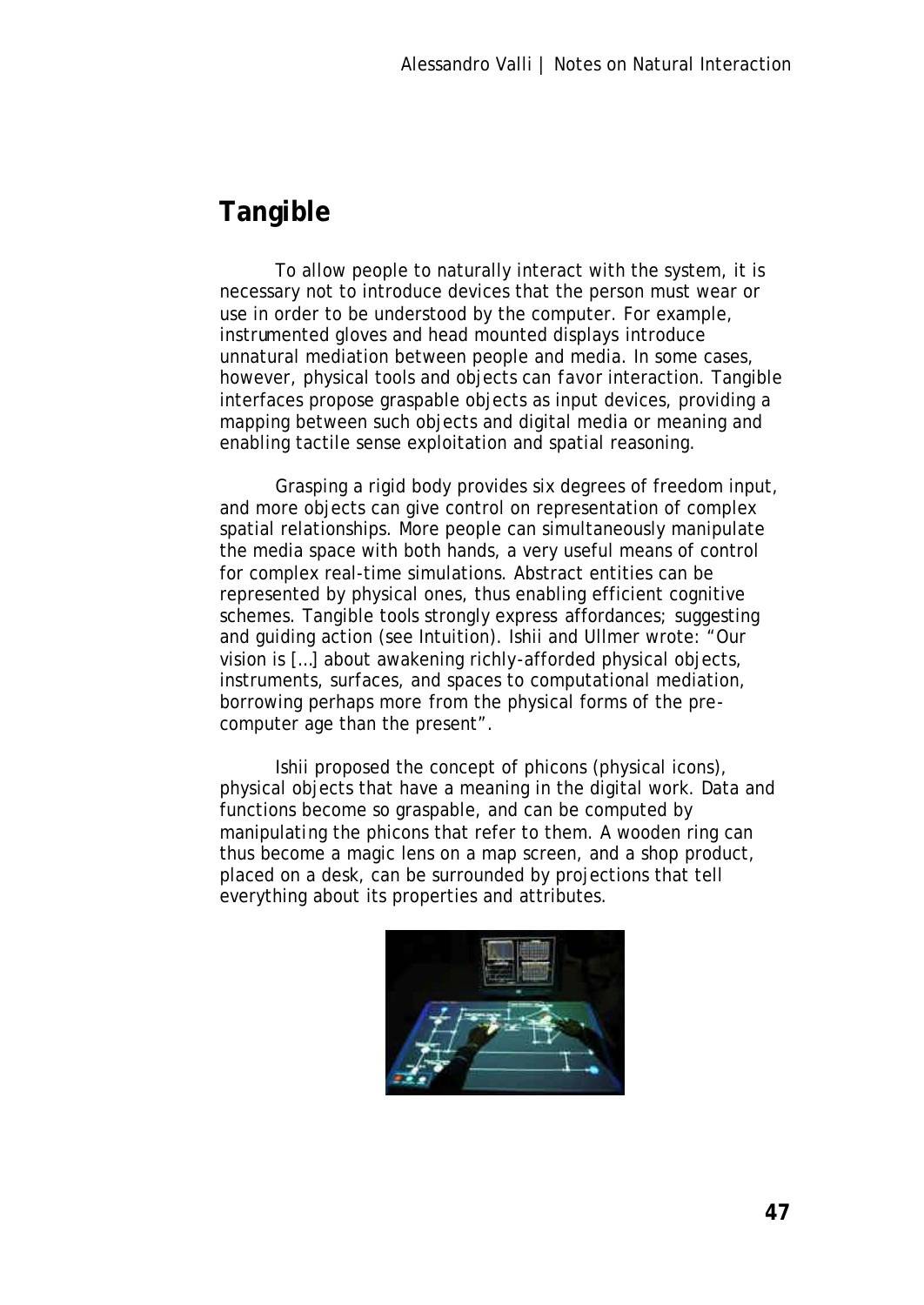## **Tools and characters**

How will the interface look like? The role the interface plays defines the level of interaction it induces. Tool-like interfaces (those acting like a common tool and those acting like a multimedia application) will induce operational behaviors, with an emphasis on manipulation and command (the purpose of a tool can be various: access to information, media object manipulation, measurement and computation, etcetera); character based interfaces will induce social behaviors, emphasizing non verbal (like gesticulation) and verbal communication.

Characters can be represented by real-time or prerendered 3D animated models of realistic, abstract or cartoon-like creatures, real video shots or 2D graphics. Digital beings open new possibilities to interaction designers: the author tested a virtual aquarium, displayed on a large wall screen, with two fishes. The first was shy, while the second was confident and curious. Consequentially, motion algorithms and animations were implemented, and the effect on the public was unexpected: these simple behaviors created the illusion that the fishes were much more intelligent.

Characters can be either anthropomorphic or not, and either organic or not. This influences people attitude with them, as the reader can imagine. The purpose of characters is to make the machine more similar to people, even on its external representation. A character-like interface is generally harder to code than a tool-like one: much simulation is necessary for the creation of digital beings, the more evolved is the life form, the more complex and various the algorithms have to be.

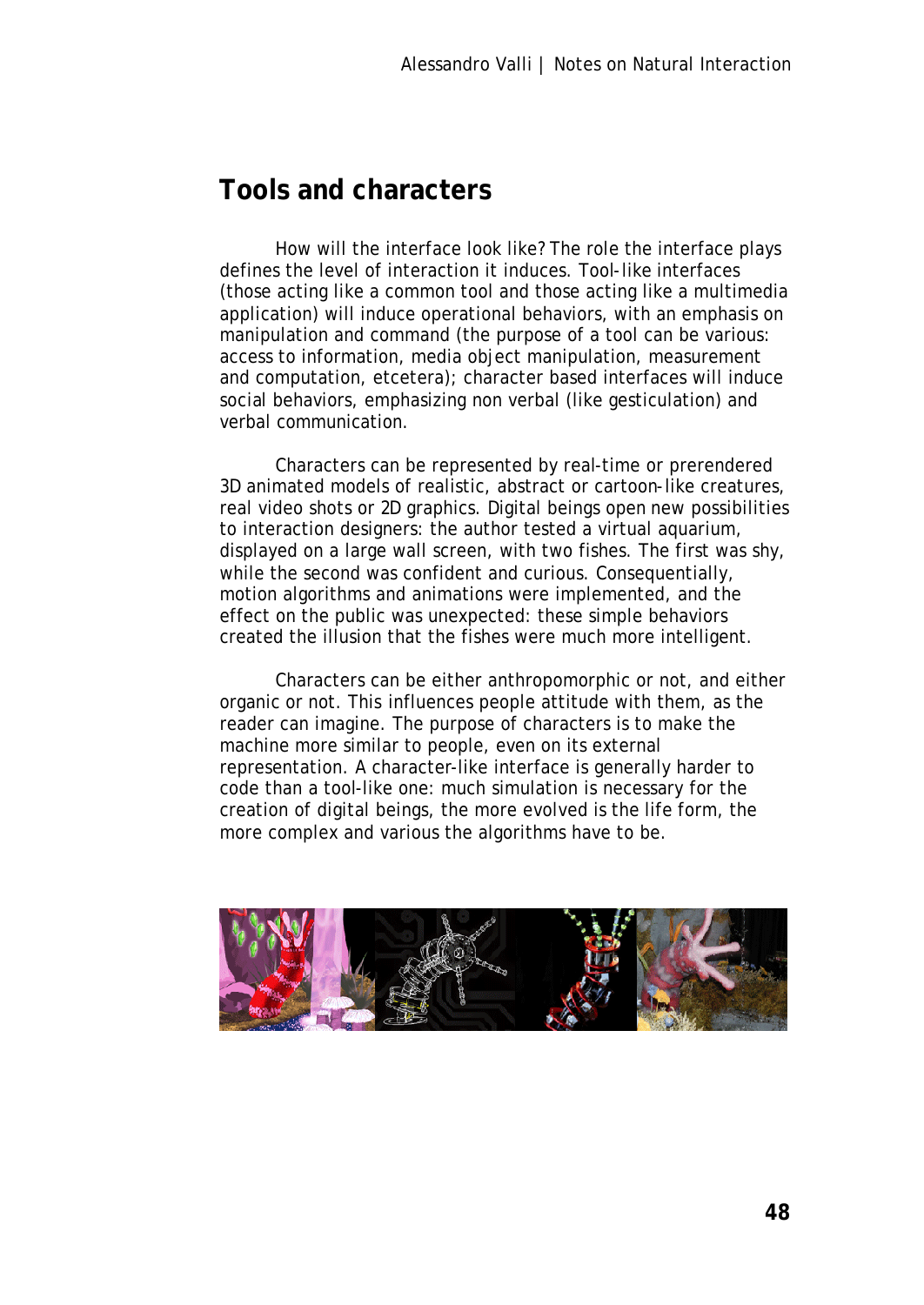# **Magic**

As the system disappears in the environment, and it shows it is able to understand human expressions, a sense of amazement arises in the public (a visitor once told me "it's a kind of magic!" after she had tried an interactive space). The technological aspect should not be exasperated (it is just a tool), it should not draw people attention: this would induce people to behave in strange ways. The contrast between a state of the art computer system and the ruins of a castle or abbey, (hidden) technology and tradition; this is the perfect mixture, maximizing impact on people.

As the system behaves in a social way, integrated in the context, the illusion of life and intelligence arises, making people think of it and interact with it as a living interface. The author is convinced that humans and animals are deeply different. Human is marked by something commonly referred as 'soul', making it unique and somehow inimitable. Animals are just complex natural machines, whose ability to adapt to circumstances is intelligence, an intelligence that can be reproduced. When robots, interfaces, machines, will achieve a comparable level of adaptation, the distinction between animal (natural) intelligence and artificial intelligence will become just a matter of source. Simple intelligent behaviors can convey to humans the illusion of life.

The magic dimension of natural interfaces is something that must be preserved. Showing the intelligence beneath an interface's surface would prevent its goal: natural interaction.

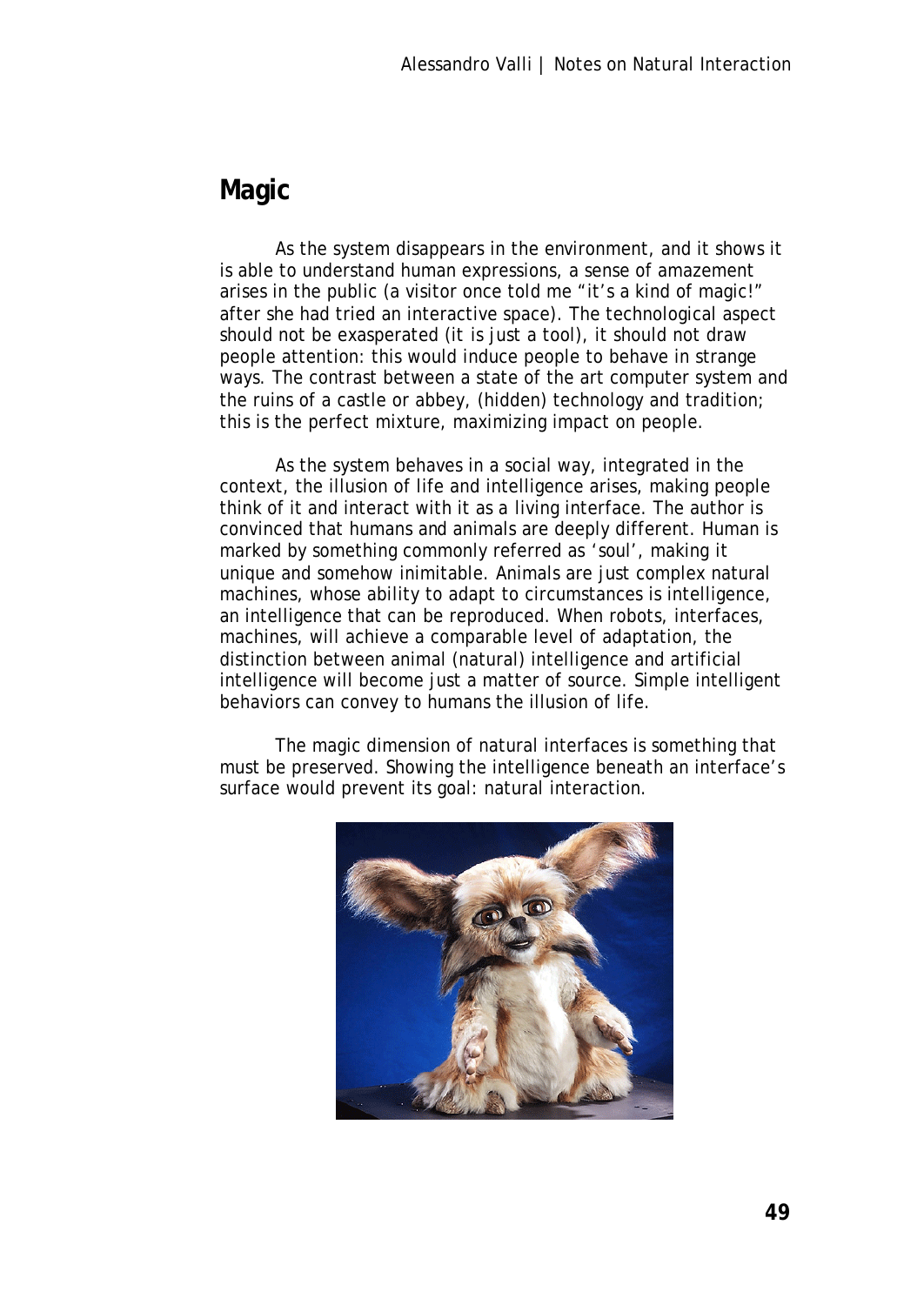### **Game**

A playful dimension is always present in natural interaction. A completely unusual way to interact with a machine is a game by itself; the entertaining factor is the discovery of the behavior of the system by attempts, trying to obtain a desired reaction. The interface should be easy enough to be intuitive, but could be complex enough to hide some advanced features, that can be discovered by chance. The system has to answer to people's requests, but it can do it in unexpected ways, thus including an entertainment factor. Interface should always be new to peoples' eyes.

There is a class of interfaces that are based on gaming: entertainment systems. People can play the role of an ancient warrior and control a character using their own full body motion, or see themselves (actually) immersed in a (overlaid) world of monsters that they can smash or kick. More persons can join a virtual world and play together (maybe one against the other). A small jump can become ten meters high in the game (mixed) reality.

Games have the power of gain people attention so that they don't care about fatigue and don't get bored. Think about the possibilities in rehabilitation. One could stay on a stepper for an hour while virtually trying to walk in a wonderful desert. By delivering the right feedbacks, a system can enhance a player's control on his own body: it is sufficient that it encourages correct behaviors and motions by assuring higher scores or better control over the game character.

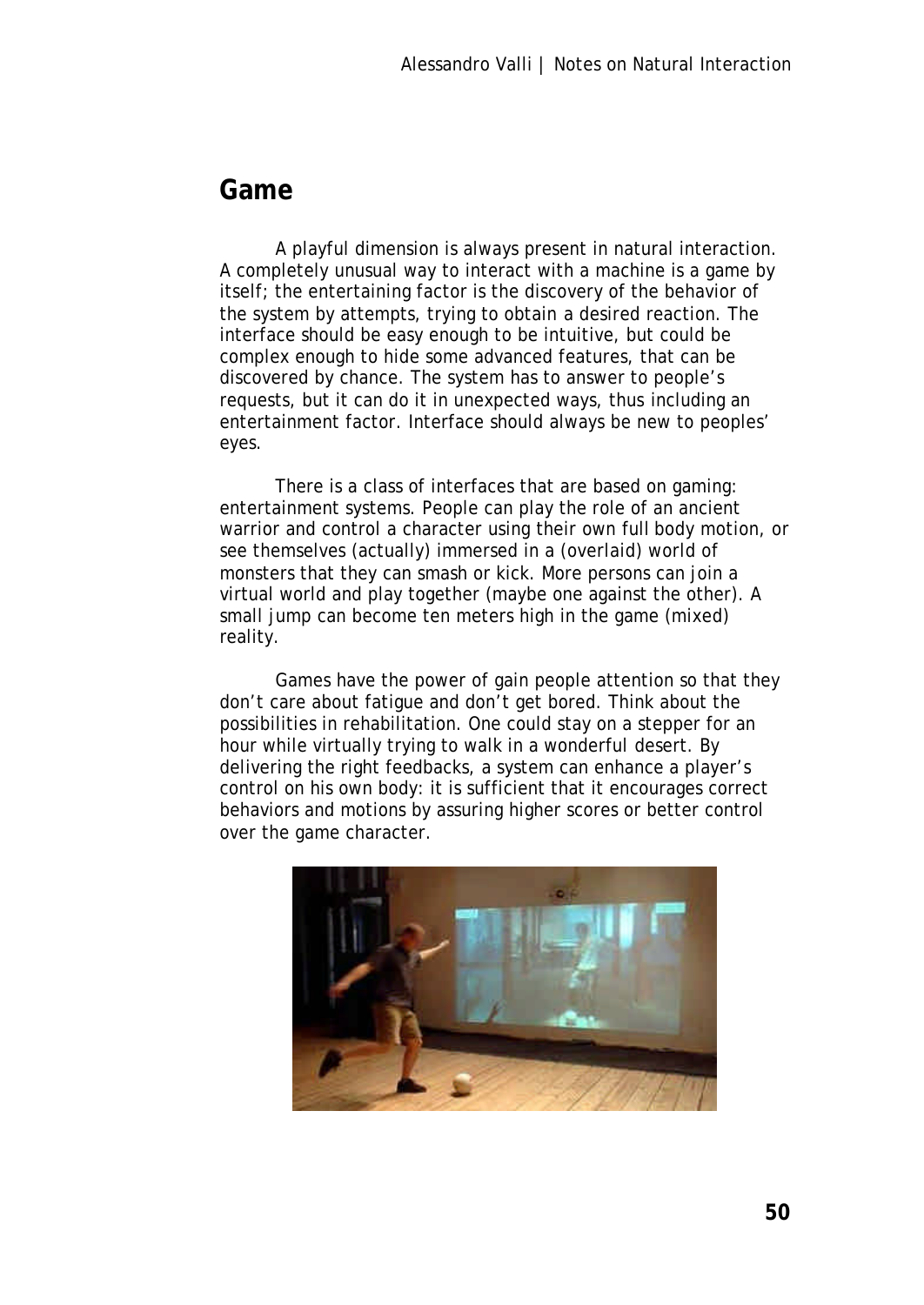### **Human and language**

Human factor is obviously the element at the center of the proposed framework. Human behaviour modelling allows dynamic tweaking of interaction depending on the sensed data. Modelling of body kinetics allows detection and interpretation of purposeful and expressive motion. Such systems must respect humans, being able both to understand and to express through natural language. Too often interfaces impose languages that are coherent with the machine but require extensive adaptation from the person. The goal is not to substitute humans, but to provide them powerful tools to express and access information. This results in an enrichment of the person's capabilities, making complex information awareness and access direct and easy.

The intention of selecting a particular can be expressed by a person in many ways. For example, he could select it by pointing at it persistently, by moving his finger back and forth in that direction, by drawing a circle around it with his hand, by knocking the screen surface in that position, and he could reinforce his selection with voice. The system should be able to respond to any of these actions, by analyzing sensed inputs in parallel to detect the various modalities. This conveys to the public a strong sense of freedom, since allows them to express as they are used to. In this sense, multimodality is more the capability to deal with the richness and variety of human expression than the combined processing of multiple input channels.

All the expressions of a person (verbal or not) constitute a language, a human language not only for communication, but also for discovery and use. Most interfaces ask the user to learn the machine language, and in some contexts it is even a plus: learning a new language is a factor of enjoyment. However in natural interfaces it is the machine that learns human language. The attention must be drawn on content, the enjoyment aspect is always present, since people are not used to machines that understand common gestures.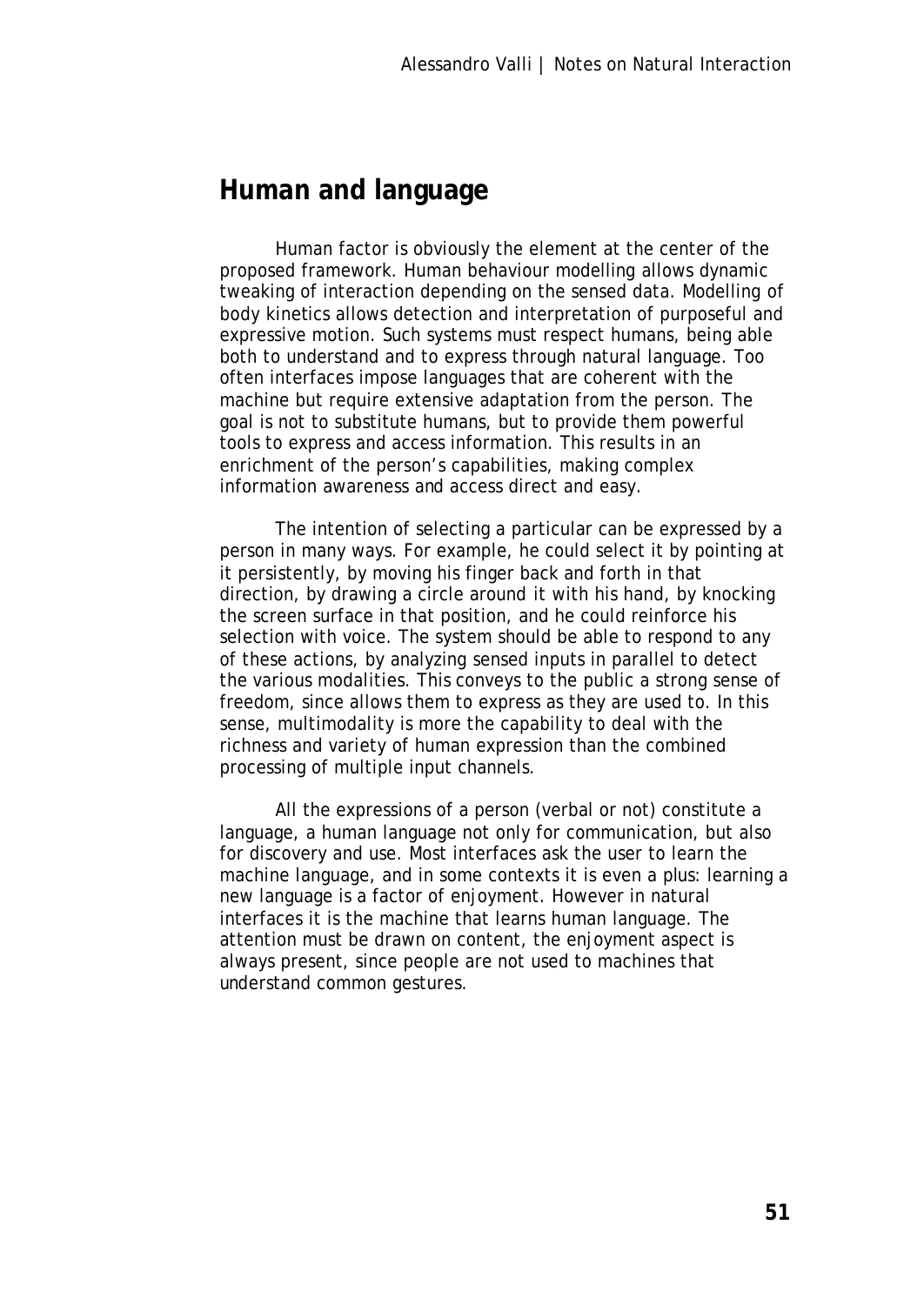### **Narration**

Most systems in public spaces don't have to simply show digital media. Their purpose is to communicate a meaning about that media. They have to narrate some kind of content during time, depending on people intentions and behaviors. Glorianna Davenport wrote: "Over the centuries, stories have moved from the physical environment (around campfires and on the stage), to the printed page, then to movie, television, and computer screens. Today, using […] sensing technologies, story creators are able to bring digital stories back into our physical environment".

As people come around the system, it should motivate them to begin interaction. The graphics, audio or physical layout of the installation could be sufficient to assure this; otherwise, the system itself could directly address the visitors, asking them to play with him. After active interaction has started, the system should be aware of people level of attention, and act consequently (e.g. visual attention is fundamental to narrative dynamics, and can be estimated by people movements; another measure of attention is the classification of sound generated by the public).

Of course a system must first of all respond to user commands; the risk is that it could make interaction mechanical and discontinued. The critical point is the passage between narrative elements. Narration is segmented into small media pieces that can be arranged in a variety of ways, respecting some constraints. A stop command should not be executed abruptly, but a feedback must be provided immediately. Narration continuity can also be ensured by means of transition elements that cover the breaks between different chunks, both in audio and video.

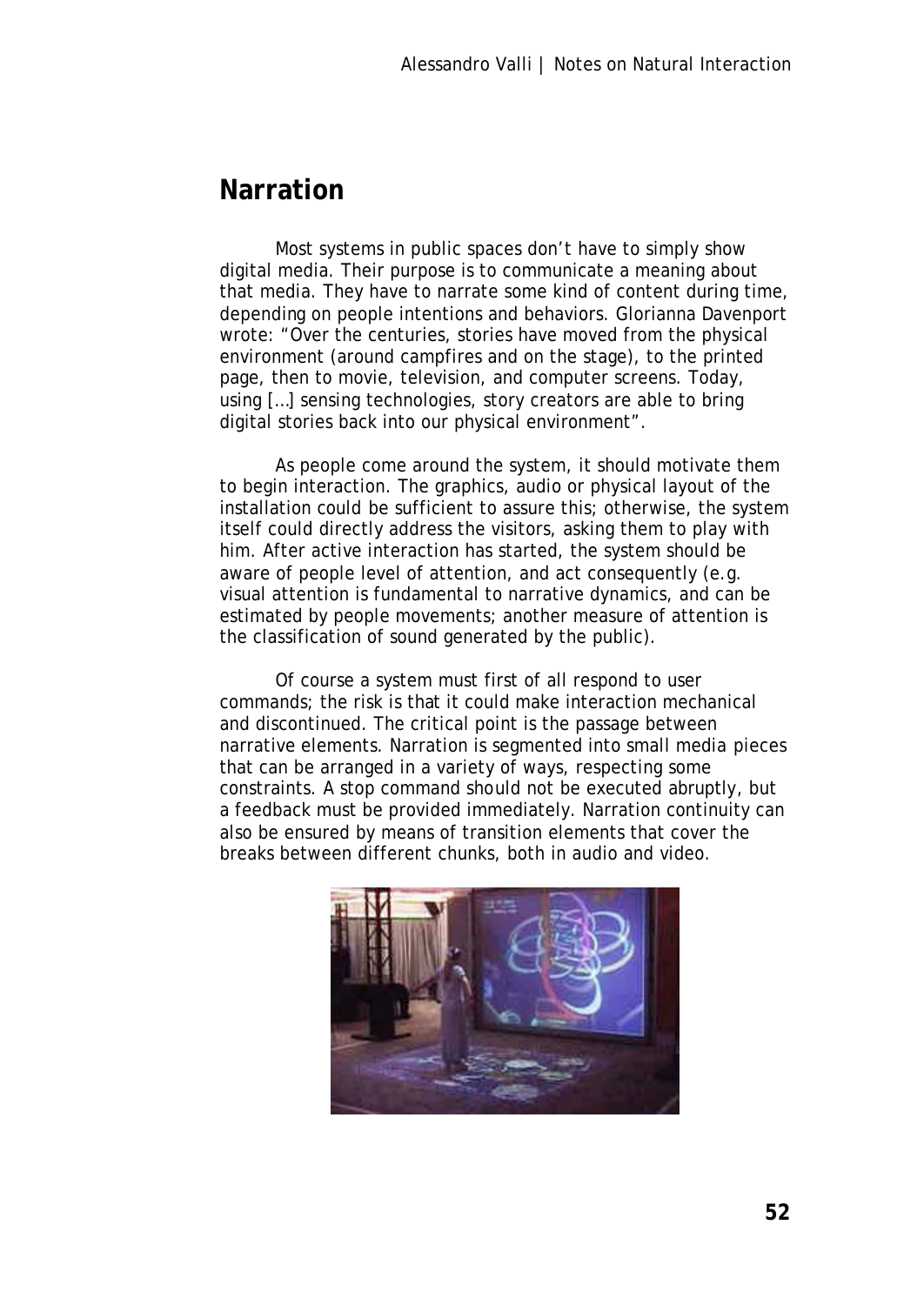# **Dialogue**

Media must adapt to people different interests: a person could be very interested in details, another could want just a general idea about a subject; the problem is that it would require additional controls in order to tweak the communication. A solution proposed by the author is represented by pyramidal texts. As information is requested, the system presents it in 15 seconds; then it goes into deeper and deeper detail, without repetitions. This way, the user will be able to stop the explanation as he gets bored, going back to the context.

As sensing capabilities and context awareness grow, narration becomes dialogue. People commands are not only voluntary actions, but also unconscious behaviors. The system gets a certain level of proactivity (that actually is just reactivity to a wider range of inputs, with memory). The system could address people as they get near, or modulate communication depending on feedback and attention. Communication with an user could allow parallel communication to newcomers, in order to provide them context information and welcome.

Consider a documentary film: it shows one hour of information about a given subject. A person will probably be attracted by ten minutes of content. The solution is not to provide menus to access particular information, but to build high level semantic organizations that provide multiple paths over content, allowing to establish links between distant objects. Each piece of media should be presented in the overall context, showing semantic links that freely change depending on people behaviors. A documentary film, a map viewer, a photo browser, a computer game and a virtual character represent the boundaries of an area in which a new form of (natural) interface can develop.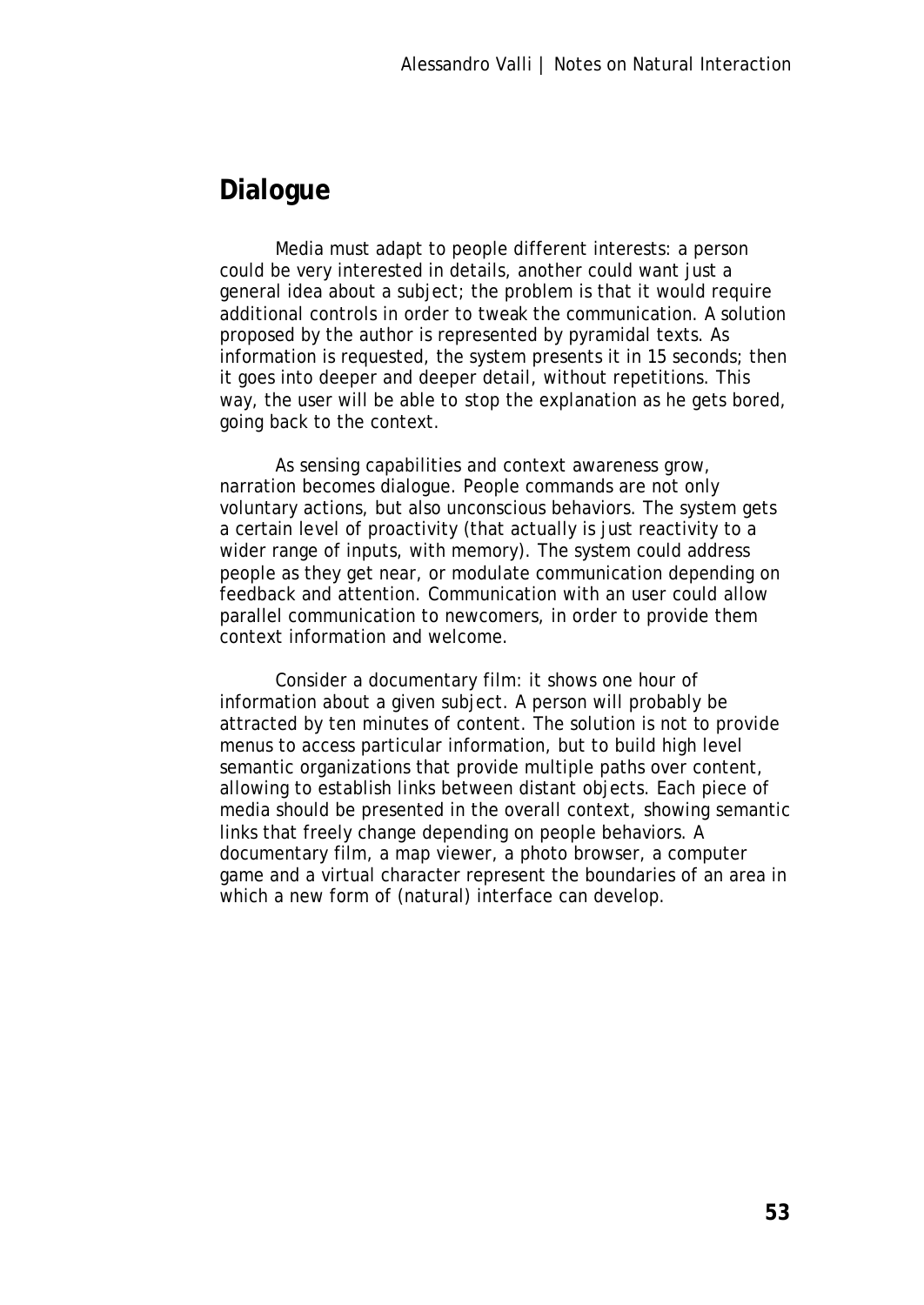# **PART FOUR: APPLICATIONS**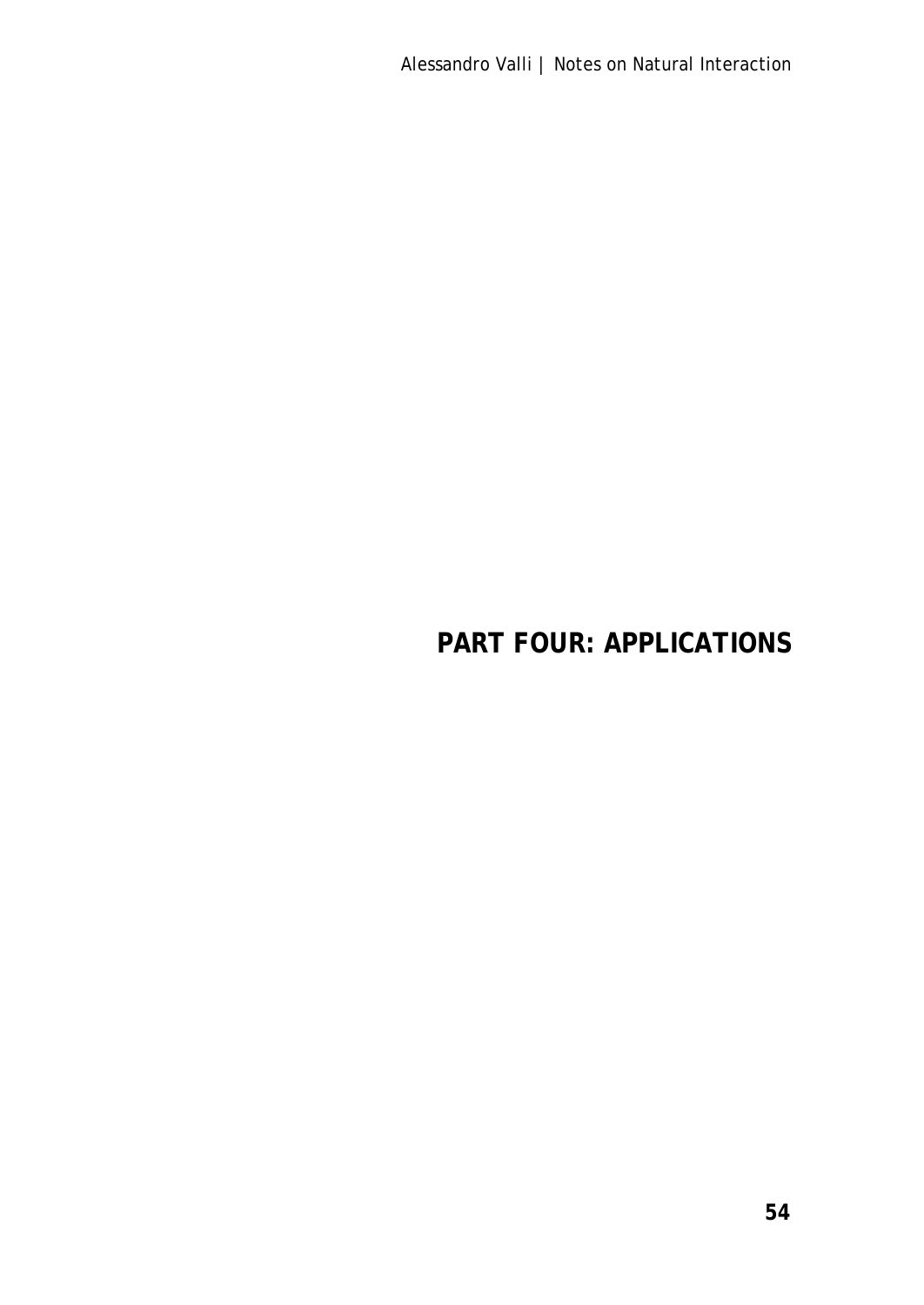### **Website and workshop**

Many ideas, projects and prototypes relevant in some aspects to the issues exposed in this text arise from the research community. Often these items come from groups interested in different fields, and are not perceived as elements of a unique path; speech understanding researchers refer their work to the speech recognition community, researchers in computer vision, psychologists and interface designers do the same; but all of them can boost research in natural interfaces.

To reinforce the concept of natural interaction, and to help the creation of a community of people interested in this topic, a website was created. The website naturalinteraction.org is structured as a collection of resources that anyone can contribute; each resource is accompanied by a title, a short description and a link to the web. The best way to get the point about a concept is to see it (even partially) implemented; the website, with its hundreds of references, is thus a good starting point to explore the world of natural interaction.

On April the  $2^{nd}$ , 2004, an international workshop was held in Florence, Italy. Speakers from Europe and the US and 160 people could meet about 'Natural Interaction'. Invited speaker Flavia Sparacino opened the meeting with a lecture about her works. The author (who also served as Associate Chair) could present his prototypes of natural interfaces, ranging from perceptual spaces to visualization and ambient displays. It was a great chance of confrontation with well known researchers and practitioners. There was a large participation of young researchers and enterprises.

# **Workshop on Natural Interaction**

APRIL 2 | FLORENCE, ITALY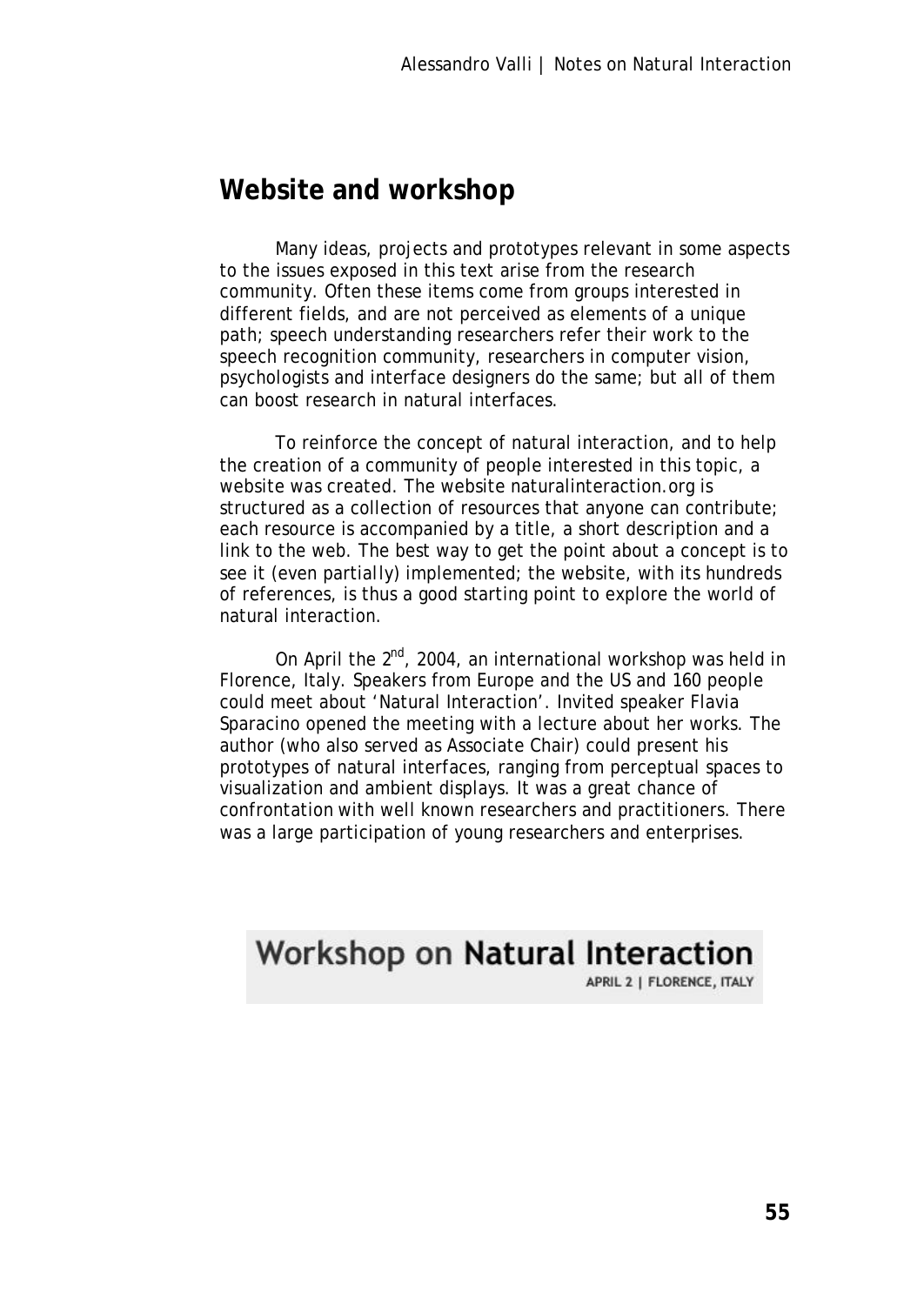# **Research**

As natural interaction is the result of the contamination among different disciplines, research in such a field must be taken on following non traditional ways. Standard research methodologies fail, bringing no significant contributions. Prof. Neil Gershenfeld wrote: "I found that one of the best predictors of a student's success working this way was their grades: I look to make sure they have a few F's. Students with perfect grades almost always don't work out, because it means they've spent their time meticulously follow classroom instructions that are absent in the rest of the world. Students with A's and F's have a much better record, because they're able to do good work, and also set priorities for themselves. They're the ones most able to pose - and solve - problems that go far beyond anything I might assign to them".

The author's lab doesn't look like an office or a common computer science lab. It is full of computers, but it is also full of lamps, glasses, mirrors, stands, cables and balls, tools to model wood and metal, scissors, paint. No need to say that academic mentality is often sceptical about such mixed approaches. In such a discipline, the right questions are much more important than the answers. It is time for optimism, risk, fantasy, creativity; it is time to go beyond division between disciplines: something largely extraneous to the academic world.

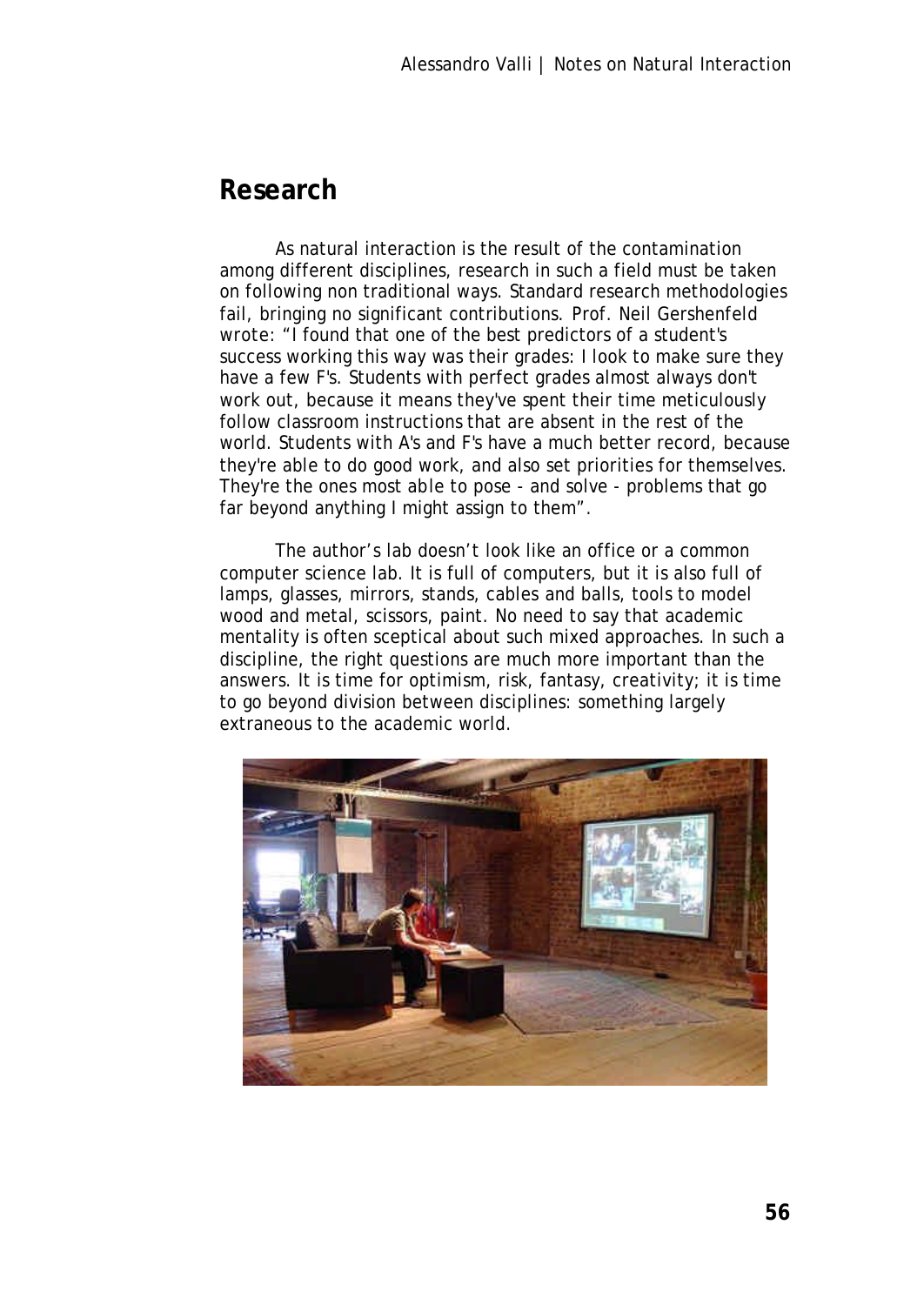# **Observing people**

To find out how humans spontaneously interact with digital media a good test is to prepare a simple installation with no real functionalities, like a large vertical screen or a floor projection, and populate it with media objects (videos, images) or physical objects (balls, wands). Inviting common people to interact with the setup (children and elders are the best candidates) and observing what they do is the best way to get ideas for the design phase. They will try to activate movies, to push virtual buttons, to enlarge photos, to scroll through a stripe, with a not so large vocabulary of gestures and expressions, and they will provide unpredictable ideas about what they would expect from an interface of that kind, what behaviours they would expect from each media piece. The design phase should follow these indications strictly, because these are the key to a successful natural interaction.

The same practice should be used after the realization of a prototype, when the system works (in the lab and with the creators), to test again that what has been implemented is a good work. Observing how humans act, perceive, discover, communicate is a unique source of useful information. The goal is to copy such interaction (another good test is to observe human to human interaction), not to invent abstract languages to do the same things. At a first look, this could seem a limitation of the expressive potential of a system; on the contrary, being able to communicate with humans at a so natural and immediate level opens new possibilities of engagement, relation, and vehiculation of messages and contents.

A good practice consists in adding logging code to installations. It is easy to detect relevant events, such as presence detection, strong changes in environment appearance, selections, long hesitations… All these events can be documented storing date, time, variables values, and images from the cameras at given instance. All this data can also be sent automatically to remote email addresses or be used to generate specific alarms.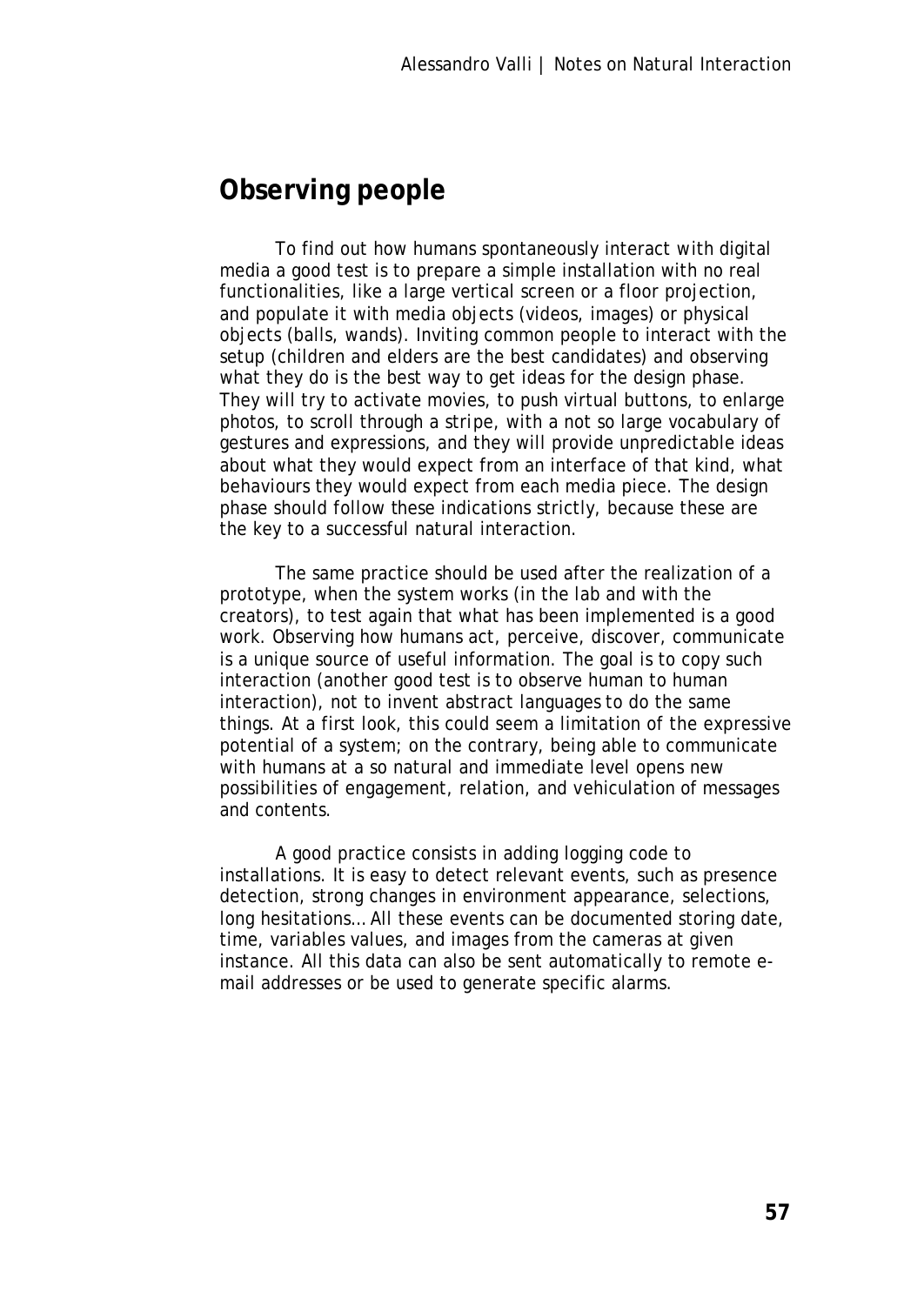# **Personalization and perfectionism**

Due to the artistic nature of natural interaction systems, it is always necessary to personalize the solution depending on the context. The major variables that require this are the integration in the surrounding physical space and the type of communication wanted. Natural interaction is a matter of details. A single detail can induce a negative interaction experience (e.g. if a system requires the user to stand in a precise position, this has to be marked clearly, maybe with a coloured circular platform slightly above the floor level). Even a wrong stylistic choice in the architectural setup may deeply reduce engagement in the public.

Institutions and privates commissioning a system often tend to be quite rough in providing indications. They think a sensing technology can be integrated into another interface and be hosted in a space designed by a third architect. This is not always true, and often results in a strong reduction of the appeal of the overall solution. Only who masters all the aspects that influence interaction can guarantee a successful solution. Setup is an art, coding is an art, interaction (or experience) design is an art: personalization requires perfectionism, the perfectionist attitude of who masters the whole technological and artistic background.

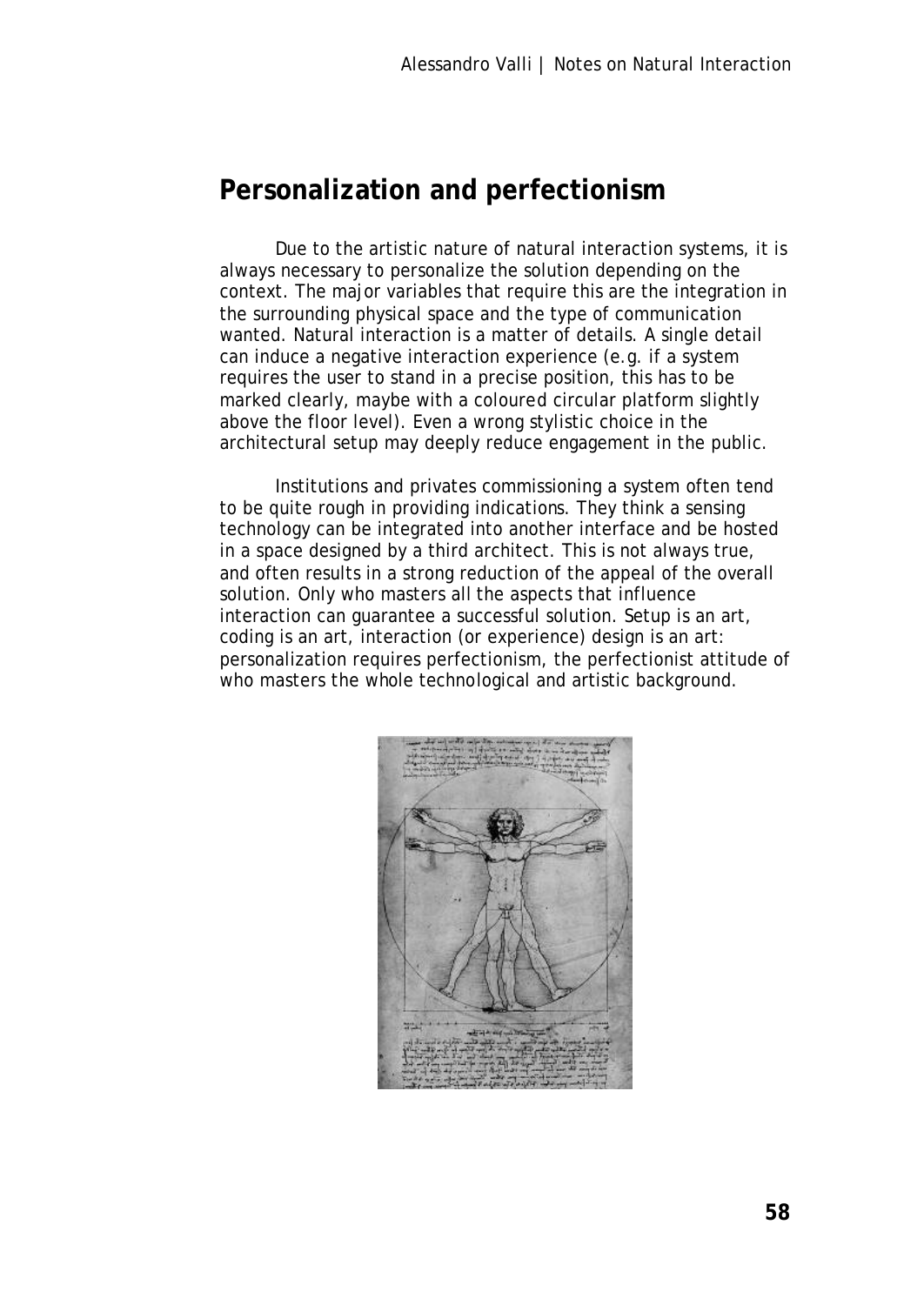## **Public spaces and events**

Institutional communication in public spaces has to be effective and attractive. A system must occupy part of a large environment and must attract people and convey a message. New interfaces, that can be used by everyone (even those that have never touched a computer), are a powerful means of communication. A lot of content can be accessed in a short time and selectively by a large public. Interface design must take care of both the active public and the passive one. Public events require immediate communication that can be provided by these interfaces, where the user becomes part of a performance that engages the whole public.

Setup is an art. Setup solution has to be aesthetically interesting and robust, allowing a reliable functioning. Apart from public contexts, even domestic environments represent successful settings for natural interfaces. Diffused commercial solutions include computer vision (in mixed reality) to control game consoles. The public is impressed by the novelty of an interface, and is thus induced to appreciate better the content.

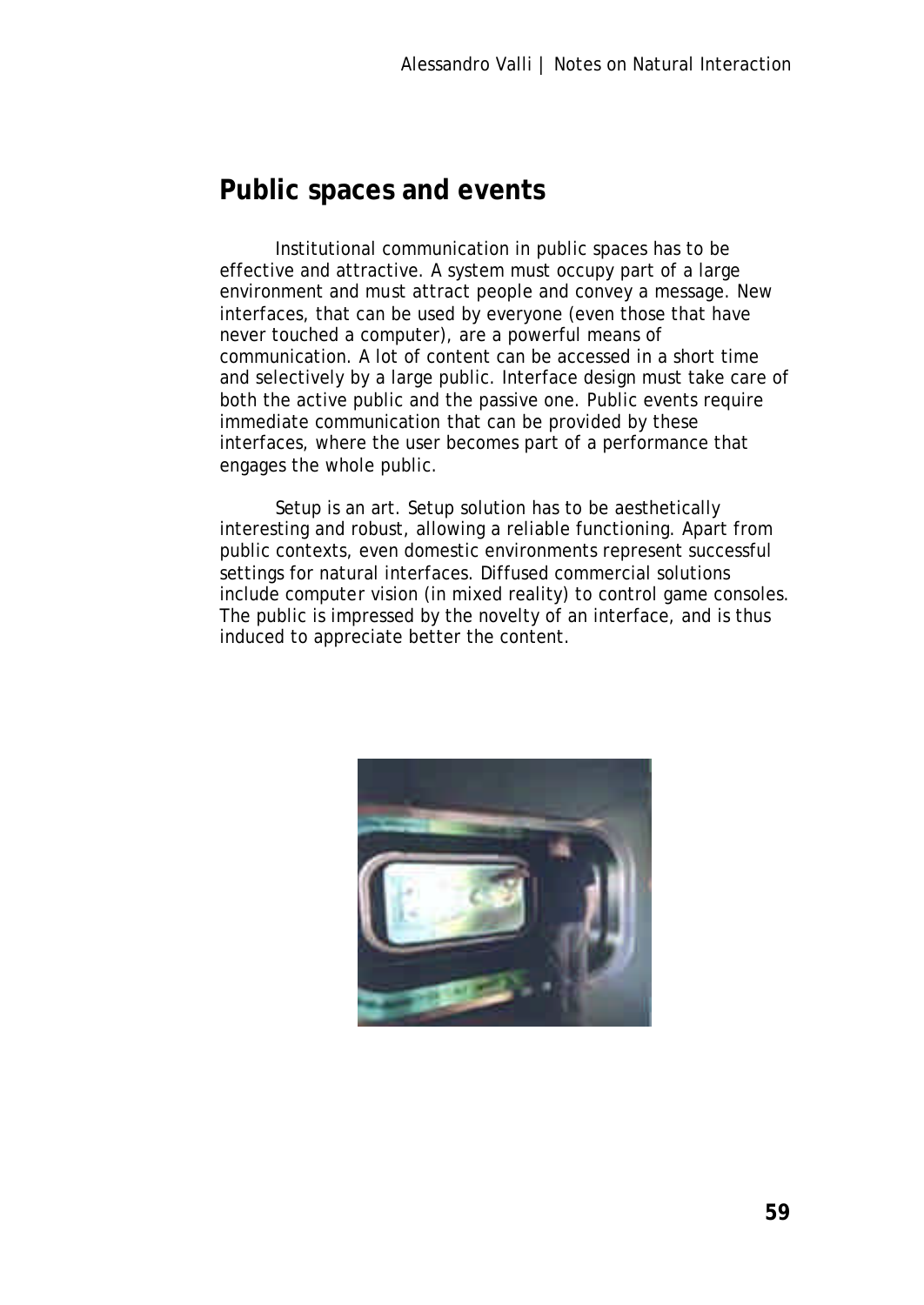## **Museums and exhibitions**

Common museums and exhibitions don't offer compelling experiences to those that are not experts in the particular topic presented. Through natural interfaces, sculptures, paintings and photos can dialogue with people, and personalized experiences can be provided to the public. Computers in museums are often used as web or presentation browsers, a level of interaction that is completely different from the rest of the visit. New interfaces that are integrated in the overall exhibition architecture can allow the exploitation of the expressiveness of digital media in the whole visiting experience.

Museums are now thus the best context for natural interfaces. The contrast between ancient places and high technology that is hidden in the environment is a plus for such systems. Cultural heritage material can thus be enriched while being left free of any technological element. Welcome staff plays a crucial role on the satisfaction of visitors; they should suggest interaction rules when needed, but should also leave people free to try and enjoy the experience.

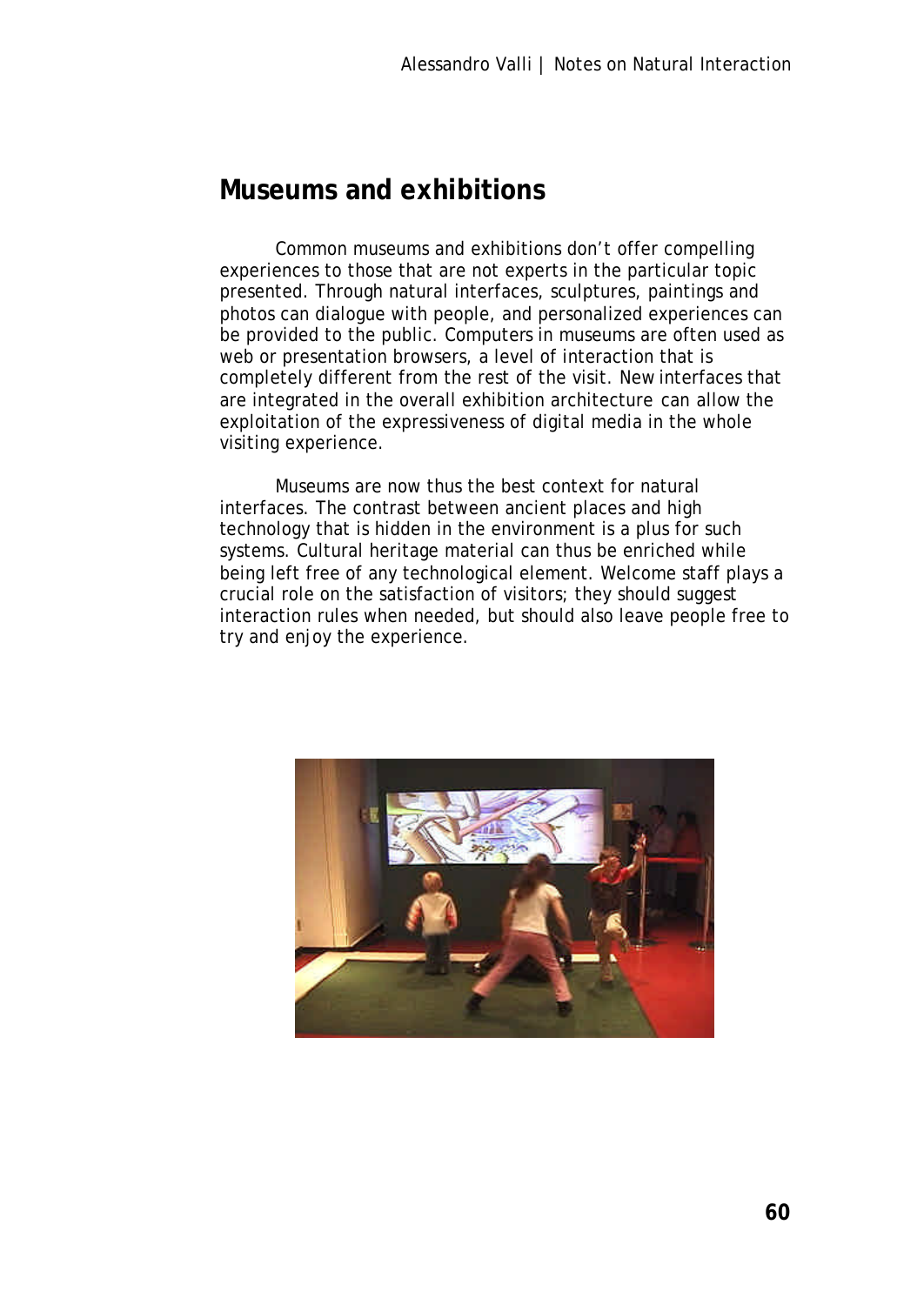# **Showrooms and advertising**

Each advertising message is meant to be read from a certain distance (e.g. the back cover of a newspaper usually hosts advertising that is meant to be read from about two meters). Digital media allows to adapt visualization to the context (e.g. multiple people, someone near and someone far away); the same could happen on content. A natural interface in a shop could attract visitors and interactively show them products and services; a desk could provide information about the products deployed on it. The effect on the public is impressive, and attention on single data can be logged.

Advertising solutions include large projections that interactively show product features, billboards that react to people standing in front of them, and banners that can speak to invite people to watch them.

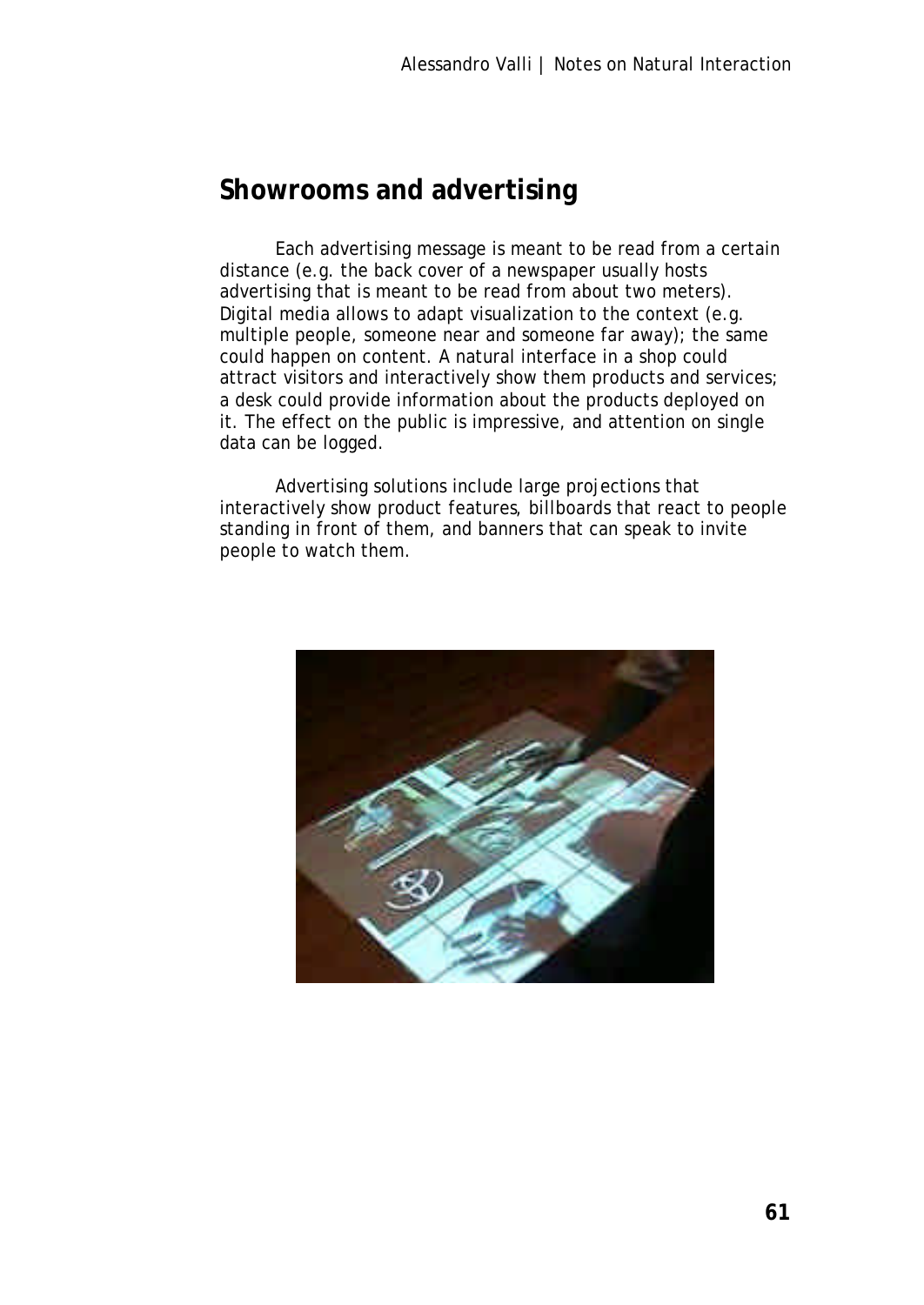## **Theme parks and entertainment**

The same observations about museums and exhibitions apply to theme parks, places where entertainment is the rule to follow and experiences are generally fast-paced, emotional and not very analytic. Computer vision allows robust installations, since there are no functional mechanical parts that can be broken. Single and multiple users can face remote or virtual players in innovative games, mixed reality and real-time compositing can offer entertainment modalities based on people live images, such as merging the user silhouette and virtual worlds, inhabited by digital data and characters.

Players can control virtual beings through body movements, causing the character to perform complex motions and interact with the rest of the virtual world. The same can be applied also to driving vehicles and exploring media spaces.

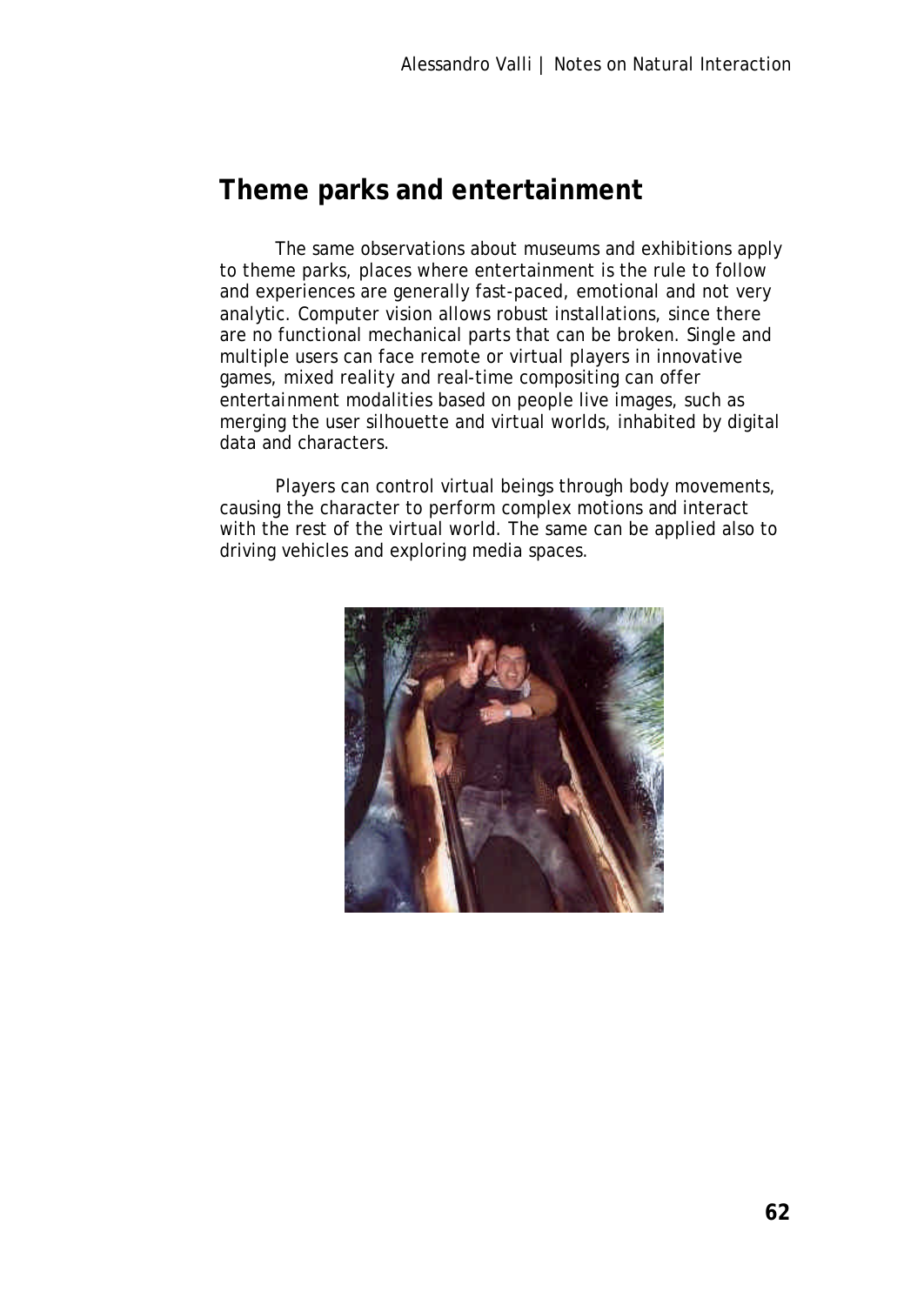### **Interactive art and performances**

Art is a product of human expressivity. A traditional art piece is subject to passive admiration of the public. Interactive artefacts and spaces enable the additional factor of public's expression and action to the artistic medium. The work of art can change and communicate reacting to people behaviour and feedback. Artistic space becomes alive by means of projected light, sensors and custom software. Physical sculptures can react to touch and voice, visual art can change its appearance over time and react to presence and gestures.

These possibilities not only impact the public. Artists are provided with a new generation of tools that can enhance their message. As an example, many solutions have been proposed for the creation of music by means of gestures or disposition of objects on dedicated media tables; music composition thus becomes an opportunity for everyone, since a simpler mapping between sound properties and their representation is proposed through metaphors.

Even live performances such as theatre and dance are enriched, since media content can be controlled in real-time by performer's expressions. Projections on stage can visually surround the performers, magnifying their expressions and gestures; moreover, performers can interact with digital actors, whose behaviour is controlled by context data.

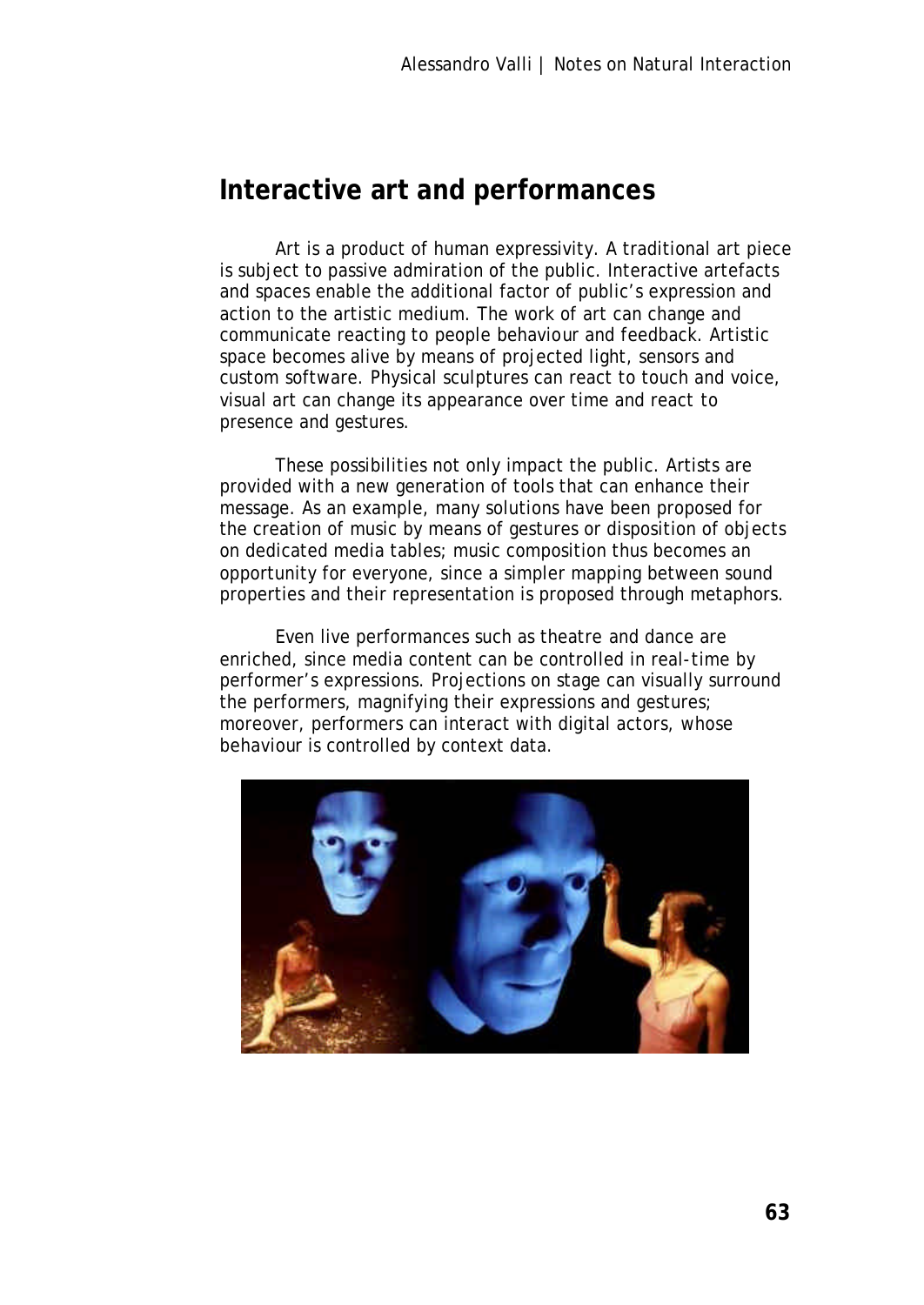# **Remotely**

Shared environments allow reducing the distance between different places. Online virtual spaces overcome the problem of spatial remoteness; these systems must assure symmetry, reciprocity and consistency to convey a sense of togetherness to the different users. Two questions arise: How to render the remote user? How to render the environment? The more the view is realistic and coherent, the more the system is convincing; that's the role of natural interfaces in remote collaboration. A screen could represent a window looking at the remote place, or a glass between the two places where media can be displayed and manipulated. The most successful system is the one that transparently maps the two environments together.

Another use of networked natural interfaces is just a provocation: what is or what could be a natural internet? First of all, natural internet should have a strong reference to real places, instead of abstract concepts, spatial content organizations (note: not just one) and interface design not related to printed paper but to real world imagery. People should perceive the other net surfers around them, and should be able to receive media even when they are not actively requesting data; a picture in a living room could show a live Polynesian landscape, with superimposed news and contents. And what about a naturally interactive operating system?

Traditional internet is a useful tool to prolong, extend an interactive experience attended in a public space; once at home, people can deepen their knowledge about the content proposed by the system, at the event website.

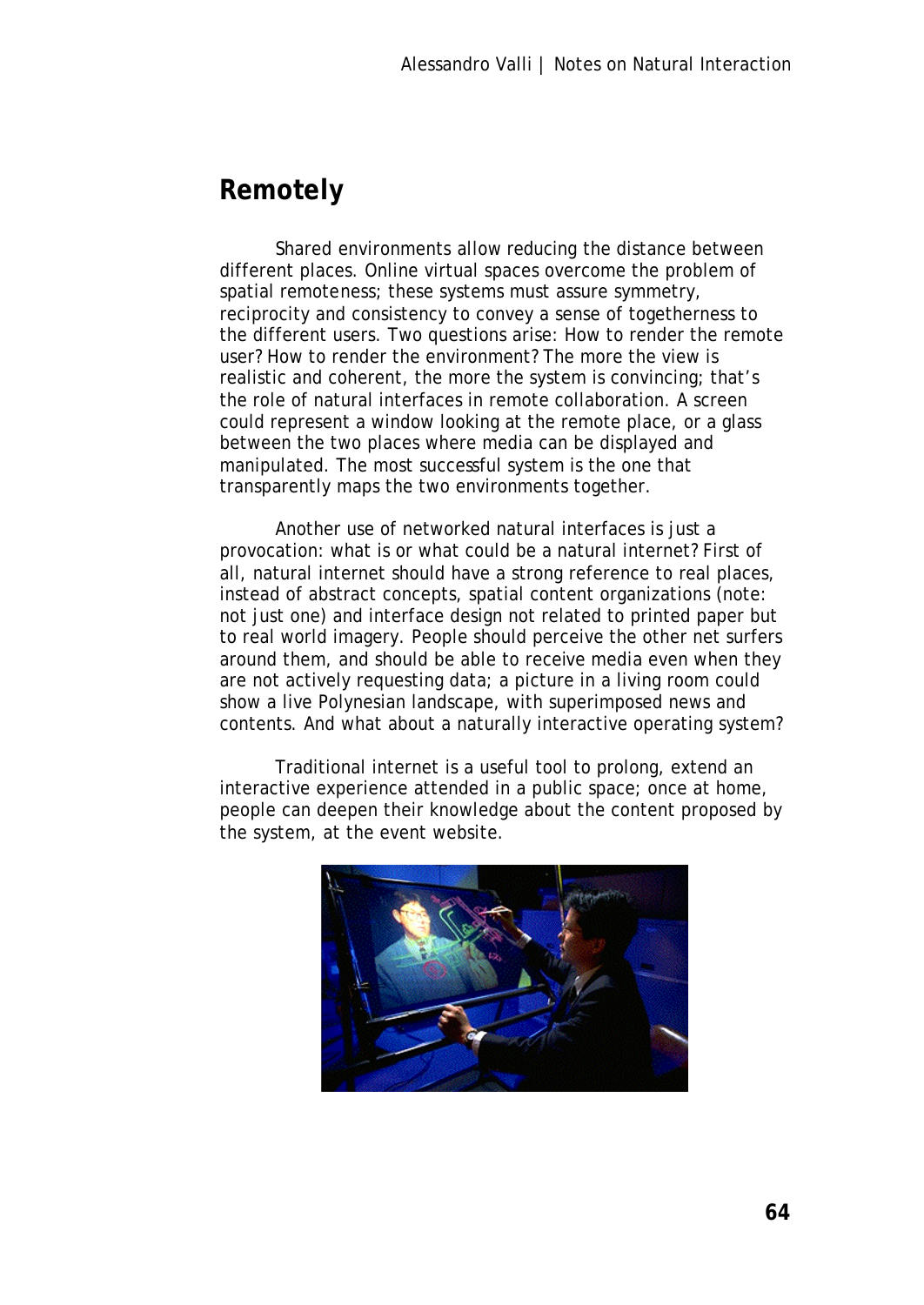# **Tables and walls**

A table that is also a large computer screen is a useful solution for many reasons. It offers a reference for direct manipulation of physical and digital objects (gestures in free 3D space, apart from the simplest ones, like pointing, are an unnatural form of communication); physical objects can be deployed and moved on the screen surface; multiple users can share display space, and media can be presented along any direction (people can walk freely around the table).

The aim of an interactive wall is to provide a big visualization. A wall section that is also a large display is a low cost unencumbered immersive solution. The system can be able to deal with people presence nearby the wall, touch of the wall surface, and pointing gestures from a distance. Multiple wall sections can be added, to cover large areas.

Display solutions range from LCD screens to plasma displays, to video projectors, the latter being the less expensive and the most versatile solution. There are two main factors about projectors: focal length and luminosity. The focal length depends on the lens, and fixes the distance between projector and screen necessary to obtain a certain diagonal. Installations outdoor or in places with much light require more powerful projectors. Screens for front projection are usually white and opaque. Screens for rear projection are partially transparent and can be made in a variety of materials, from glass to plastics.

Screen or display proportions are usually 4:3 and 16:9, the latter being useful for immersive content if the visualized area is very big. Other screen shapes can be obtained from the rectangle: for a circular table with a diameter of 3 meters a display area of 4 x 3 meters is needed, and the undesired regions will be black coloured. Path from projector to screen can be made longer in a small space by using mirrors. Special mirrors, called 'first surface mirrors' are needed, since common mirrors, that have the silvered surface separated from the first glass surface, create diffraction effects that reduce projection quality.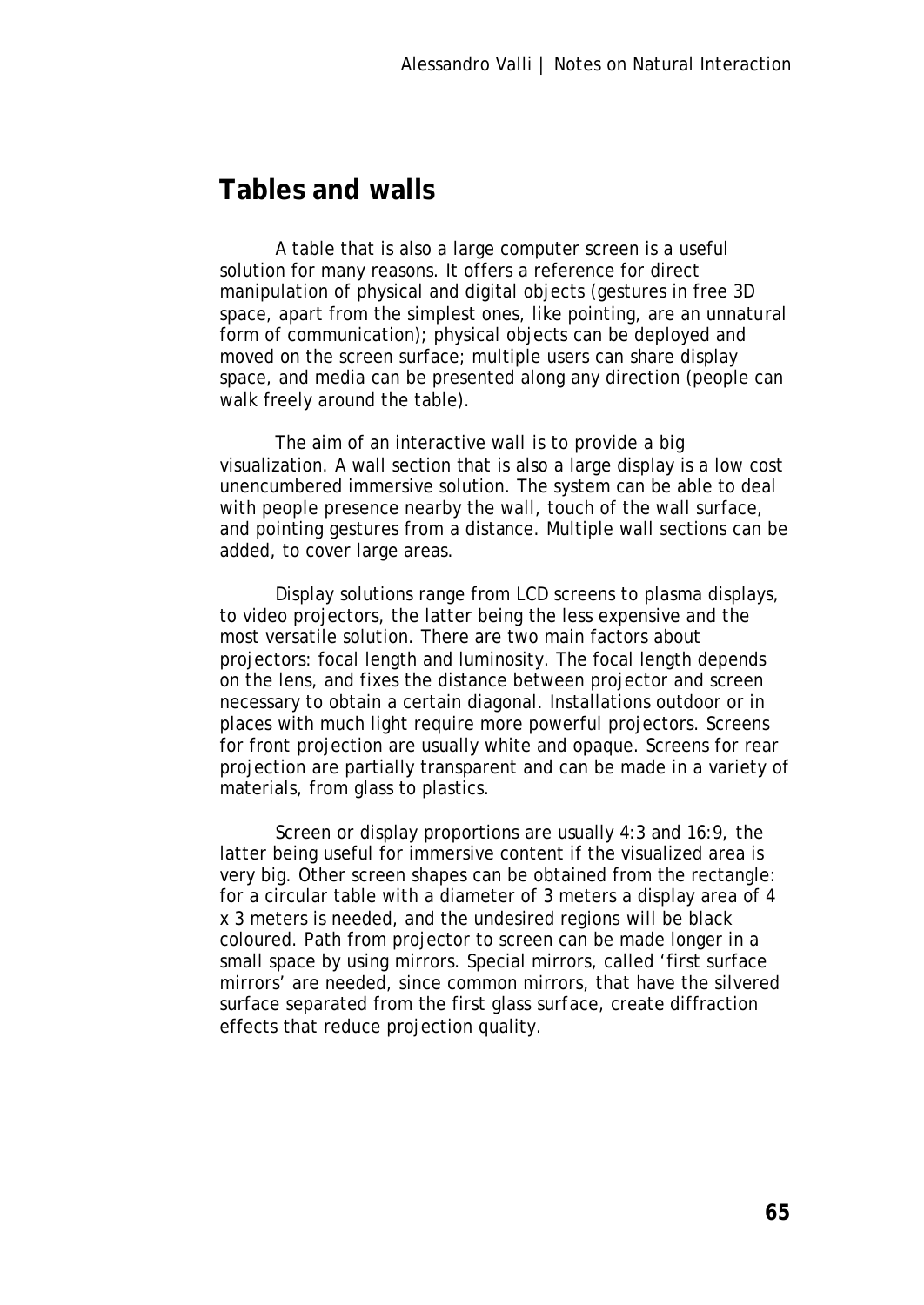# **Floors and rooms**

Digital media projections on floors represent a powerful interface layout. People can walk on the interface, stepping on active areas and using pointing gestures to activate functions. The metaphor is particularly addressed to contexts in which a spatial or geographical information organization is needed. A map projected on a floor can allow visitors to walk over Europe or India, people can use their feet to discover hidden objects or kick digital beings. Large projections can cover several meters, creating effective immersive mediascapes. System hardware, such as computers, projectors and cameras, can be placed out of reach, on the ceiling, preventing malfunctions derived from physical contact. First surface mirrors can be used to adjust projector beams and camera views; infrared illuminators and lenses are used in order to segment people from the background.

In order to sense large environments, hyperbolic mirrors (or a simple silvered light bulb) can be used to make wide camera views. Distortion problems are solved by using simple mapping functions on extracted features. Visitors can be tracked in order to personalize media presentation and interaction. The author tested a solution to track multiple people in a medium (8 x 8 meters) with a common digital cameras, providing position and orientation information. People collisions on image plane are solved through prediction and memory implementation.

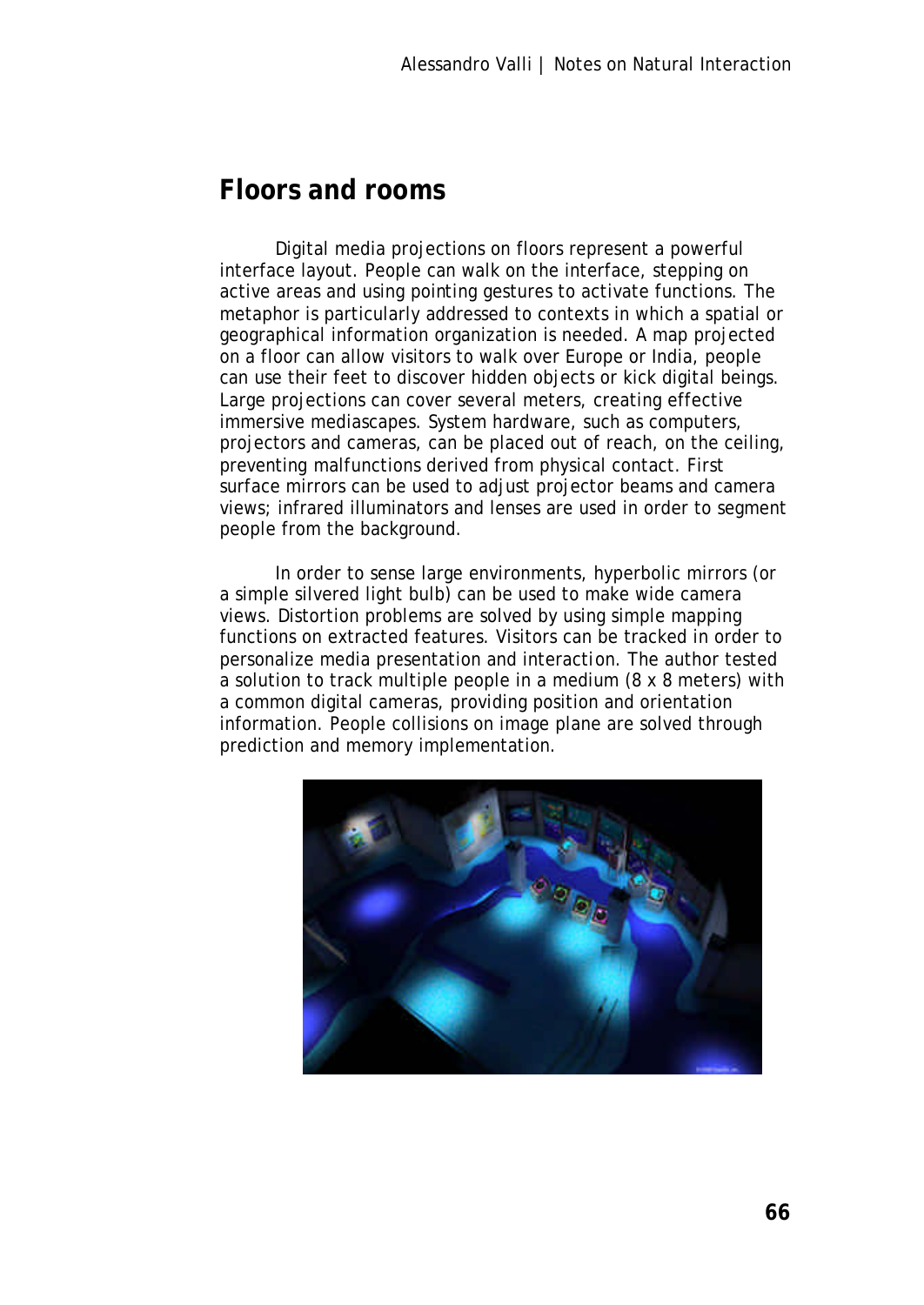# **Artifacts**

Graphical algorithms allow to adapt projected images to every non planar surface, thus enabling to enrich almost any kind of object or space with digital media (other algorithms can adjust colour properties). Projectors can so visualize information in the real world, near the television, on a sofa, on a tablecloth. Specific physical objects can be designed in order to take life through projected light.

Consider a scale model of a building, white coloured and cut so that a surface represents a inside view; the model could be animated with inhabitants, animals, wall textures, furniture. This way the informative value of a tangible model is added to the value of live digital media, that can make something static alive. At the same time interface presentation and control objects could be visualized near the user, in a position easy to see and to reach. Integration with auditory media is obviously simpler.

The link between a physical reality and related interactive media content is a powerful means of communication, and allows the creation of unusual and impressive solutions. The possibility to use all the physical space as a medium to convey information is the maximum in terms of freedom, since people can manipulate the whole space and what it contains.

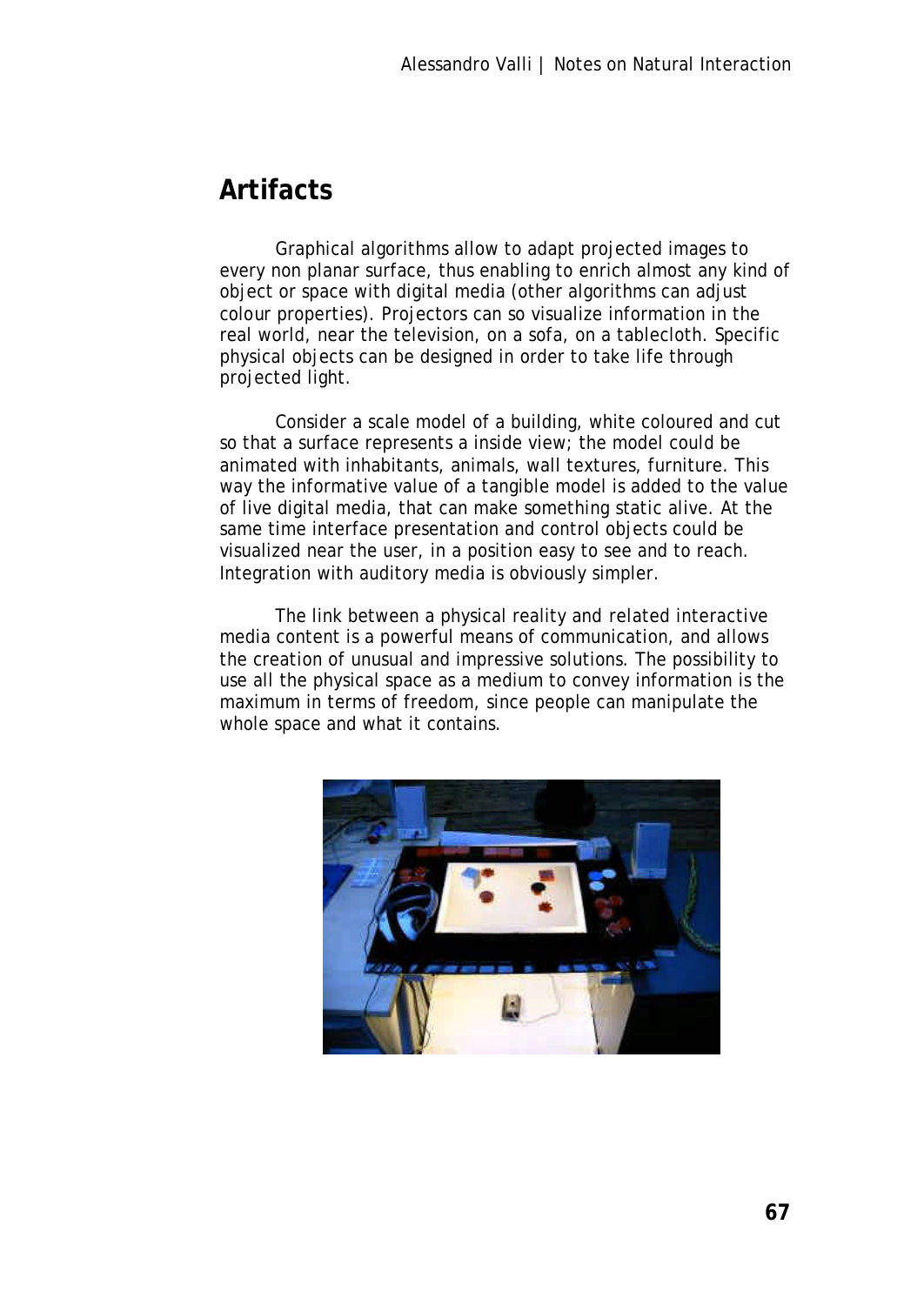# **Acknowledgements**

The author wish to thank gratefully Prof. Alberto Del Bimbo for allowing this research activity; Flavia Sparacino and all former researchers of the Vision and Modeling Group at MIT Media Lab, for their inspiration; Prof. Stan Sclaroff from Boston University, for his encouragement and his suggestions; all the speakers and the participants to the Workshop on Natural Interaction, for that great day; all the researchers at Media Integration and Communication Center, for their patience and support.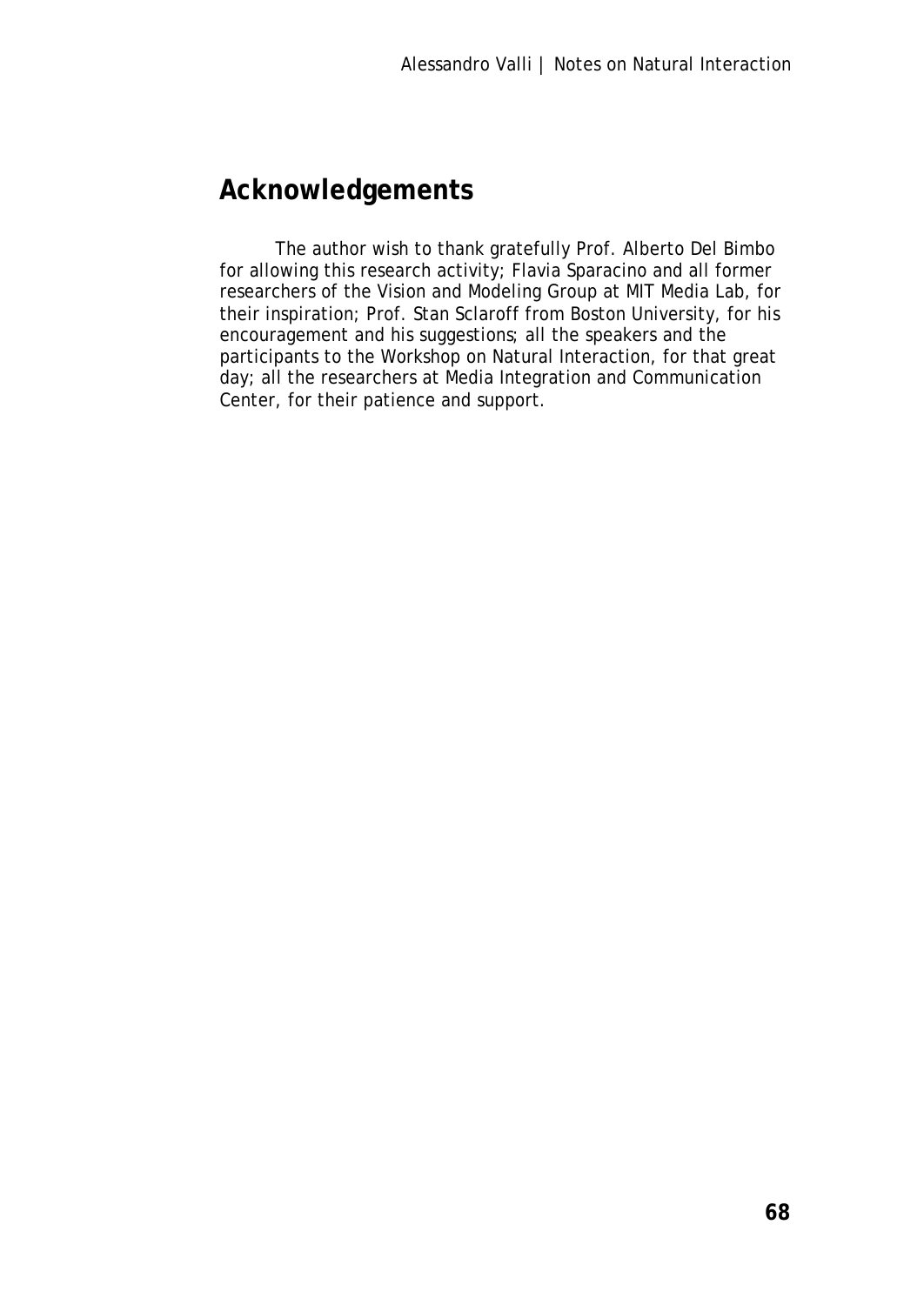### **Conclusion**

Innovative and comprehensive research visions are rare stuff. Researchers often struggle to solve very specific problems, focusing on minimal enhancements of existing approaches and methods. Fast and continuous development of new technologies provides a variety of expressive means that is largely unexplored. It is important to investigate the meaning and goal of such technological possibilities, in order to make them impact in human life and to drive innovation. The author is persuaded that the topic of natural interaction is fundamental to this end. This text is a tentative to depict an approach by means of a series of glances to different aspects; this should give the reader a comprehensive idea of the whole: sensing or presentation cannot be taken away from the whole framework, due to the strong mutual functional influences and relations.

Natural interaction systems are literally exploding on the market, due to the enormous impact on the audience and to their seductive nature. Open issues include a higher level of computer awareness of the context in which interaction takes place, a deeper understanding of the role of affordances and embodiment in interaction with digital media, a serious investigation of the relations between the single components of a system, eventually seen as a whole. As far as new sensing technologies and algorithms will become available, additional work will be needed in order to give new expressive and relational capabilities to media spaces. The author is working on these subjects, creating prototypes to demonstrate the validity of a unique framework.

 $A$ *Yalli*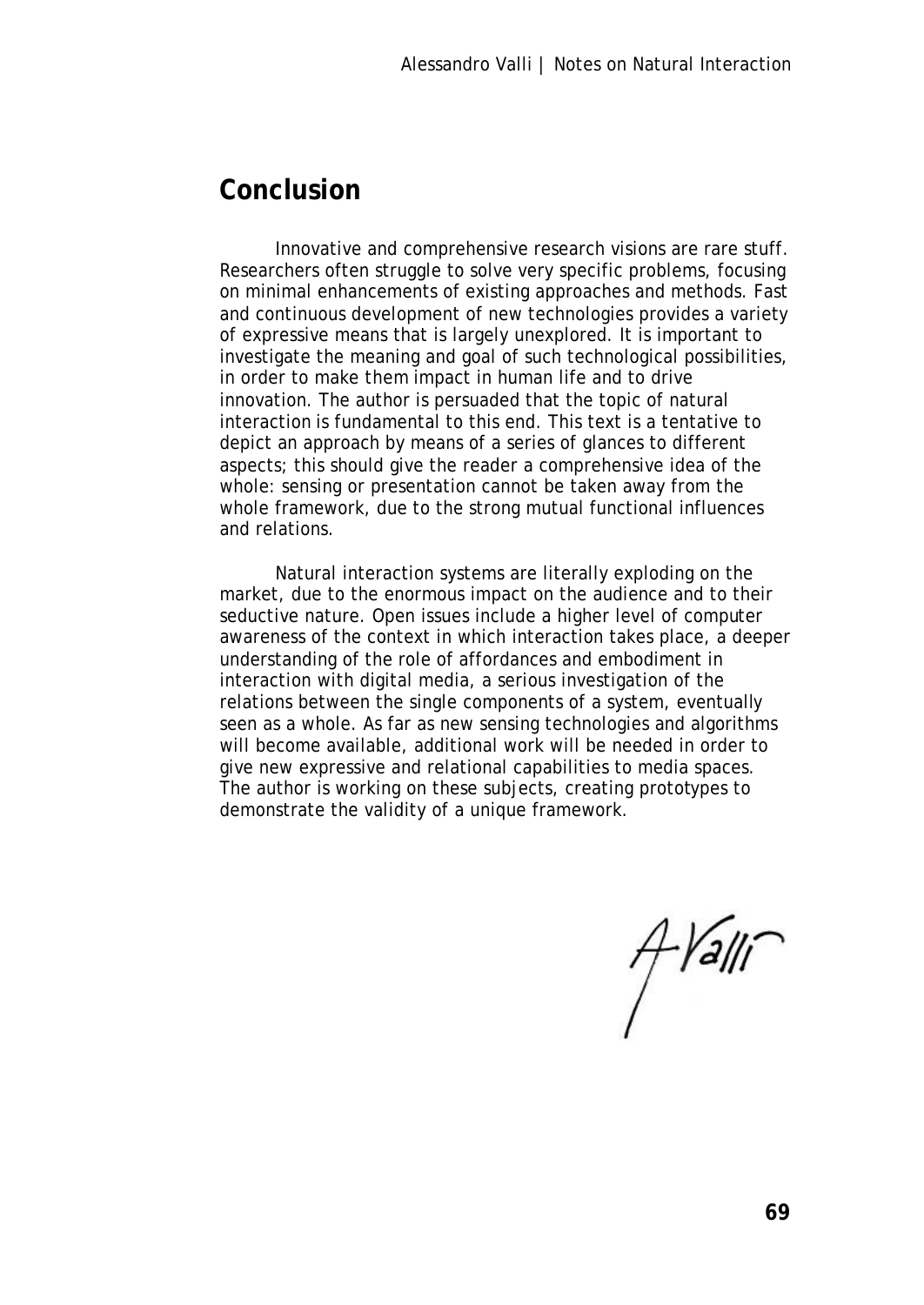### **References**

The references of this text are proposed in a slightly unusual way. Web resources are provided instead of bibliographical ones, and a short description is provided, in order to allow faster consultation.

#### **Perceptive Media**

An interdisciplinary initiative to combine multimedia display and machine perception to create useful, adaptive, responsive interfaces between people and technology. http://www.cs.ucsb.edu/%7Emturk/Papers/PerceptiveM edia.pdf

#### **Embodied Interaction**

Embodiment reflects both a physical presence in the world and a social embedding in a web of practices and purposes. The outline of a new foundation for the design and analysis of interactive systems is presented.

http://www.dourish.com/embodied/embodied99.pdf

### **Spatial Computing**

Spatial computing is human interaction with a machine in which the machine retains and manipulates referents to real objects and spaces. It is an essential component for making our machines fuller partners in our work and play.

http://acg.media.mit.edu/people/simong/thesis/SpatialComputing.pdf

#### **Interactive art and entertainment installations**

This paper presents a brief summary of body tracking tools and interfaces, and explains how they have been applied to a variety of interactive art and entertainment projects. http://web.media.mit.edu/%7Eflavia/Papers/Flavia\_isea2000.pdf

#### **From Cartoons to the User Interface**

User interfaces are often based on static presentations, a model ill suited for conveying change. Events on the screen frequently startle and confuse users. Cartoon animation, in contrast, is exceedingly successful at engaging its audience.<br>http://research.sun.com/research/techrep/1995/smli\_tr-95-33.pdf oncoodingry.com.com/research/techre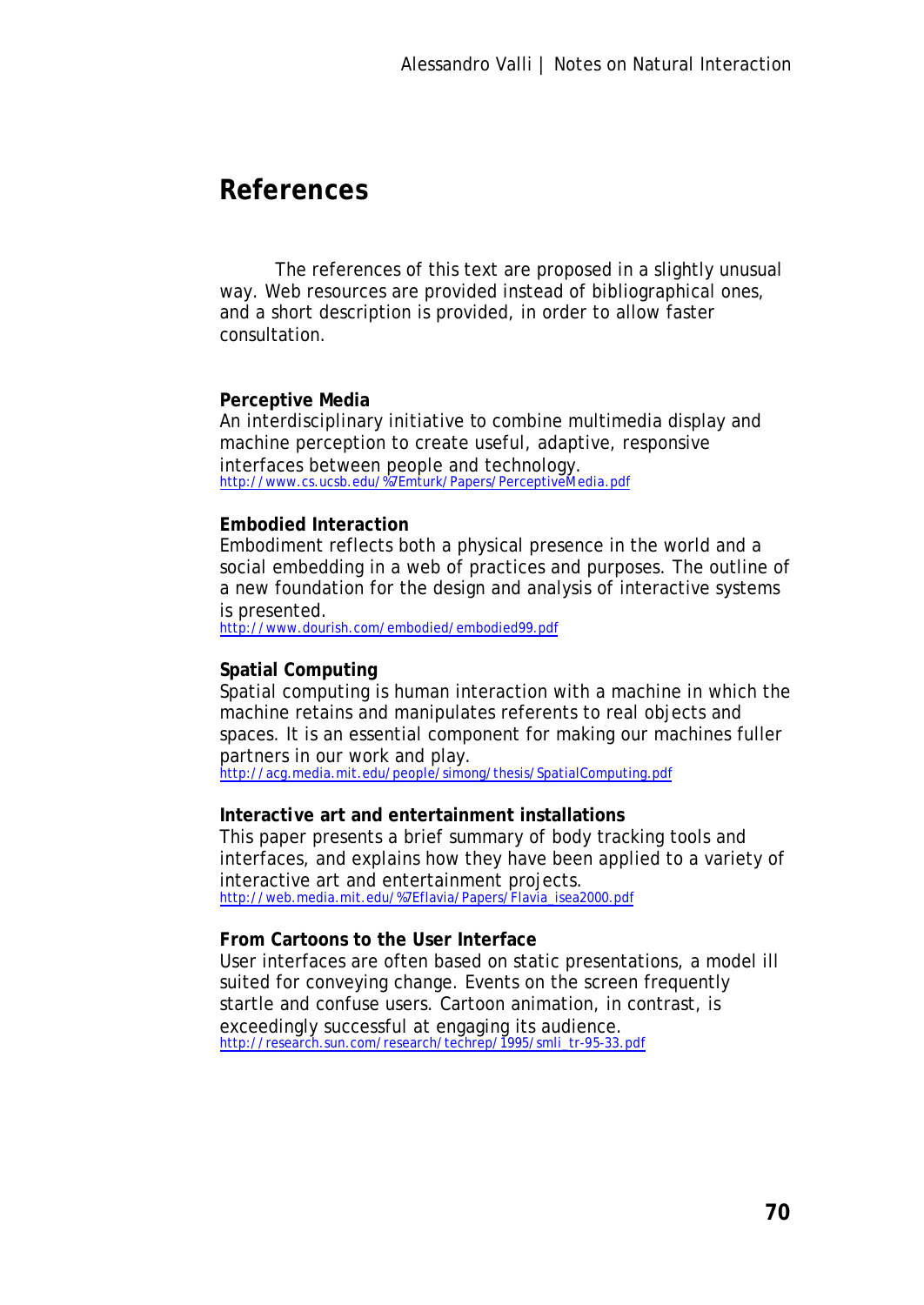### **DataTiles**

Tagged transparent tiles are used as modular construction units. These tiles are augmented by dynamic graphical information when they are placed on a sensor-enhanced flat panel display. http://www.csl.sony.co.jp/person/rekimoto/datatile/

#### **Jeremiah**

Jeremiah is based around two subsystems, a graphics system which constitutes the head and a vision system which allows him to see. There is also a simple, built in emotion engine which allows him to respond to visual stimulus via expressions or emotions. http://www.ee.surrey.ac.uk/Personal/R.Bowden/jeremiah/jeremiah.html

#### **Leonardo**

Leonardo is the Stradivarius of expressive robots. It is our challenge to give Leonardo a computational brain that is worthy of its body. http://robotic.media.mit.edu/projects/Leonardo/Leo-intro.html

#### **Public Anemone**

It is a robotic creature with an organic appearance and natural quality of movement. It interacts with the audience by orienting to their movements using a stereo machine vision system. But if you get too close, it recoils like a rattlesnake. http://robotic.media.mit.edu/projects/anemone/robot.html

### **Mixed Reality Pong**

The players can play the game with their hands or other real-world objects. The game physics simulate the behavior of a real ball, except that the virtual ball doesn't slow down at all. The computer is completely hidden in Mixed Reality Pong. No specially marked objects are required, so any objects with enough contrast to the background can be used in the game. http://www.mlab.uiah.fi/%7Ekkallio/mr-pong/

#### **Museum on the Resistance**

A table is divided into two halves by a series of vertical screens. By passing their hands over the surface of the table, the visitors can flick through a collection of stock footage as if it were a virtual book on the subject.

http://www.studioazzurro.com/opere/sarzana/index.htm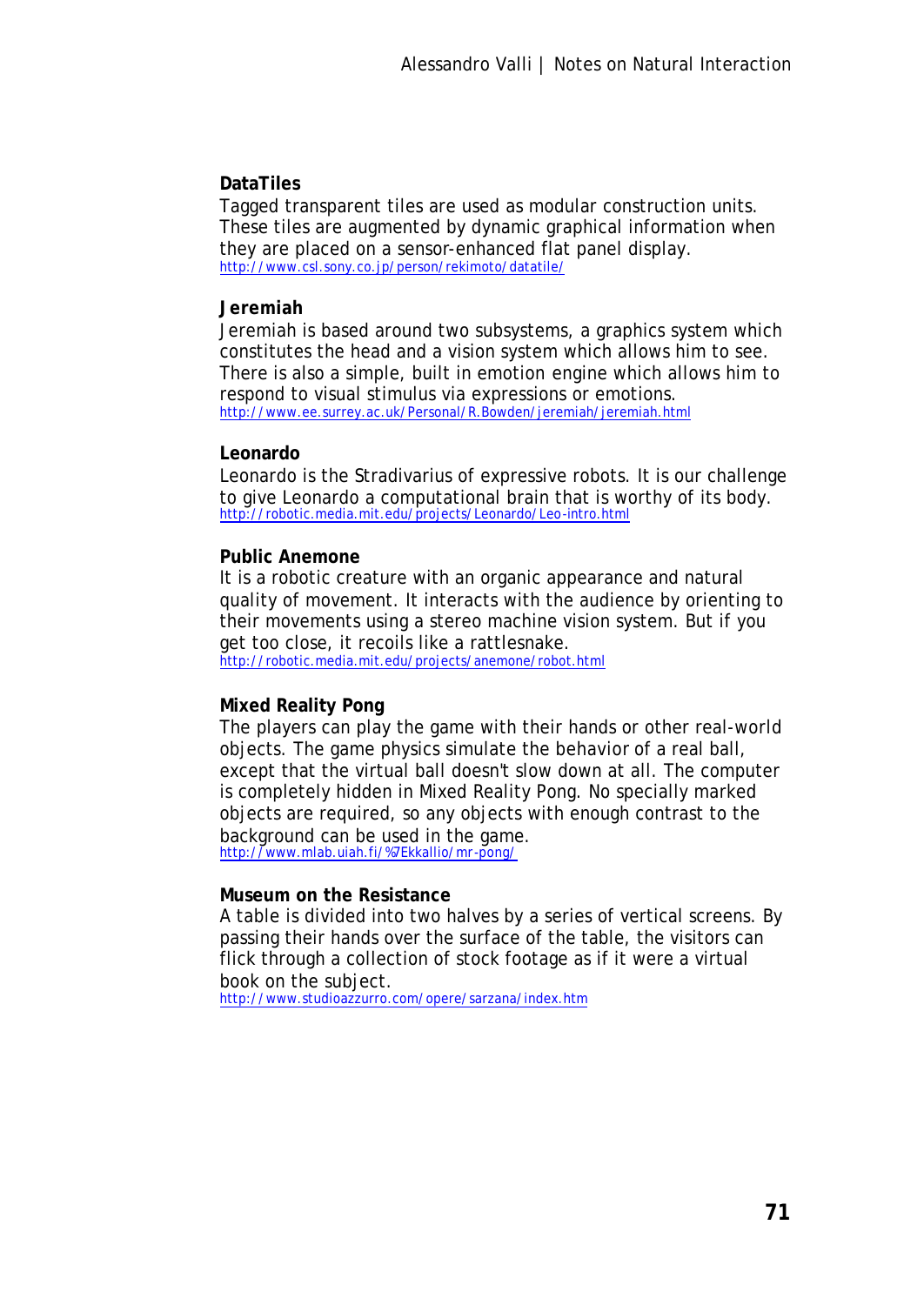#### **Reactrix**

A visual display system that responds to people instantly and in real-time with dramatic visual effects and entertaining gameplay, to deliver an engaging experience people not only remember, but seek out.

http://www.reactrix.com/

#### **reacTable\***

The reacTable\* is a novel electronic music instrument with a tangible user interface. The goal of the project is the creation of a state-of-the-art interactive music instrument. It is collaborative, intuitive, sonically challenging and interesting, totally controllable. http://www.iua.upf.es/mtg/reacTable/

#### **ToneTable**

ToneTable is a sound and computer graphics installation which enables up to four people to collaborate on exploring varied dynamical relationships between media. http://www.shape-dc.org/articles/pdf/DAFX-01.pdf

#### **Open Window**

An ambient virtual window for bolstering wellness and healing potential during a hospital stay. http://www.medialabeurope.org/hc/projects/openwindow/

### **EventScope Table**

The medium we chose to pursue is a table that is front projected from above. The interaction is done by an infrared stylus that is tracked by a camera. http://www.etc.cmu.edu/projects/eventscope/goals.html

#### **Stomping Ground**

It is a permanent installation consisting of a musical carpet and a projection of live video with superimposed blobs. http://acg.media.mit.edu/people/simong/stompingGround/index.html

#### **Audiopad**

It is a composition and performance instrument for electronic music which tracks the positions of objects on a tabletop surface and converts their motion into music. http://web.media.mit.edu/%7Ejpatten/audiopad/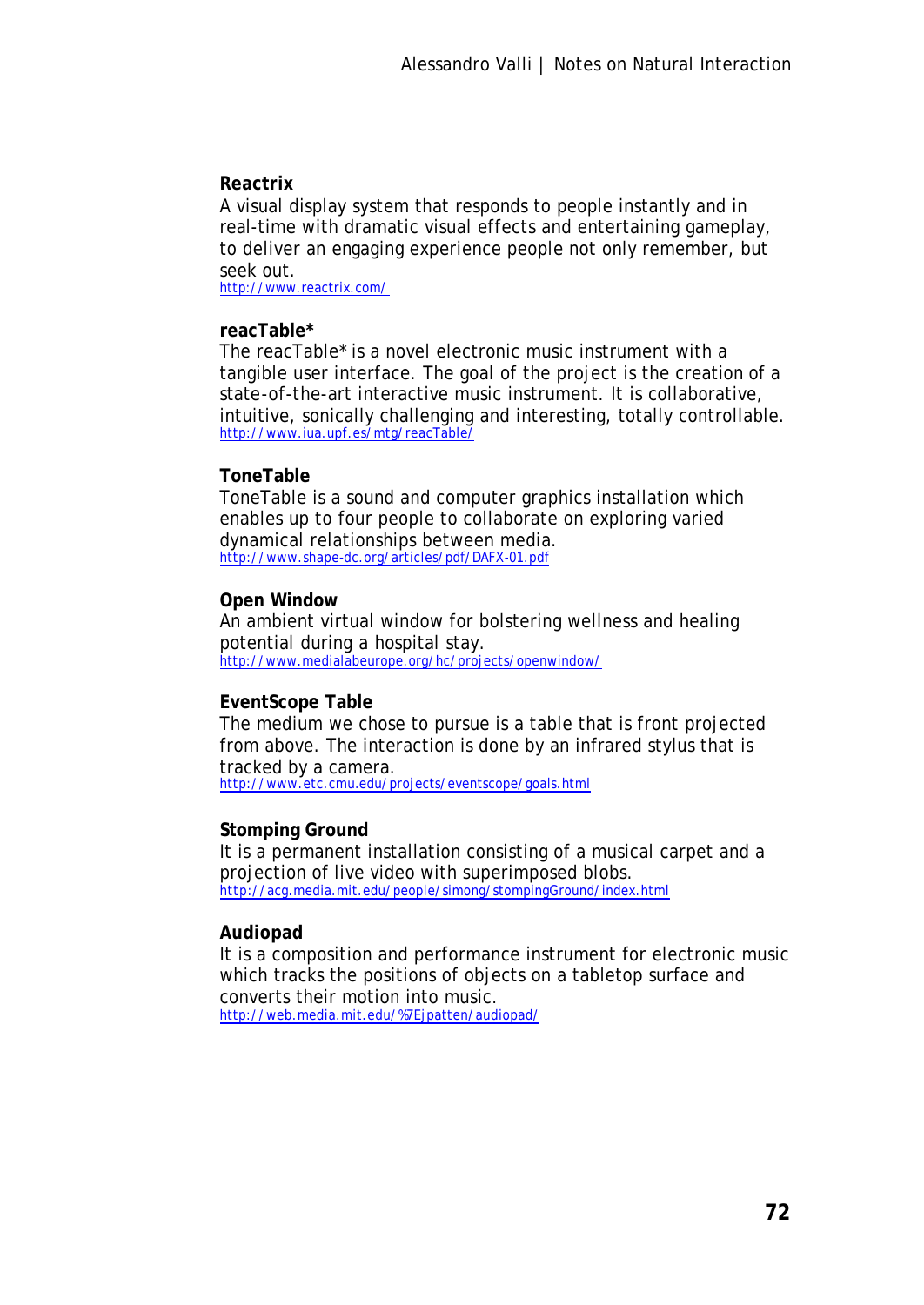#### **One2One**

We are developing a technological infrastructure for creating personalized ambient communication links to enhance a sense of presence and togetherness between two distant individuals. We are exploring a variety of passive sensing and display devices to suit individual taste and the character of the relationship. http://www.medialabeurope.org/hc/projects/one2one/

#### **Wanderful Alcove**

The magic wand presents an interesting design opportunity as a form for a tangible computer interface. In addition to exploring the technology needed to build a magic wand interface, this project focuses on role-immersion scenarios in which these interfaces can have a socially tranforming effect on their users. http://www.medialabeurope.org/hc/projects/wanderfulalcove/

#### **Virtual Space**

The aim has been to create intuitive user interfaces that blend in with the surroundings of the user. The starting point of the project to research and develop bodily and spatial user interfaces has been the natural way in which people move and act. http://www.vtt.fi/tte/projects/lumetila

## **Digital Seed**

The Digital Seed is a virtual alter-ego of a real seed, he lives in a cube. The physical actions on the cube affect the inner virtual world where the seed lives and grows. http://www.mle.ie/%7Emauroc/digitalseed/

## **UrineControl**

The system uses computation to enhance the act of urination. Sensors in the back of a urinal detect the position of impact of a stream of urine, enabling the user to play interactive games on a screen mounted above the urinal. http://www.monzy.org/urinecontrol/

#### **Audience Interaction**

A variety of techniques that enabled members of an audience to participate, either cooperatively or competitively, in shared entertainment experiences. These techniques allow audiences with hundreds of people to control onscreen activity. http://www.monzy.org/audience/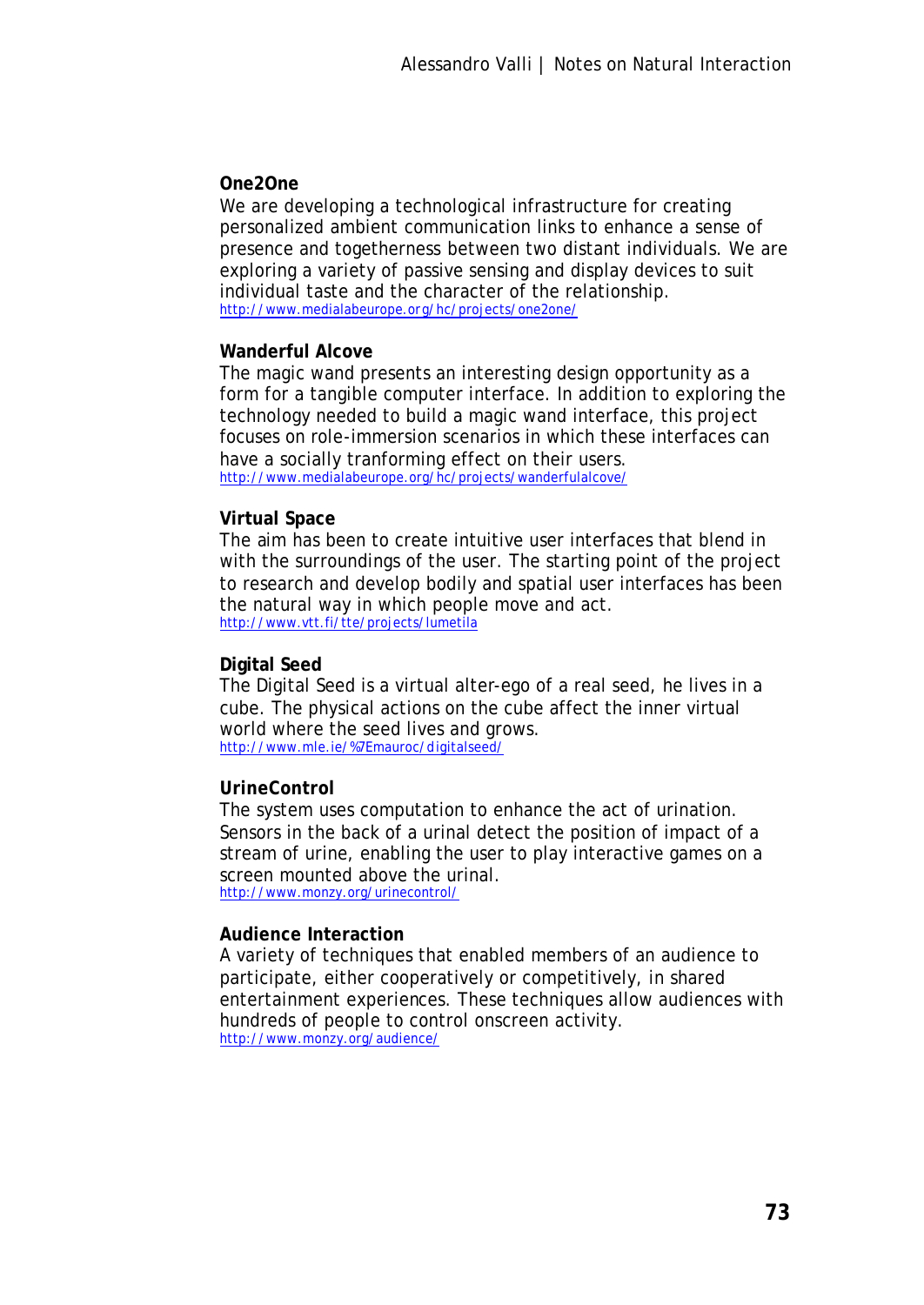# **Interactive Virtual Aerobics Trainer**

This system creates a personalized aerobics session for the user and displays the resulting interactive virtual instruction on a TV screen. Here the user can choose which moves (and for how long), which music, and which instructor are desired for the workout. http://www.cis.ohio -state.edu/CVL/Research/VirtualAerobics/aerobics.html

#### **Calm Technology**

Information technology is more often the enemy of calm. Technologies encalm as they empower our periphery. http://sandbox.xerox.com/weiser/calmtech/calmtech.htm

#### **EyePliances**

Appliances and devices that detect and respond to human visual attention using eye contact sensors. EyePliances receive implicit input from users, in the form of eye gaze, and respond by opening communication channels.

http://www.hml.queensu.ca/papers/p550-Shell-CHI2003.pdf

#### **HoloWall**

The HoloWall is a wall-sized computer display that allows users to interact without special pointing devices. The display part consists of a glass wall with rear-projection sheet behind it. A video projector behind the wall displays images on the wall. http://www.csl.sony.co.jp/person/rekimoto/holowall/

## **The Virtual FishTank**

Twelve large projection screens form windows into a spectacular undersea world, populated by nearly 100 bold-colored, cartoonlike, mechanical fishes. Visitors use computers to simulate the movements of lots of fish and then to explore the kinds of patterns that emerge from the interactions of the fishes. http://www.mos.org/exhibits/current\_exhibits/virtualfishtank/vft\_walkthrough.html

#### **Installation**

The system consists of a window through which the scene is viewed and a stylus with which objects are manipulated. The window is a flat panel display with a tiny camera mounted on the back showing a live video image of the room as seen through the window. http://acg.media.mit.edu/people/simong/installationNew/intro.html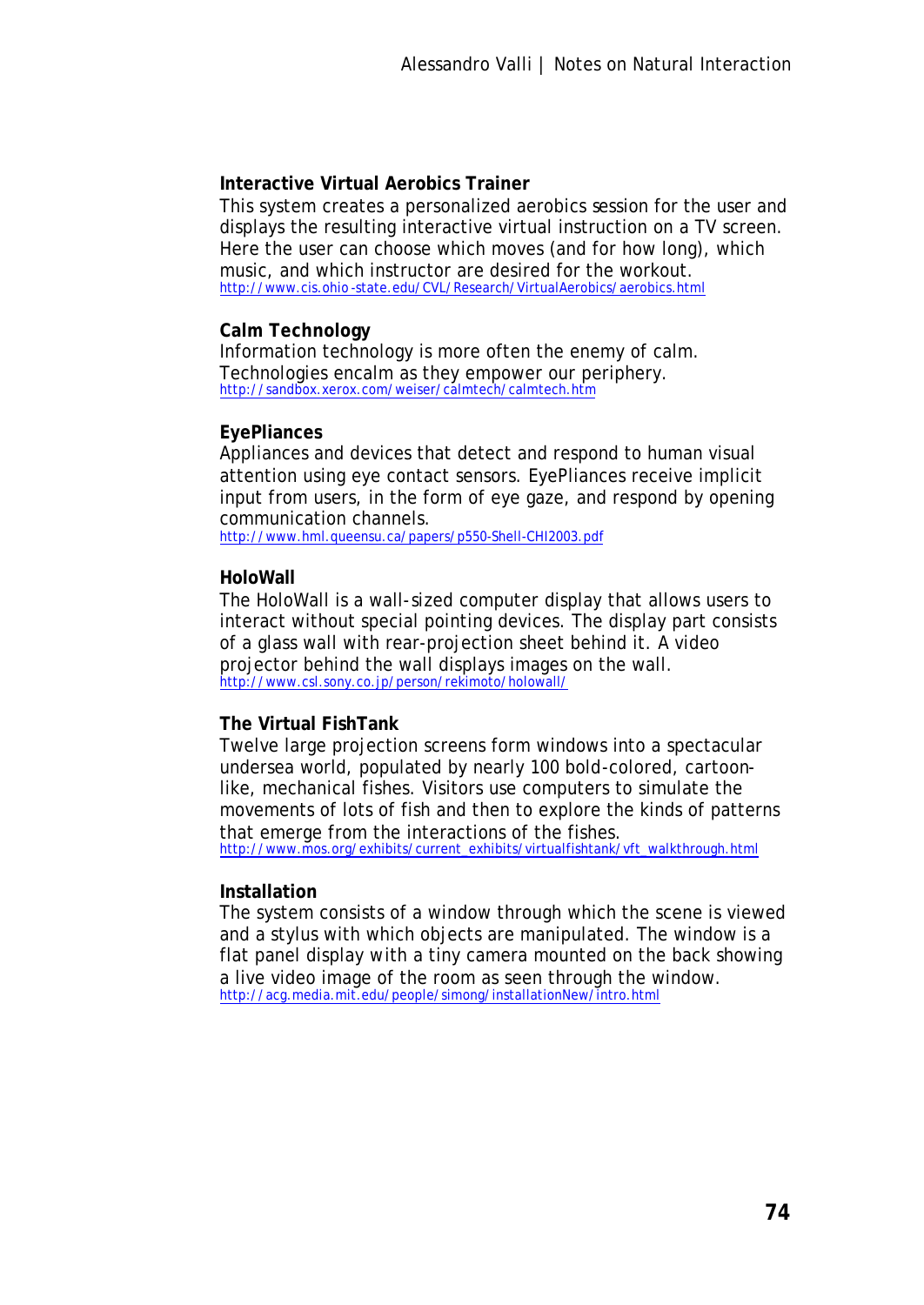# **Zooming User Interfaces**

ZUIs are based on the premise that navigation in an information space is best supported by tapping into our natural spatial and geographic way of thinking. The information space is represented by an infinite two-dimensional plane.

http://media.humboldt.edu/~continuum/rashmiweb/zui.html

#### **Fisheye Menus**

We are investigating techniques to support selection of an item from a long linear list. The primary technique we are looking at is the application of fisheye views to linear lists. Live demo. http://www.cs.umd.edu/hcil/fisheyemenu/

#### **Magic Lenses**

Toolglass widgets are new user interface tools that can appear, as though on a transparent sheet of glass, between an application and a traditional cursor. These widgets may incorporate visual filters, that modify the presentation of application objects to reveal hidden information, to enhance data of interest, or to suppress distracting information.

http://www2.parc.com/istl/projects/MagicLenses/doc/TGMLSiggraph93.ps

## **VisiPhone**

VisiPhone is a communication object that opens a graphical as well as an audio portal through space. It is designed to provide a continuous, ubiquitous connection between people in different places.

http://web.media.mit.edu/%7Ekkarahal/projects/visiphone/

#### **iCom**

It is a media installation that forms a bridge between different locations. It operates in a continuous and background mode, integrated with the surrounding space. The portal enables awareness of remote activity and promotes a sense of connection among those generating it.

http://www.medialabeurope.org/%7Estefan/hc/projects/icom/

#### **Exertion Interfaces**

An Exertion Interface is an interface that deliberately requires intense physical effort. We designed, developed, and evaluated an Exertion Interface that allows people who are miles apart to play a physically exhausting ball game together. http://www.exertioninterfaces.com/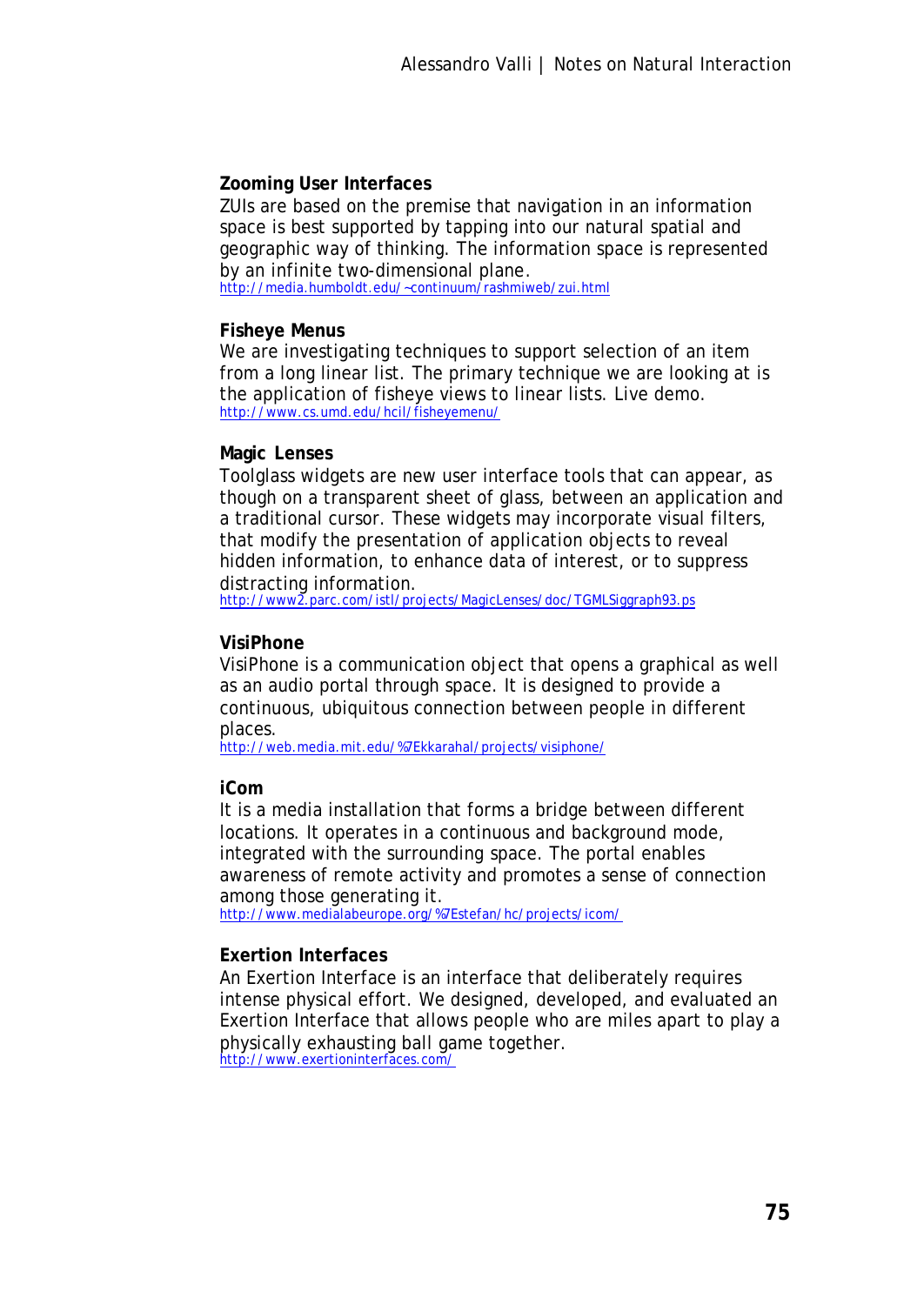# **Gesture and Object Tracking for Augmented Desks**

A spontaneous and unimpeded interface between the physical and virtual worlds. Objects are recognized and tracked when placed on the display surface.

http://www.gvu.gatech.edu/ccg/people/david/papers/starner-perceptive-mva02.pdf

## **Jam-O-World**

This is a multi-user interactive musical device. Intuitive input devices with real-time computer graphics on a tabletop surface for collaborative gaming and music-making. http://www.etc.cmu.edu/projects/jamoworld/index.htm

#### **The Gesture Pendant**

A wearable device for control of home automation systems via hand gestures. By combining other sources of context with the pendant we can reduce the number and complexity of gestures while maintaining functionality.

http://www.gvu.gatech.edu/ccg/publications/gesture\_pendant.pdf

#### **Roomservice, AI-style**

Can a room be intelligent? Thoughts and work of four people who not only believe the answer is yes, but are working towards making this happen.

http://www.ai.mit.edu/people/mhcoen/ieee.pdf

## **Tangible Bits**

Tangible Bits allows users to "grasp & manipulate" bits in the center of users' attention by coupling the bits with everyday physical objects and architectural surfaces. http://tangible.media.mit.edu/papers/Tangible\_Bits\_CHI97/Tangible\_Bits\_CHI97.pdf

#### **SenseTable**

A system which tracks the positions of intelligent objects on a tabletop surface, and projects information onto the objects themselves.

http://tangible.media.mit.edu/papers/SenseTable\_CHI01/SenseTable\_CHI01.pdf

## **Narrative Spaces**

Interactive narrative spaces. These spaces are orchestrated such that people's presence and movement drives the presentation of digital media.

http://xenia.media.mit.edu/~flavia/Papers/NarrativeSpaces.pdf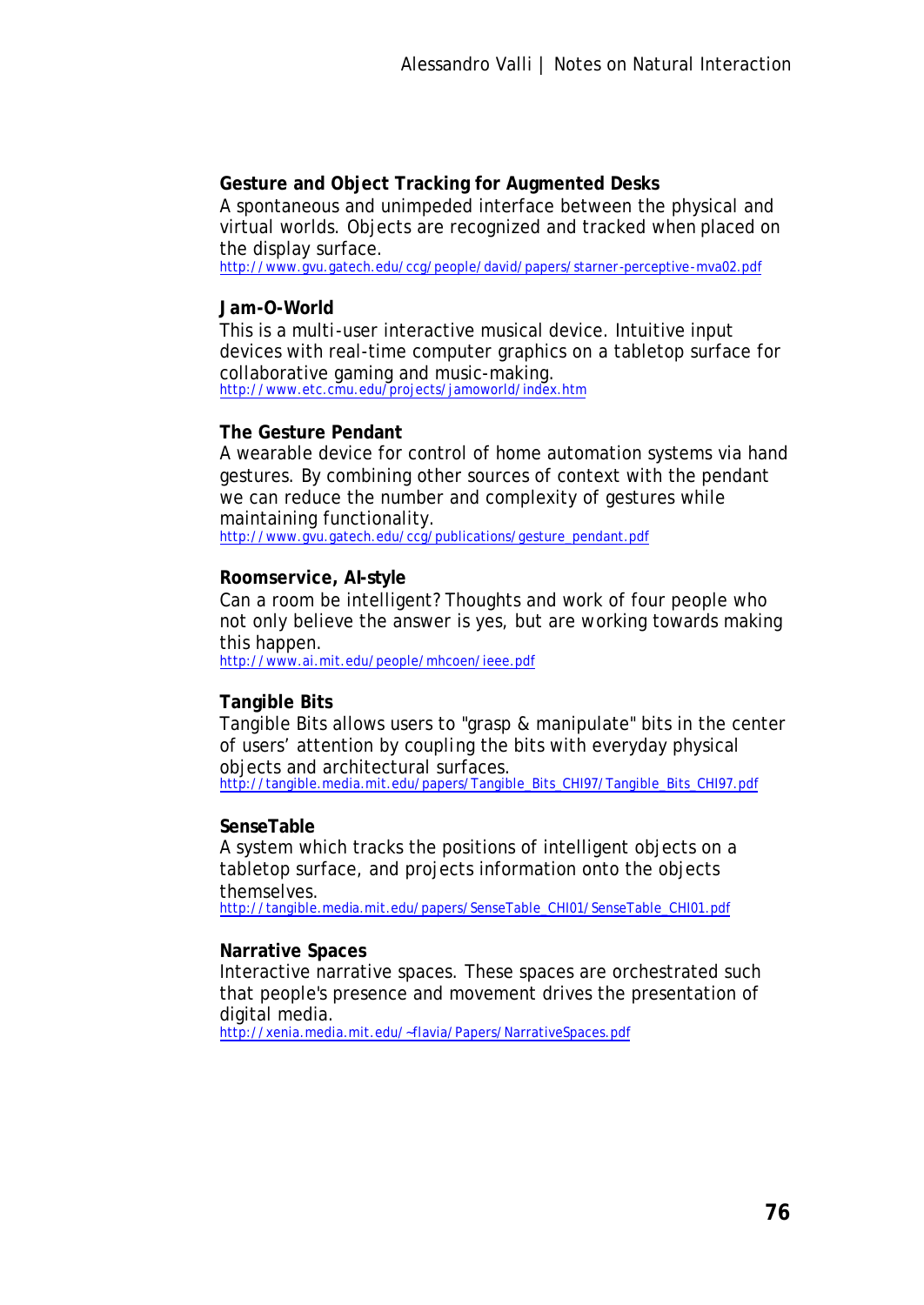## **Computer Vision for Interactive Computer Graphics**

Technical report from MERL. Computers looking through a camera at people is a potentially powerful technique to facilitate humancomputer interaction. The computer can interpret the user's movements, gestures, and glances. http://www.merl.com/papers/docs/TR99-02.pdf

#### **Attentive Toys**

We describe an attentive system that pay attention to people so they can attend to people's needs using visual and audio sensors. We implemented it as a visually interactive toy robot. http://www.umiacs.umd.edu/users/yaser/haritaoglu.pdf

## **Anthropos Project**

The Anthropos project explores the fusion of AI research both as a tool for investigating human machine interaction and human cognition as well as a technological arena inspired by human cognition. The objective is to understand how to explore the role of anthropomorphism in HMI and balance issues of mechanistic vs. humanlike capabilities.

http://anthropos.mle.ie/

## **The Computer for the 21st Century**

The most profound technologies are those that disappear. They weave themselves into the fabric of everyday life until they are indistinguishable from it. http://www.ubiq.com/hypertext/weiser/SciAmDraft3.html

## **Towards Digital Experience**

By Ramesh Jain. Experience is fundamental to human existence. As a result, the desire to share experiences motivates the development of exciting technology. The time has come to define and design the digital experience. http://jain.faculty.gatech.edu/media\_vision/Towards\_experience1.pdf

## **ChatCircles2**

ChatCircles2 is a chatroom that uses graphics in a different way than most current graphical chatrooms. Instead of having pictorial avatars, participants in ChatCircles2 use color and geometric form to convey social presence and activity. http://chatcircles.media.mit.edu/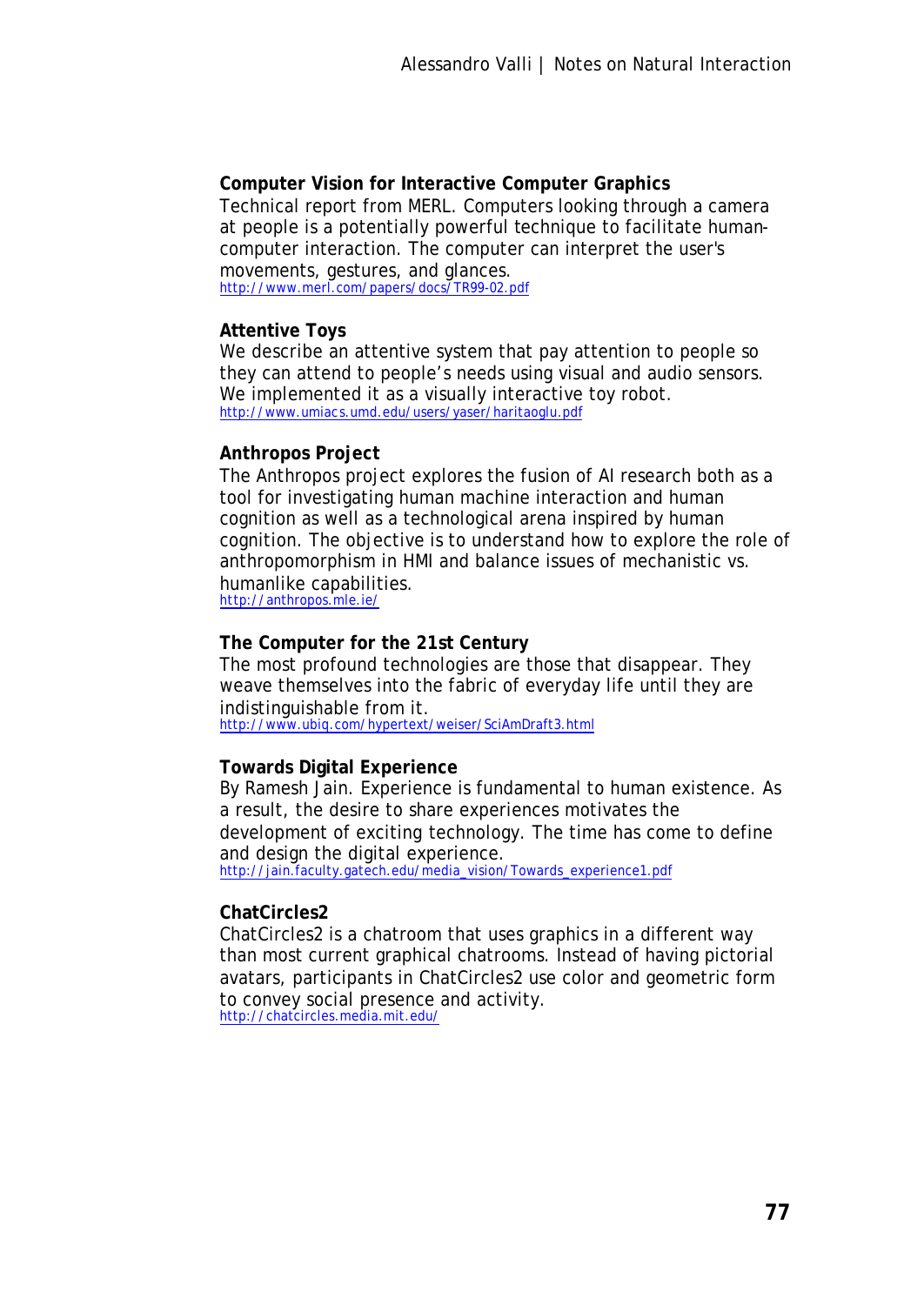# **The KidsRoom**

The KidsRoom was a fully-automated, interactive narrative playspace for children. Using images, lighting, sound, and computer vision action recognition technology, a child's bedroom was transformed into an unusual world for fantasy play. http://vismod.www.media.mit.edu/vismod/demos/kidsroom/kidsroom.html

## **Computer Vision Games Using A Cheap Webcam**

This paper presents a game suite which has been developed as an example of vision interaction between a computer and a human. http://www.ece.nus.edu.sg/stfpage/eleks/ICARCV%272000.pdf

#### **SmartDesk**

SmartDesk is a project of the Perceptual Computing group at the MIT Media Lab and encompasses experimentation on a range of computer-based perceptual input and output systems in a personal work environment.

http://www-white.media.mit.edu/vismod/demos/smartdesk/

#### **DreamSpace**

The DreamSpace allows users to collaborate in a shared space. The system "hears" users' voice commands and "sees" their gestures and body positions. Interactions are natural, more like human-to-human interactions.

http://www.research.ibm.com/natural/dreamspace/

## **When Things Start to Think**

This book is by Neil Gershenfeld, from MIT Media Lab.An important story about why and how computers will disappear, when and where your things will think.

http://www.media.mit.edu/physics/publications/books/ba/

## **Body Mnemonics**

Body mnemonics is a meta tool for portable devices that enhances their usability and makes them more responsive to our cultural background on the basis of three principles: proprioseptic sense, our outlook on our own bodies, and the "method of loci" mnemonic device.

http://www.mle.ie/~jussi/projects/body\_mnemonics/index.php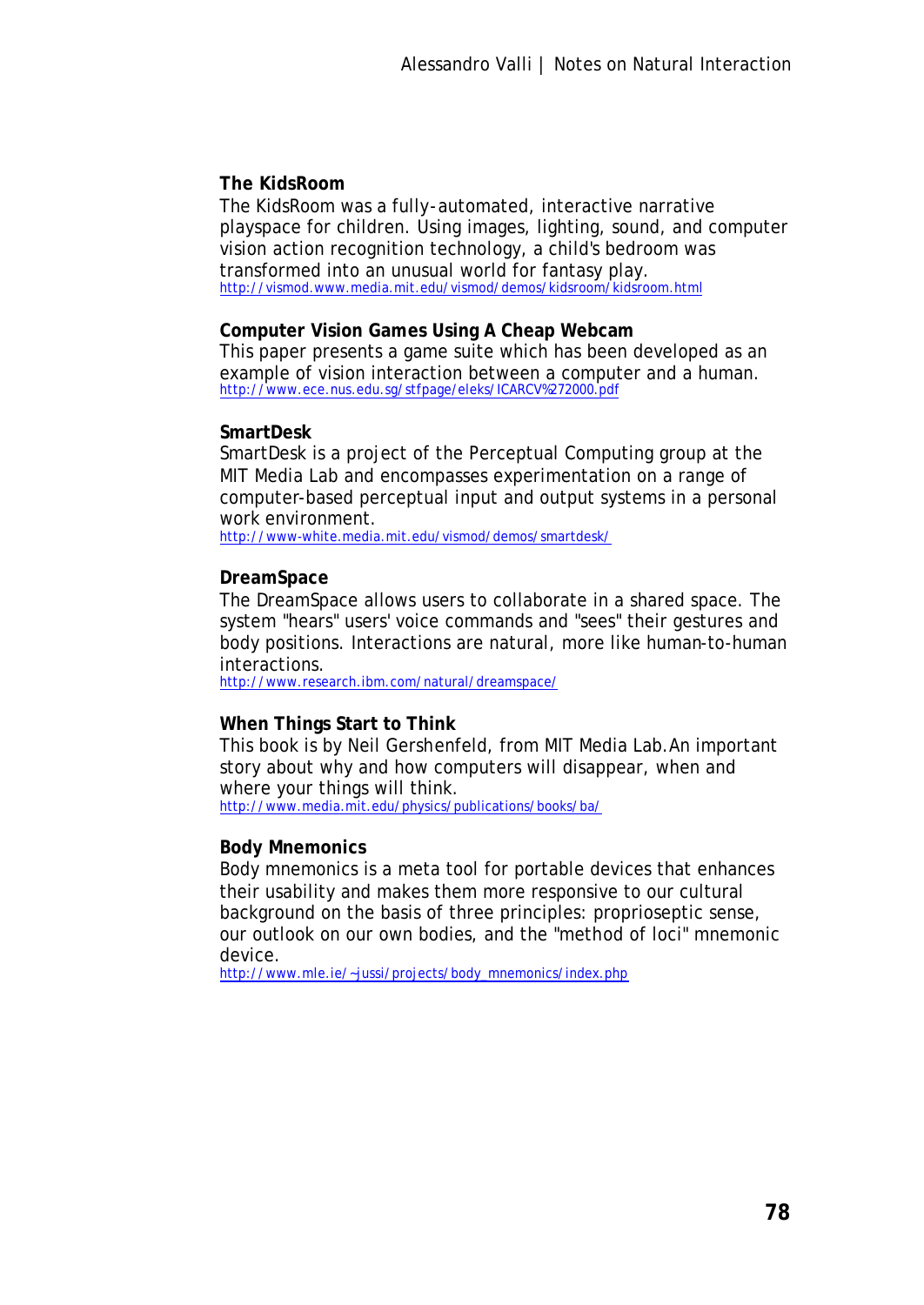# **Pfinder**

The Person Finder (Pfinder) combined a traditional segmentation framework with sound classification theory. The result was a system that provided solid segmentation, plus a model of the body that yielded more information about the human than classical figure-ground segmentation alone.

http://www.cs.ucsb.edu/%7Ecs281b/papers/Wren.pdf

# **Facilitator Room**

The facilitator room project is an attempt to observe, model, and affect the interaction patterns of its users. This involves sensing the user's motions and sounds using computer vision and audition technologies, and then interacting with them using active components in the room.

http://whitechapel.media.mit.edu/facilitator/introduction.html

# **MagicBoard**

The MagicBoard project aims at augmenting a perfectly ordinary whiteboard-like surface with electronic capabilities, via a video projector and a pan/tilt/zoom camera. http://iihm.imag.fr/demos/magicboard

# **Rubella**

The idea with Rubella is to make people aware of their bodies and the way they lead their lives. We visualize the lack of exercise by reflecting it on an artefact, the dog Rubella. http://www.rubella.tk/

# **KidStory**

Tangible technologies were developed to support room sized collaboration amongst groups. Groups of children could interact using a magic carpet for navigation and bar coded and tagged objects to insert story elements (pictures and sounds). http://www.virart.nott.ac.uk/Projects\_Kidstory.htm

## **Nebula**

Nebula is an interactive projection system designed to enrich the experience of going to bed, sleeping and waking up. It provides intuitive and natural ways of physically participating in a virtual experience, through simple body movements and gestures. http://www.design.philips.com/smartconnections/nebula/